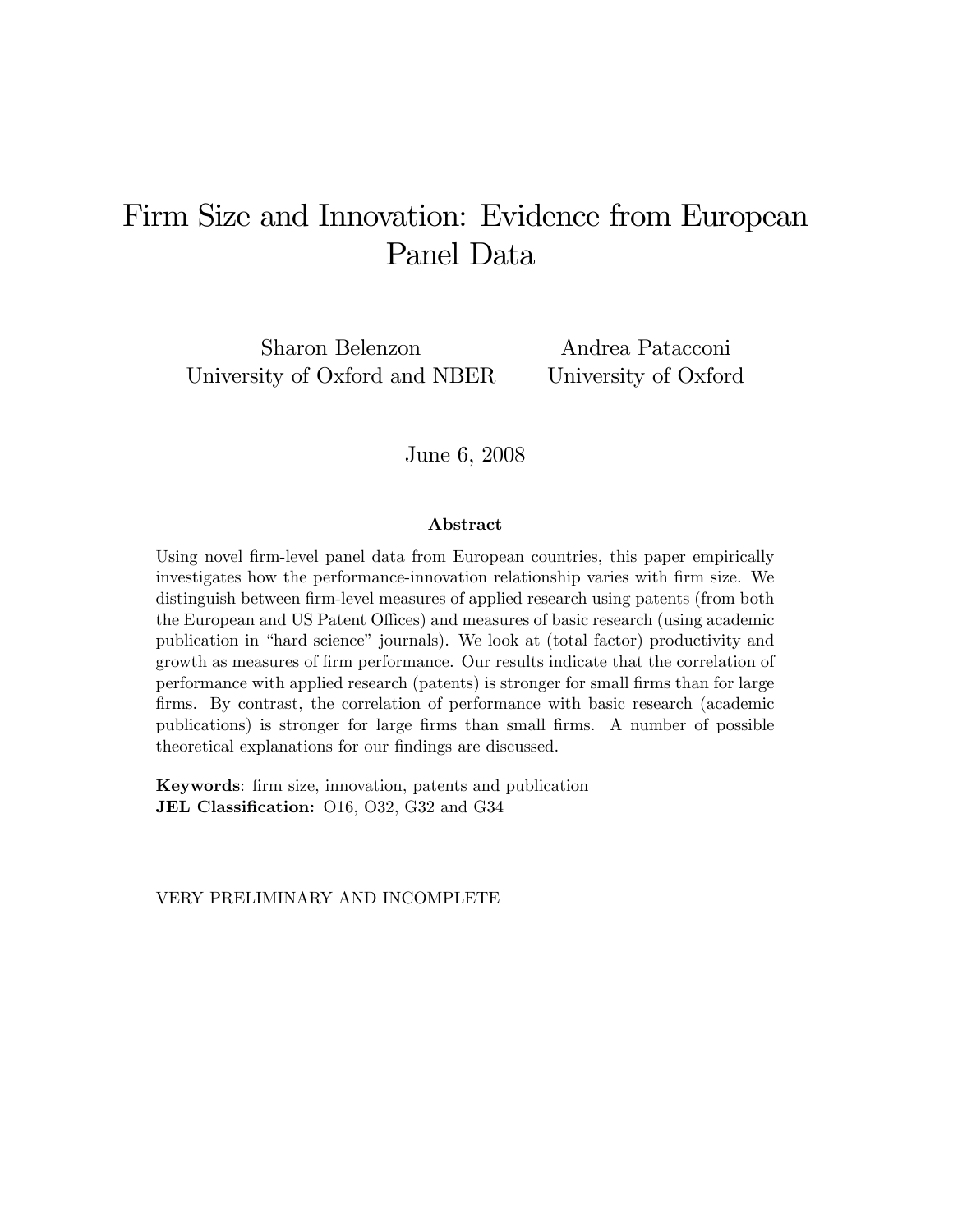#### 1. Introduction

Whether firm size affects the amount and composition of corporate  $R\&D$  is an important question that has been hotly debated among economists and policymakers. Several theoretical arguments have been put forward in favor or against large size. According to Galbraith (1952), for instance, big firms may find it easier to internally generate the funds that are necessary to run large R&D programs. Large, diversified firms may also have an advantage when it comes to find useful applications for the uncertain outcomes of R&D, especially if their research is close to the basic-science end of the spectrum [Nelson (1959)]. On the negative side, bureaucracy and red tape could stifle entrepreneurship and creativity in large Örms. Incumbents may even delay the development of new technologies to avoid cannibalizing the streams of rents from existing technologies [Arrow (1962), Reinganum (1983)]. Thus, in the end, whether small or large Örms are more conducive to innovation is an empirical matter.

Unfortunately, the existing empirical literature on the relationship between firm size and innovation has produced rather fragile results.<sup>1</sup> One major problem has been the paucity of data, especially at the lower end of the Örm-size distribution. As Cohen and Levin (1989) have stressed, in fact, most of the literature has restricted attention to very large firms (typically the 500 or 1000 largest firms in the manufacturing sector), which may not be representative of the whole distribution. Furthermore, with few notable exceptions  $[e.g.,$  Mansfield  $(1981),$  Griliches  $(1986)$ , little is known about the composition of corporate R&D and the relationship between basic research, performance, and firm size.

We contribute to this literature by empirically investigating the relationship between

<sup>1</sup>For excellent surveys of this large body of research, see Cohen and Levin (1989) and Kamien and Schwartz (1975). More recently, Blundell, Griffith and Van Reenen (1999) have investigated the related question of how innovation and market share interact. In a panel of British firms, they find a robust, positive effect of market share on different measures of innovative output (headcounts of innovations and patents). Furthermore, the payoff from innovation is larger for high market share companies. They interpret these results as evidence of the importance of the 'efficiency effect' [see Gilbert and Newbery (1982)]; however, due to the necessity of having stock market data, they can only analyze a sample of relatively large firms.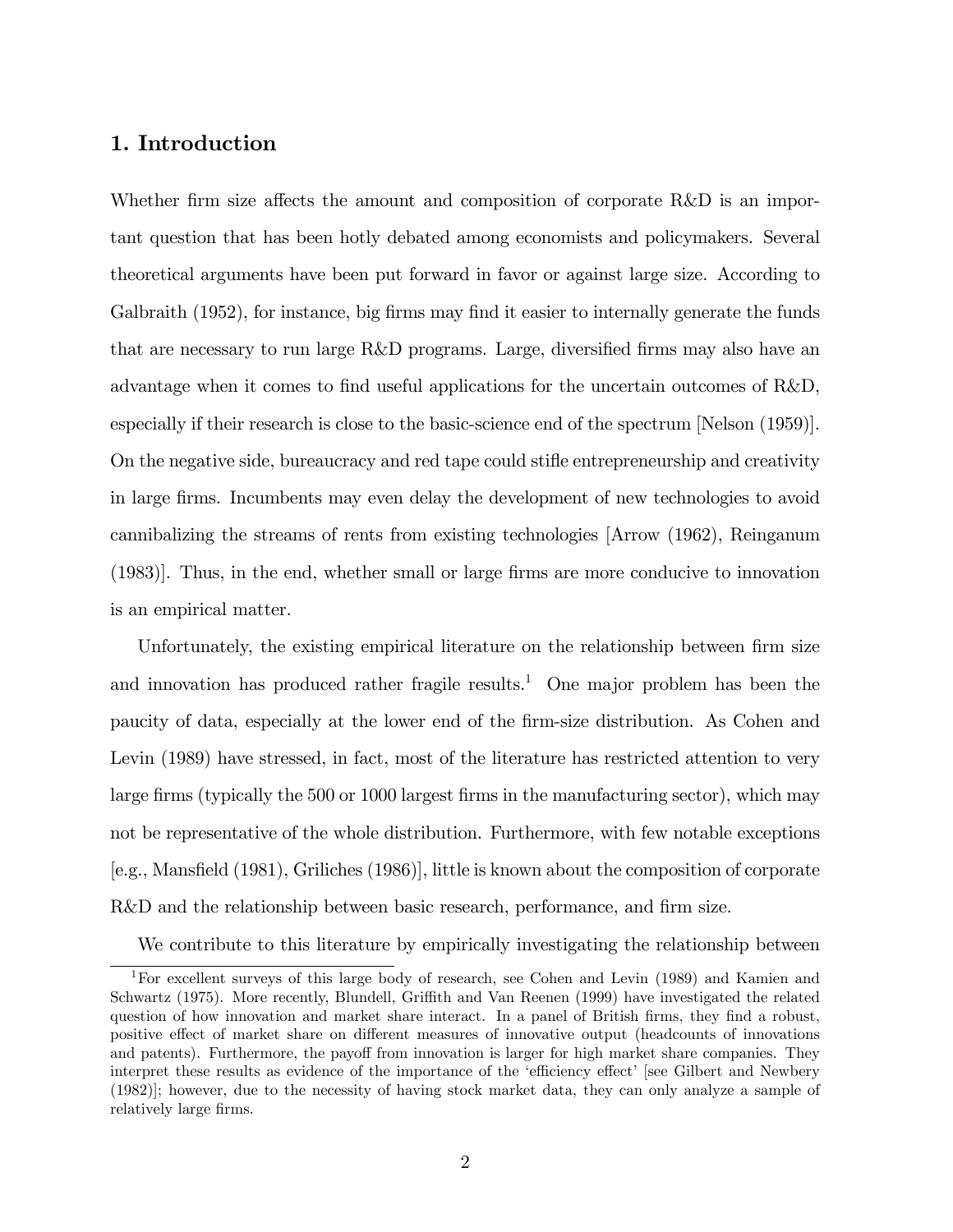firm size and innovation using a novel and comprehensive database on patents and academic publications. Patent data from the European Patent Office (EPO) and from the United States Patent and Trademark Office (USPTO) is systematically matched to all European firms. This dataset covers a wide distribution of firm size. About 10 percent of the innovating Örms in our sample have less than 7 employees and less than \$1 million in annual sales. Our dataset also contains new data on Örm publications in academic journals. Publications are especially important since they may capture a type of research which is more basic (or science-based) than that captured by patents [e.g., Cockburn and Henderson (1998). Patents are in fact required by law to be very specific and tied down to well defined commercial applications. Academic publications, by contrast, are not judged upon their commercial application, but rather on their novelty and applicability to a wide range of scientific problems.

Simply put, our conjecture is that firms that conduct more basic research are more likely to publish than firms that have a stronger focus on applied research. The discovery of the transistor effect by a team of scientists working at the Bell Telephone Laboratories provides a nice illustration. After World War II, Bell started devoting substantial resources to basic research in semiconductors. This research resulted in a number of important academic publications and valuable patents.<sup>2</sup> Such cases do not appear to be isolated events. As Murray (2002) has argued, in fact, a given piece of knowledge can encompass both pure scientific content that is published in academic journals, and commercial applications that are patented. Murray  $(2002)$  and Murray and Stern  $(2006)$  identify scientific ideas that are initially published in academic journals and subsequently patented. Based on this work, one can interpret publications data as proxing for the scientific base associated with the patented inventions of firms. In other words, publications could be a useful proxy for

<sup>2</sup>The key article here is probably Bardeen J. and W.H. Brattain, published in the Physical Review in 1949 under the title "Physical Principles Involved in Transistor Action". See also the July 1949 issue of The Bell System Technical Journal devoted entirely to the discussion of the transistor and semiconductor devices. Two successful patents resulting from this research were filed in 1948: the one for the point contact transistor and the one for the junction transistor.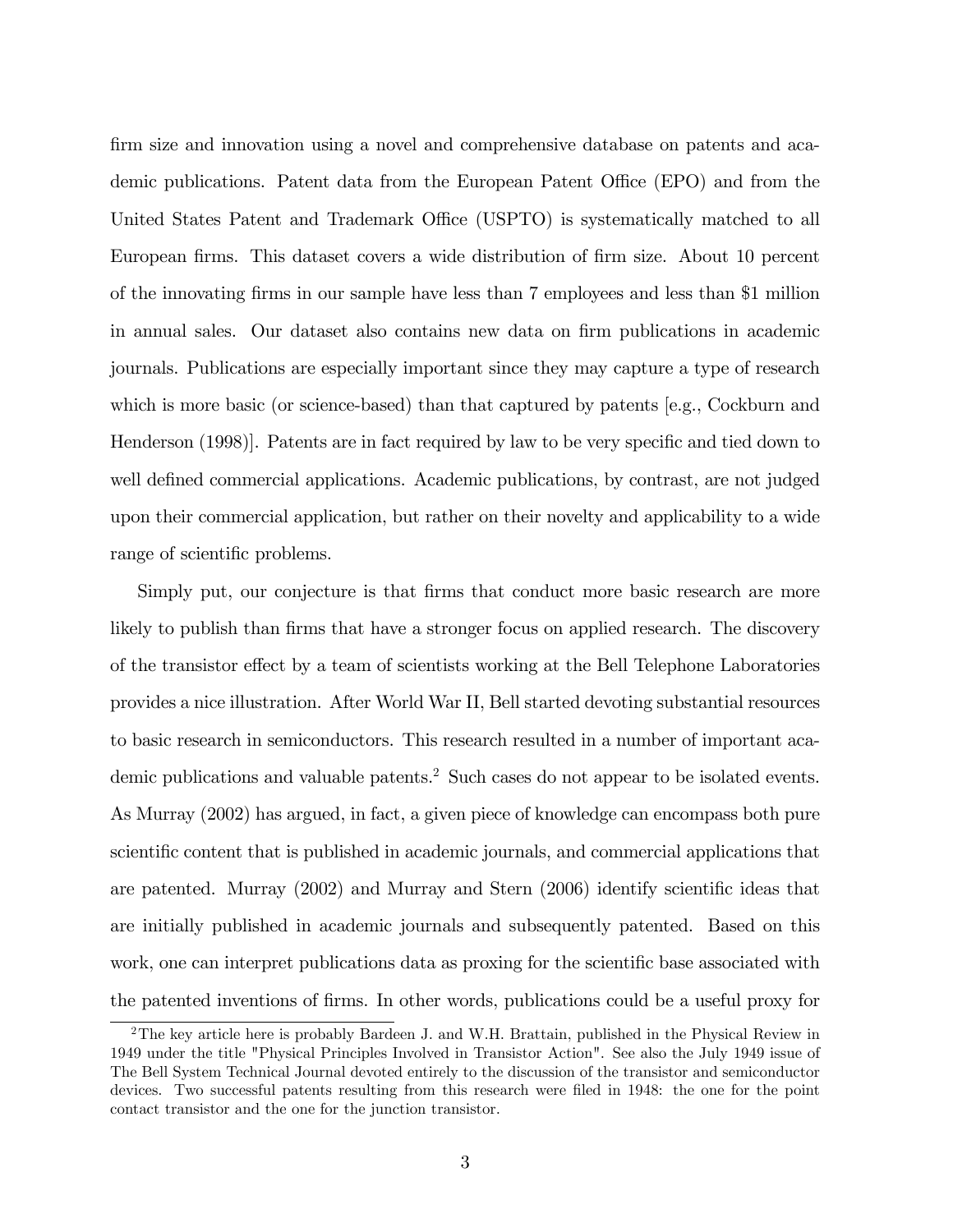basic research conducted within Örms.

We construct our measures of applied and basic research as follows. All granted patent applications from the EPO and the USPTO are used to generate a firm-level measure of applied research. To measure more basic research, all patenting firms are matched by name (using authors' affiliations) to the complete Thomson's ISI Web of Science, which covers about 20 million publications in thousands of international journals in 'hard' sciences, such as physics and biochemistry. For each publication we have information on the number of times it has been cited as well as on the quality of the journal in which the article was published, which we use to control for the quality of the publication. Finally, we systematically match publications data to firms and link this information to performance measures. By using multiple indicators of innovative activity, we thus hope to provide a richer and more nuanced view of how firm size and innovation interact.

Our main Öndings can easily be summarized. Private Örms contribute substantially to the advancement of basic scientific knowledge. We matched about 200 thousand publications to firms over the period 1970-2004. These publications appear to be of high quality as indicated both by the number of citations they receive and by the impact factor of the journals in which they were published. We then investigate how the performance-innovation relationship varies with firm size, looking at total factor productivity and growth as measures of firm performance. Our results indicate that the correlation of performance with applied research (patents) is stronger for small firms than for large firms. By contrast, the correlation of performance with basic research (academic publications) is stronger for large firms than small firms. These correlations are robust to controlling for the quality of patents (as measured by patent citations) as well as the quality of academic publications (as measured by forward citations and the impact factor of the journal in which the article was published). Restricting attention to different subsets of the size distribution also does not alter the general picture.

Our results for the productivity-publications relationship relate to an earlier literature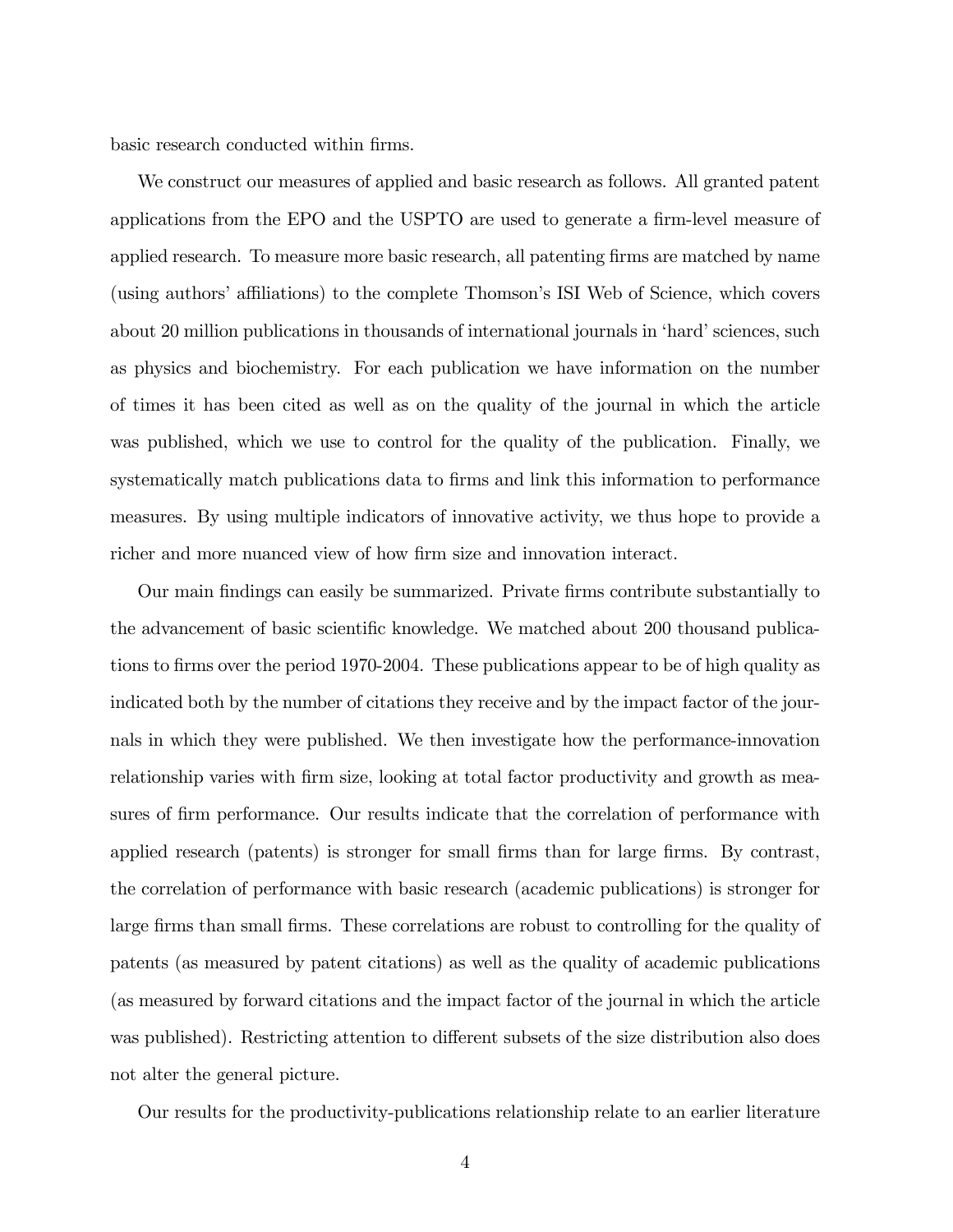studying the basic research premium. Griliches (1986) adopted a production function approach to estimate the returns to basic research, where basic research was measured using survey data for large US firms.<sup>3</sup> His main finding was that this type of research was associated with a higher productivity premium than other types of R&D. In this paper, we are able to replicate his finding only for big firms. In our sample, for big firms the relationship between productivity and publications is more than three-fold larger than the relationship between productivity and patents. Yet, for small Örms we do not observe an important premium for basic research. Importantly, the fact that the basic research premium varies with Örm size mitigates the concern that this premium is driven solely by unobserved Örm heterogeneity (as is the case, for instance, if academic publications capture unobserved labor-force skills) and allows us to identify specific channels through which this premium is generated  $(e.g., efficient internal capital markets)$ .

In the second part of the paper we discuss possible theoretical explanations for our findings. As mentioned above, there are several arguments pointing to a causal relationship between firm size and innovation. Because of financial constraints, for instance, returns to innovation might increase with firm size, while the displacement effect suggests that the opposite may be true. We build on these ideas to illustrate why basic and applied research may exhibit the markedly different patterns that we see in the data. Three possible explanations are explored.

The first one is that a key advantage of internal capital markets  $-$  namely headquarters<sup> $\dot{\ }$ </sup> superior ability to pick "winners", relative to external investors  $[Stein (1997)] -$  may be especially relevant in the case of basic research. A second explanation hinges on the relative severity of financial constraints for basic and applied research. Basic research is often more risky than applied research and its returns accrue very far in the future. Thus it is plausible that Önancial constraints may be more stringent for basic research. We

 $3A$  first attempt to measure basic research was made by Mansfield (1981). He used information on the composition of company-financed  $R&D$  expenditures in 1977 provided by 108 firms.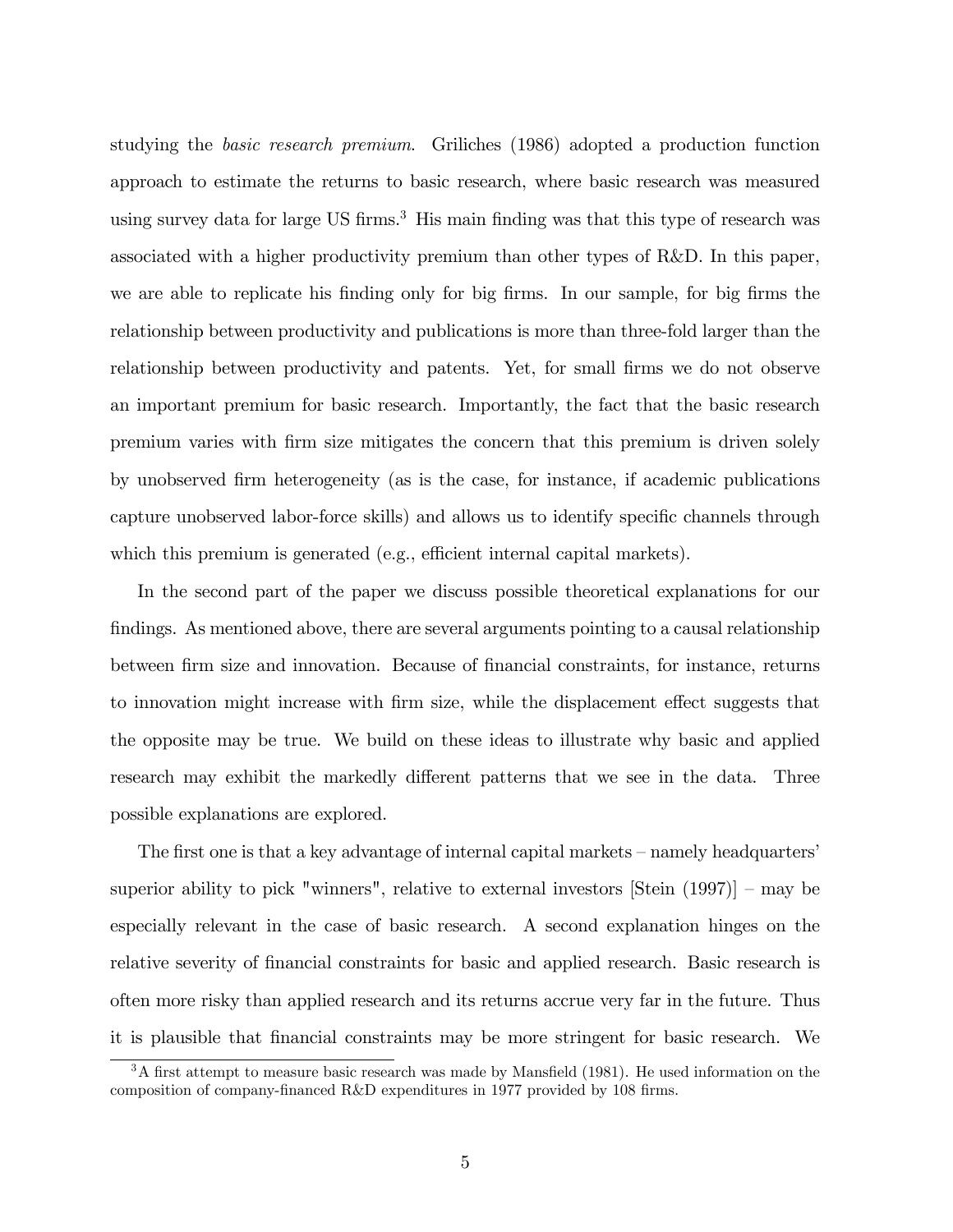develop a simple model to show that this fact could generate patterns of returns to basic and applied research that are consistent with our observations. Finally, we use a variant of that model to formalize Nelson's (1959) diversification hypothesis, stating that a broad technological base may necessary to find use for the uncertain outcome of an R&D project, especially when research is close to the basic-science end of the spectrum. Throughout we discuss possible ways to empirically disentangle these different channels, but a careful empirical analysis of these issues is left for future work.

The remainder of the paper is organized as follows. Sections 2 and 3 describe the data and provide descriptive statistics. Section 4 reports the econometric results. Section 5 discusses possible explanations for our results. Section 6 concludes.

#### 2. Data

This paper combines data from three main sources: (i) patents from the EPO and USPTO, (ii) academic publications from the Web of Knowledge database and (iii) Önancial information from Amadeus. In this section, we explain our methodology for constructing these data and describe our sample.

#### 2.1. Patents

In order to generate a firm-level measure of applied innovation, we look at patent based measures which capture technological advances by firms [Griliches (1990) and Trajtenberg  $(1990)$ . We constructed a unique dataset of European firm patents by matching all granted patent applications from the EPO and the USPTO to the complete list of Amadeus firms (about 8 million firm names) for the period 1979-2004. In addition to patenting information, we also use patent citations data to measure the quality of patents. Patent quality is highly skewed and only few patents have significant economic value. A common method to proxy for the quality of patents is by counting the number of citations they receive [Trajtenberg (1990) and Hall et al. (2005)]. Another issue is that European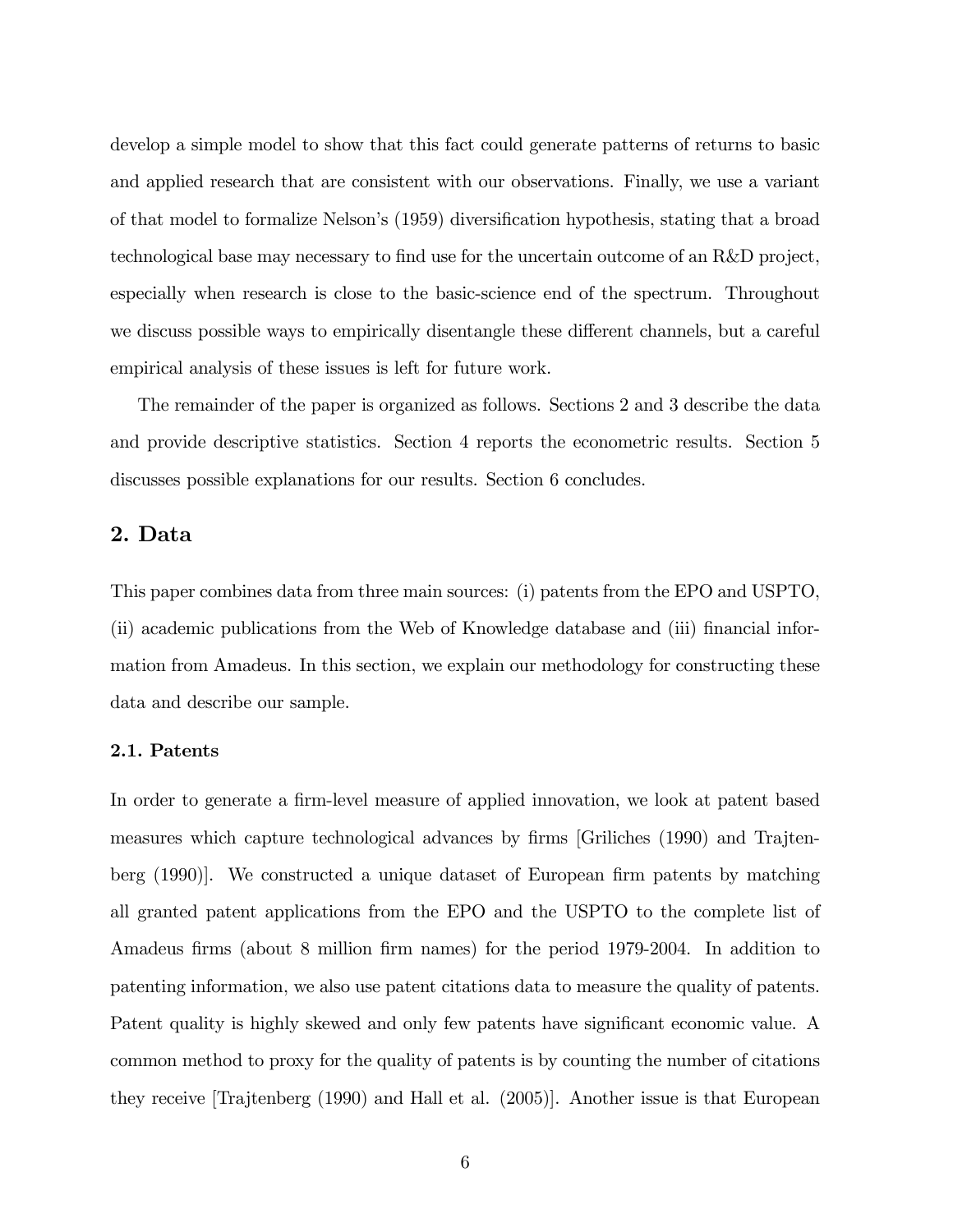firms typically have corporate controlling shareholder. Our matching process is at the firm level and is not aggregated to the highest shareholder level (as is the case, for example, for Compustat firms). We also test the robustness of our results to aggregating patents to the highest corporate level, yet such aggregation is likely to hamper the main advantage of our database: examining the effect of innovation on the performance of small firms.

Some European firms register patents only with the USPTO, without applying to the EPO. In order to identify the European firms that only apply to the USPTO, we match the complete set of Amadeus firms to the name of the patent applicants from the USPTO. The most updated patent database for the USPTO is the 2002 version of the NBER patents and citations data archive. Because this database covers patent information only up to 2002 and our accounting data go up to 2004, we updated the patent data Öle by extracting all information about patents granted between 2002 and 2004 directly from the USPTO website. Having updated the USPTO patent database, we follow the same matching procedure as for the EPO to create the matched USPTO patent data for the Amadeus firms<sup>4</sup>.

#### 2.2. Academic Publications

Another measure of innovation is publication in academic journals. We develop systematic data on firm publications to proxy for science-based inventive activity by firms. The world's largest source of information on academic publications is the Thomson's ISI Web of Knowledge (WOK), which includes publication records on thousands of international journals in ëhardí sciences (such as natural or physical sciences). Each publication has an address field which contains the authors' affiliation. We match all patenting firms by

<sup>4</sup>Firms can apply for patents for the same invention with both the EPO and the USPTO. Patents protecting the same invention across different organizations are called a patent family (this includes patents that are registered in all three main patents offices: the EPO, JPO, and USPTO). To avoid double counting of inventions, information on patent families is needed. We collect this information from the OECD Triadic database on patent families. Having identified inventions that belong to the same family, we exclude patents granted by the USPTO that belong to the same family of patents granted by the EPO.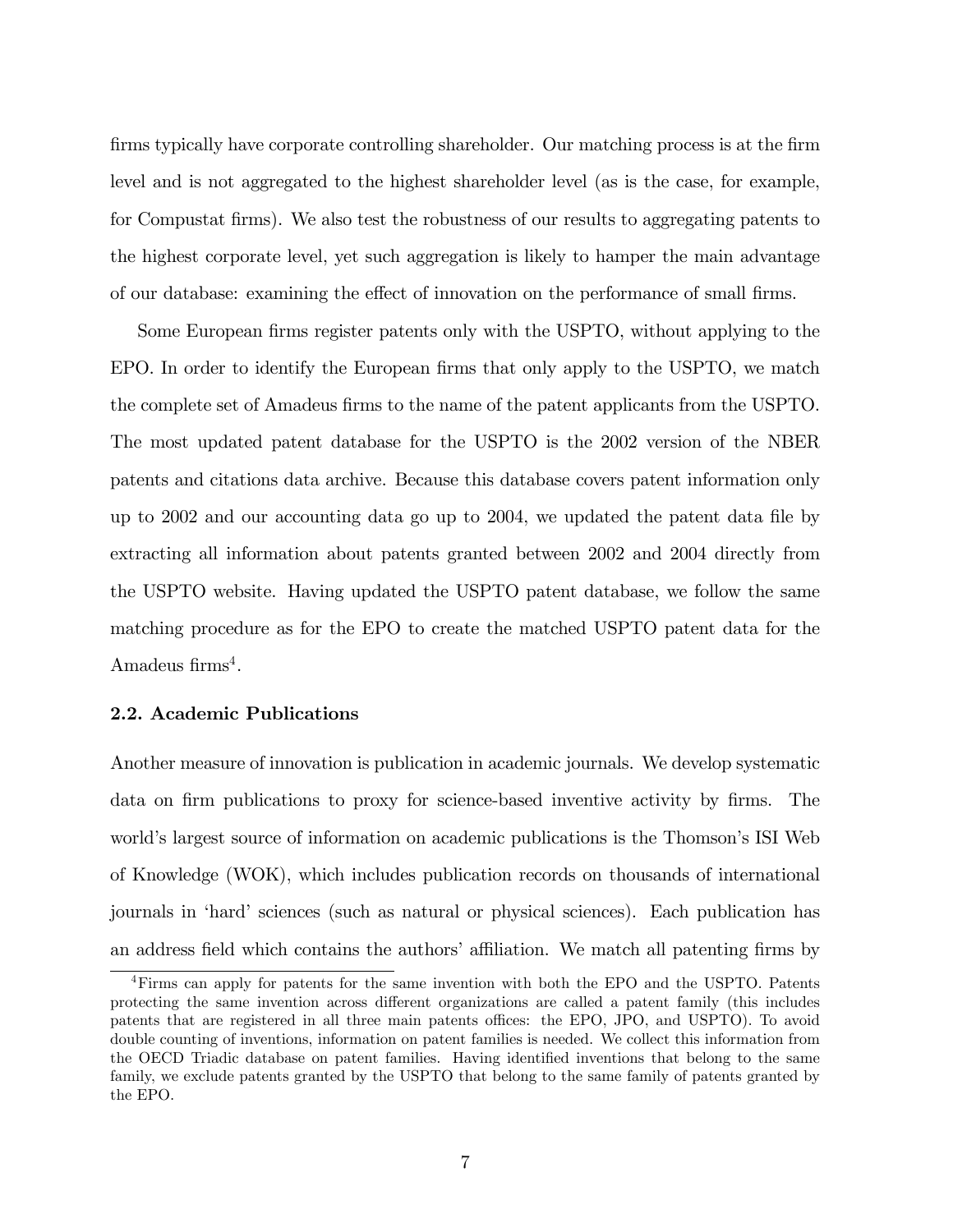name to the complete ISI database. For each publication, we also have information on the number of citations, which we use to control for the quality of the publication. European research institutions can be incorporated, thus, they appear in Amadeus as potential firms to be matched. To screen out such firms, we follow two steps. First, as for patent matching, we drop Amadeus names that include strings that are associated with research institutions. Second, we manually examine the websites of firms that have a large number of publications but appear as small Örms in terms of their sales and number of patents. For these firms, we check whether their primary activity is research. In case the primary activity is research, we exclude them from our matched sample. Almost 30 percent of the organizations matched to the WOK database were identified as research or non-for-profit institutions. Finally, because our main objective is using academic publications as a proxy for basic research, we want to control for publications that are likely to be linked to applied research and less to pure scientific advance. Such publications are most likely to appear in professional journals. To mitigate this concern and control for the quality of publication we follow two steps. First, we use information about forward citations at the publication level, where a publication is assumed to be of higher quality if it receives more forward citations. Second, we control for the importance of the journal in which the article was published by using the impact factor from the Journal Citations Report.

#### 2.3. Accounting

Accounting information is taken from Amadeus. The source of the accounting information is the Company Register House in each of the twelve countries included in our sample. The key advantage of these data is their large coverage of firms and unique accounting information on private Örms with a wide size distribution. Yet, the accounting data has some limitations. First, countries differ in reporting requirements. For example, very small firms (fewer than 10 employees) in Great Britain are not obliged to disclose accounting information including number of employees, sales, or total assets. On the other hand,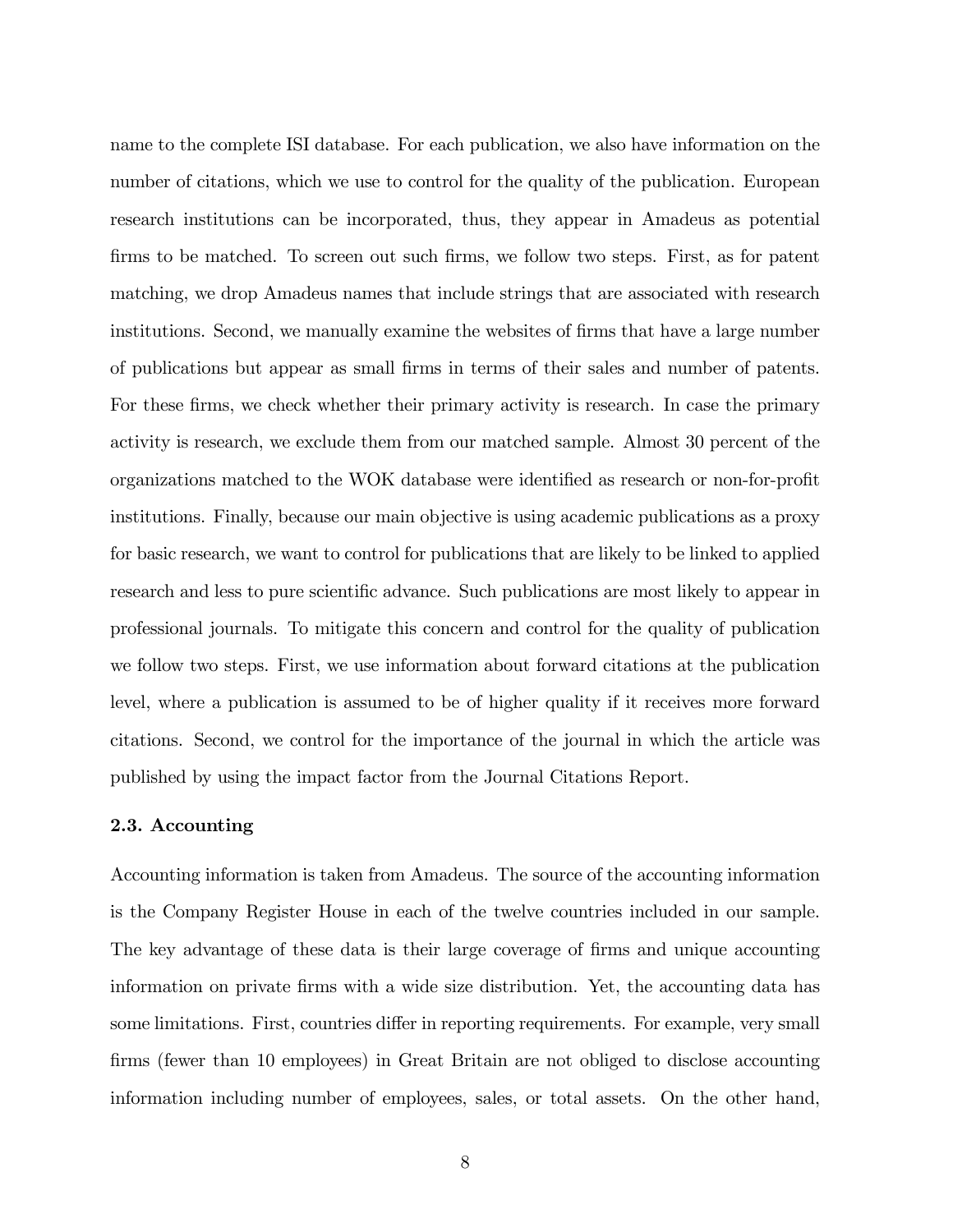French firms must provide such information regardless of their size. For very small firms (below 10 employees) we include in our estimation sample only those that report financials. In order to avoid selection bias in reporting financials (i.e., only the best small innovating firms voluntary disclose their financials), we test the robustness of our results by including only firms with more than 50 employees (which is well above the voluntary threshold for financial reporting).

#### 3. Descriptive Statistics

Table 1 reports summary statistics for firms in our sample. About 13 thousand firms have at least one patent between 1979 and 2004. On average, these firms have about 7 patents (with a median of 1). Our sample covers a wide distribution of firm size, especially in the lower tail. The median firm in our sample generates about \$20 million in annual sales and has 126 employees. 10 percent of the innovating firms in our sample have less than  $7$  employees and less than \$1 million in annual sales<sup>5</sup>. About 6.5 thousand firms have at least one academic publication over the same period, with an average of 4 publications.

Table 2 reports summary statistics, separately for patenting and publishing firms. Panel A includes only firms that have at least one patent. The average firm has  $1,495$ employees with a median of  $150$  employees. Out of the 13 thousand patenting firms,  $1,613$ firms also publish. These publishing firms have on average about 8 publications. Panel B of table 2 reports the same summary statistics for Örms with at least one academic publication. European Örms published about 200 thousand articles in academic journals between 1979 and 2004. The average publishing firm has  $2,414$  employees with a median of 113 employees. 25 percent of the publishing firms also patent. On average, these firms have about 4 patents. Firms in the publishing sample are, on average, about 20 percent more productive and about a third more capital intensive than firms in the patenting

 $5$ As a comparison, Compustat patenting firms have on average \$3 billion in annual sales with a median of \$500 million [Bloom, Schankerman and Van Reenen, 2005].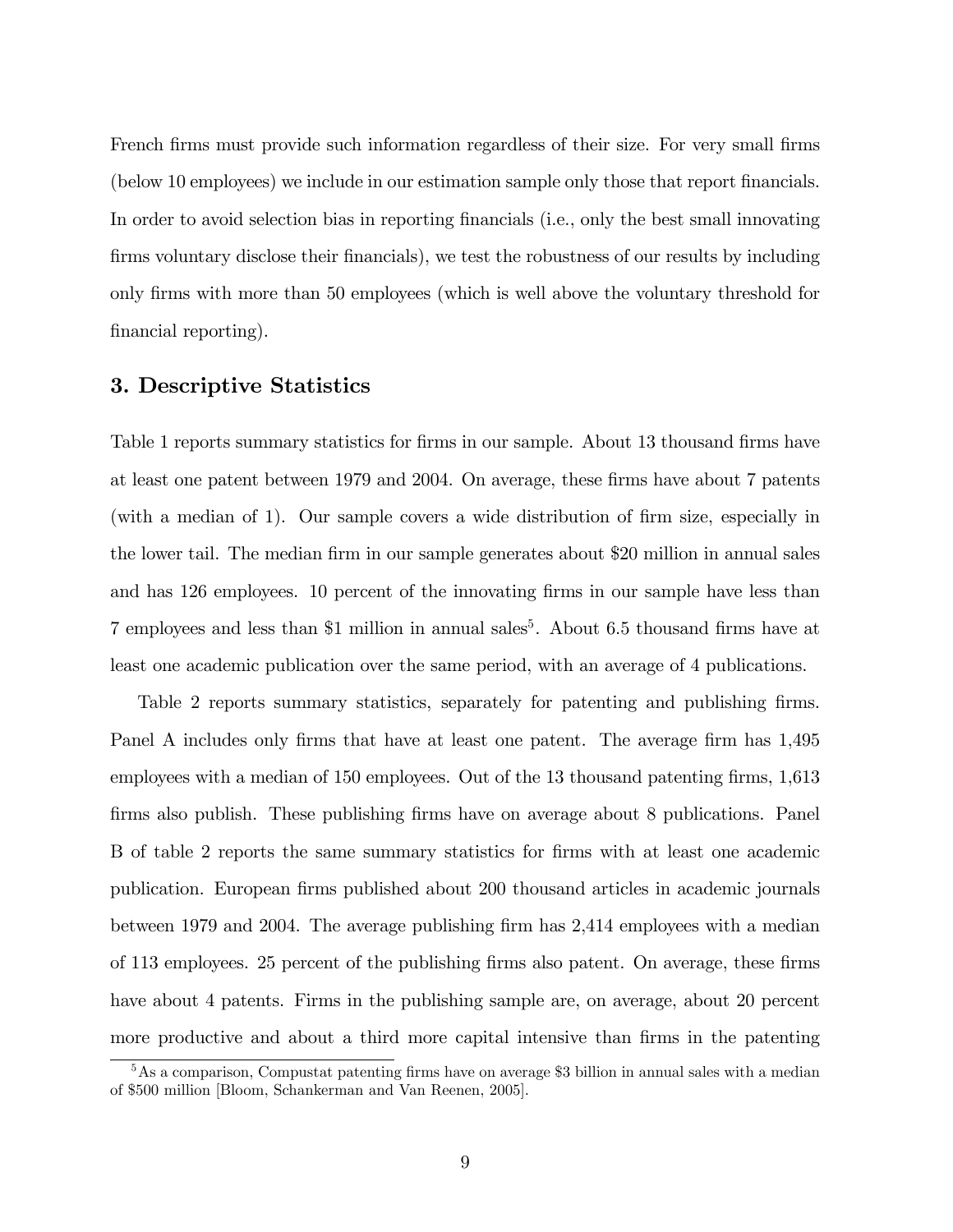sample. This may indicate that publications are the result of capital intensive research, which may generate large productivity gains.

Figure 1 plots the distribution of firm publications across main technology areas. Most firm publications (31 percent) are concentrated in Biology and Chemistry, 22 percent in Engineering and 21 percent in Health and Medicine. Table A1 provides information on the quality of Örm publications. On average, an article receives more than 7 citations, but this Ögure varies substantially across Öelds, from a minimum of about 2.5 citations in Computer science to a maximum of 11 citations in Biology and Chemistry. As a comparison, the average of citations received by the non-Örm publications (that is, publications we have not matched to Amadeus) is 10.1 (a median of 2). The quality of firm publications is also high according to the Journal Citations Report indicator, which averages 3.8 for publications by firms and 2.5 for all other publications. Table A2 examines publications only for firms that report Önancials. We split the sample of publications according to the median number of employees. Publications by larger Örms appear to receive and make more citations compared to publications by small firms. For example, in Biology and Chemistry, an average firm publication receives about 12 citations, while for small firms the average is of approximately 9 citations. Table A3 reports similar statistics when we restrict attention to publications in leading journal only. (Leading journals are defined as those in the highest quartile of the journal impact factor, as indicated by the Journal Citations Report index.) A similar pattern emerges, with publications by large firms receiving more citations than publications by small Örms.

Figures 2 and 3 describe the relationship between firm labor productivity, innovation and size. We are especially interested in differences between patenting and publications, following the conjecture that patenting proxy for applied research, whereas publishing proxy for basic research. Figure 2 plots the relationship between labor productivity and patenting for firms of different size class. We split firms into high and low patenting categories according to whether their number of patents is above or below the median.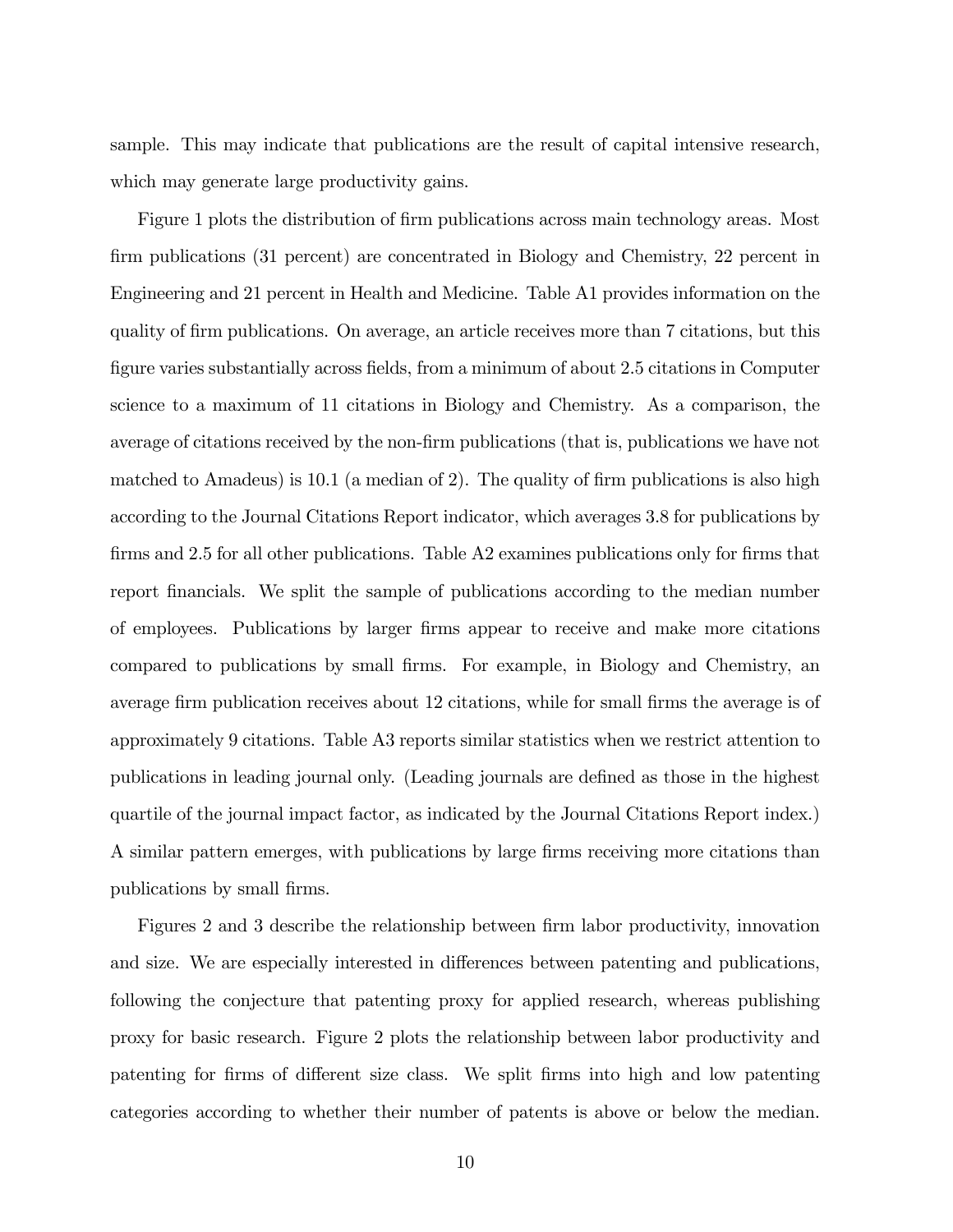The bars then reflect the percentage difference in labor productivity between the high and low innovating firms. For small firms, labor productivity is much higher for high innovators than for low innovators. This means that conditional on being small, there are large productivity gains associated with patenting. By contrast, for big firms the difference in labor productivity between high and low innovators is much smaller. Thus conditional on being large, the productivity gains associated with patenting are lower compared to the case of small Örms. This pattern of results could indicate that the displacement effect is important: the productivity gains associated with an incremental improvement are mitigated by the obsolescence of previous inventions, which is likely to be costly especially for large firms. Alternatively, it could be that small firms produce, on average, better inventions than large Örms because they face more severe constraints. Such constraints would lead to small firm selection bias: only the best small firms that were able to overcome the constraints and come up with the invention enter our sample. For instance, small firms could face higher unit costs than large firms when filing a patent, or the cost of external finance could be higher for them [Hall (1989, 1992), Mayer (1992), Himmelberg and Peterson (1994)]. Later in the paper we test whether this selection bias is likely to drive our results by examining a sample of small and large non-innovating firms.

Figure 3 provides a similar description of the relationship between productivity gains to publishing and Örm size. Here we observe the opposite pattern than for patenting. Productivity gains associated with publishing are much higher when firms are large. Since the cost of submitting a paper for publication is likely to be negligible, this result suggests that large firms may have a comparative advantage in developing commercial applications of scientific breakthroughs. In Section 5 we explore this idea in greater depth.

#### 4. Econometric Results

Our econometric analysis focuses on identifying robust correlations between firm size and the private gains from patenting and publishing. More specifically, we examine the effects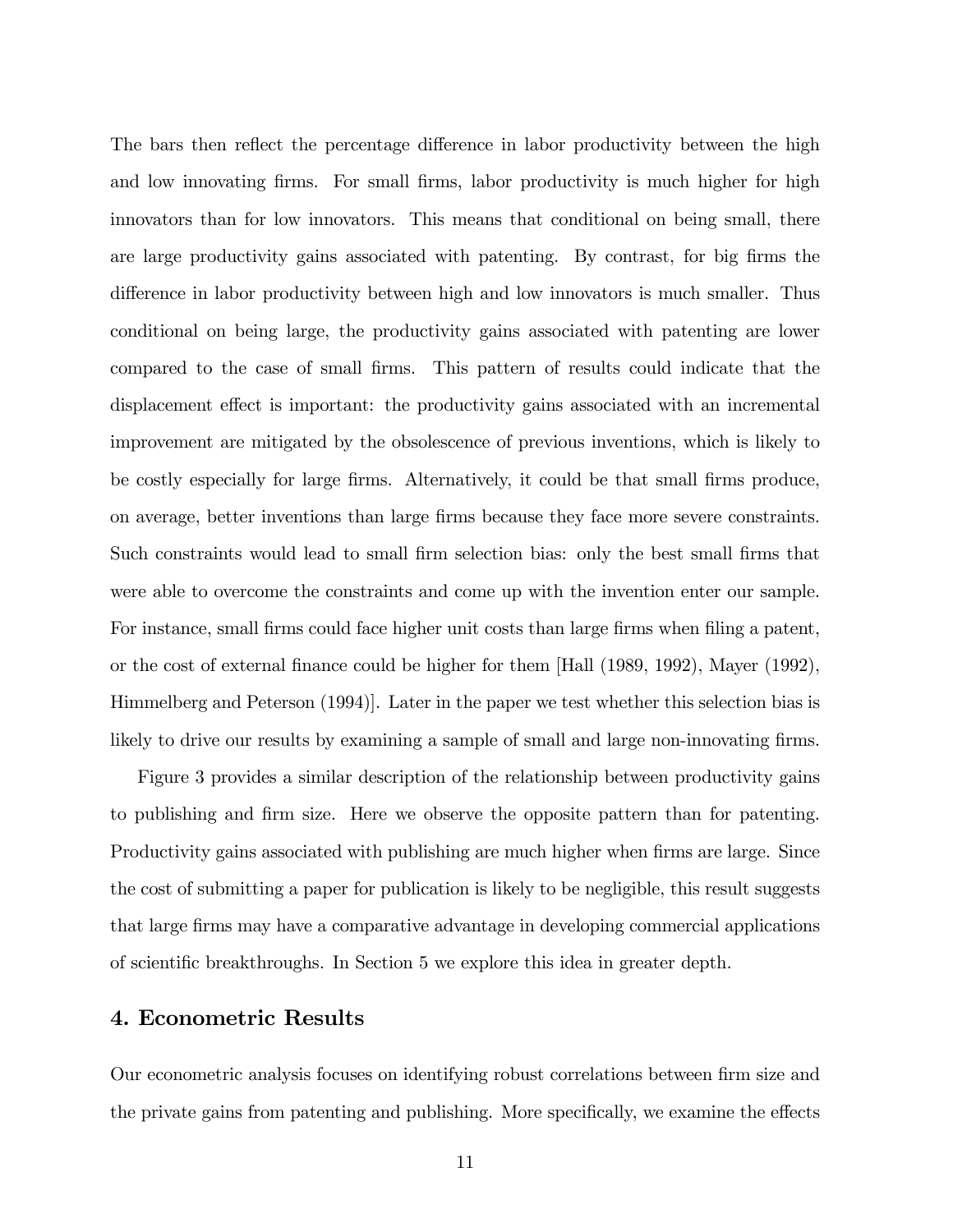of the stocks of patents and publications on Örm performance (total factor productivity and sales growth) and analyze how these correlations vary across firms of different size. Our analysis differs from previous "classical" productivity estimations  $[e.g., Griliches (1986)]$  in that we do not directly observe R&D expenditures. This implies that we cannot compute net returns to innovation, as the costs associated with the innovative output are not observed. We thus focus on differences in the private gains associated with innovation (both basic and applied) by small and large firms.

#### 4.1. Firm Size and Patents Stock

Table 3 reports the relation between patents stock and (total factor) productivity and examines how this relation varies with firm size. Columns 1 to 4 include all innovation Örms, that is, Örms that have at least one patent or academic publication between 1979 and 2004. Column 1 reports the effect of lagged patents stock on sales, controlling for employment, capital and complete sets of three-digit SIC, country and year dummies. The coefficient on the stock of patents is positive and highly significant (an elasticity of 0.055). In column 2 we interact patents stock with the lagged number of employees. The coefficient on this interaction is negative and highly significant  $(-0.012 \text{ with a standard})$ error of  $(0.003)$ . Column 3 adds firm fixed-effects to control for firm unobserved timeinvariant heterogeneity (which may be correlated with patenting). The coefficient on the patents stock actually rises and remains highly significant  $(0.073 \text{ with a standard error of})$  $0.014$ ). The same pattern of results also holds when including an interaction between firm number of employees and patents stock (column 4). This means that the productivity gains associated with a given level of patents stock fall with the size of the innovating firm. Or in other words, an additional patent is associated with higher productivity gains, in percentage terms, for small firms than for large firms.<sup>6</sup>

To test the robustness of our results we also examine the relation between patenting

<sup>6</sup>We also interacted lagged employment with lagged capital stock because of the high correlation patent and capital stocks in our sample. The results are robust for adding this interaction.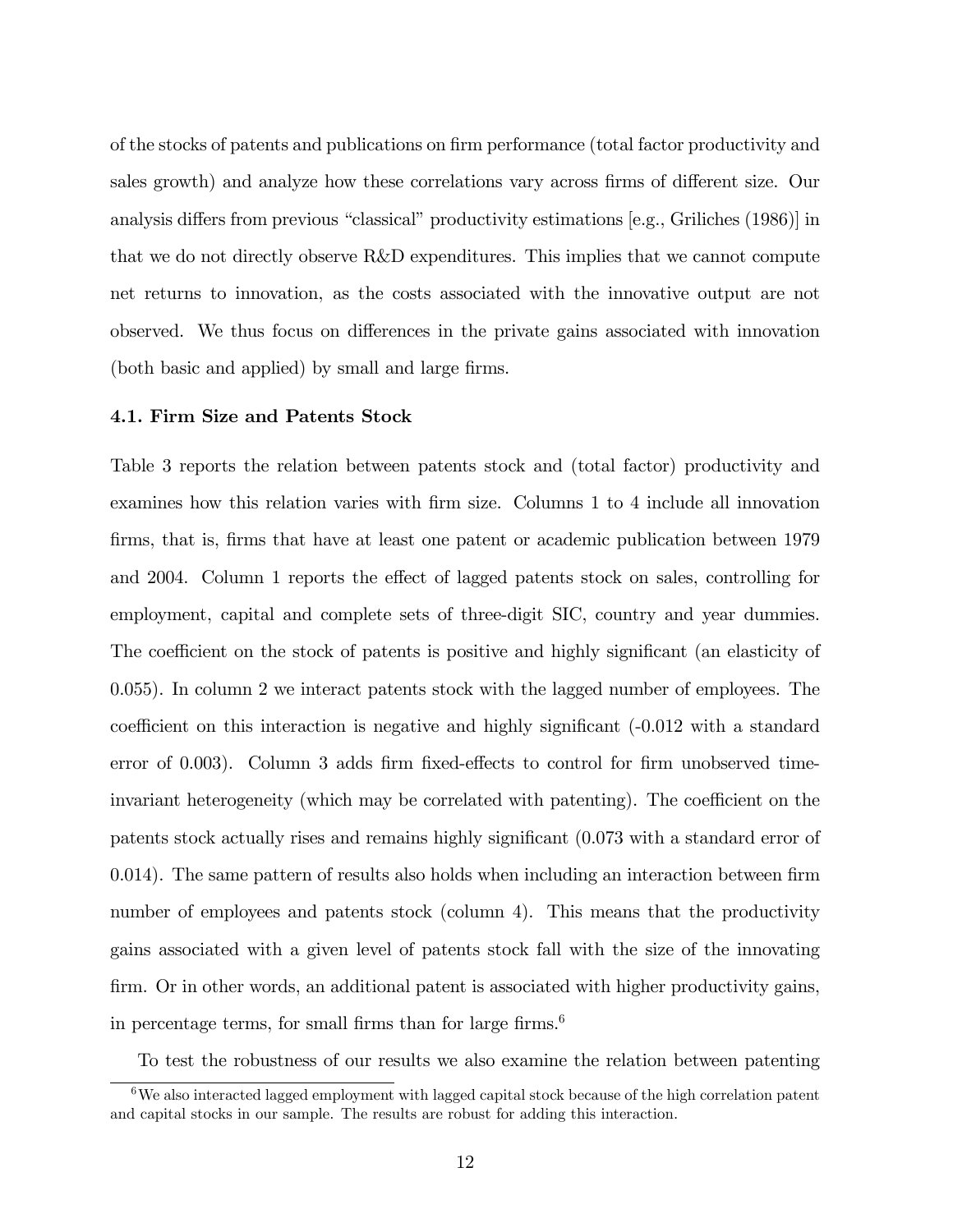and productivity for different sub-samples of firm sizes. In columns 5 and 6 we split observations according to the number of lagged employees. Columns 5 includes only observations where the number of employees is in the lowest quartile (25 employees). The elasticity of sales with respect to patents stock is 0.126 (with a standard error of 0.044). This elasticity falls as we examine sub-sets of larger firms. For example, for firms in the highest employment quartile (column 8), the elasticity of sales with respect to patents stock falls to  $0.038$  (with a standard error of  $0.010$ ). Columns 9 to 12 exclude firms that never patent to mitigate the concern of including non-for-profit firms in our sample. The same pattern of results holds, meaning that for small firms, patenting is associated with higher productivity gains as compared to large firms.

#### 4.2. Firm Size and Publications Stock

Table 4 reports the estimation results when the publications stock is added. The estimation sample includes all innovating Örms (patenting and publishing). Column 1 includes linearly patents and publications stocks. The coefficient on patents stock remains almost unchanged, while the coefficient on publications stock is positive and significant  $(0.030$ with a standard error of 0.015). The same pattern emerges when the interaction between patents stock and size is added. This result is interesting because under the assumption that publications measure the quality of patented knowledge, we would expect the coefficient on patents stock to fall when controlling for publications. Thus the stability of the patents stock coefficient suggests that publications capture additional information about a firm's inventive activities, not just unobserved patents quality.

Column 4 includes an additional interaction between the lagged number of employees and publications stock. The coefficient on this interaction is positive and significant  $(0.012)$ with a standard error of 0.004). This means that the productivity gains associated with a given level of publications stock rise with the size of the innovating firm. This result is also inconsistent with the hypothesis that publications measure unobserved patent quality.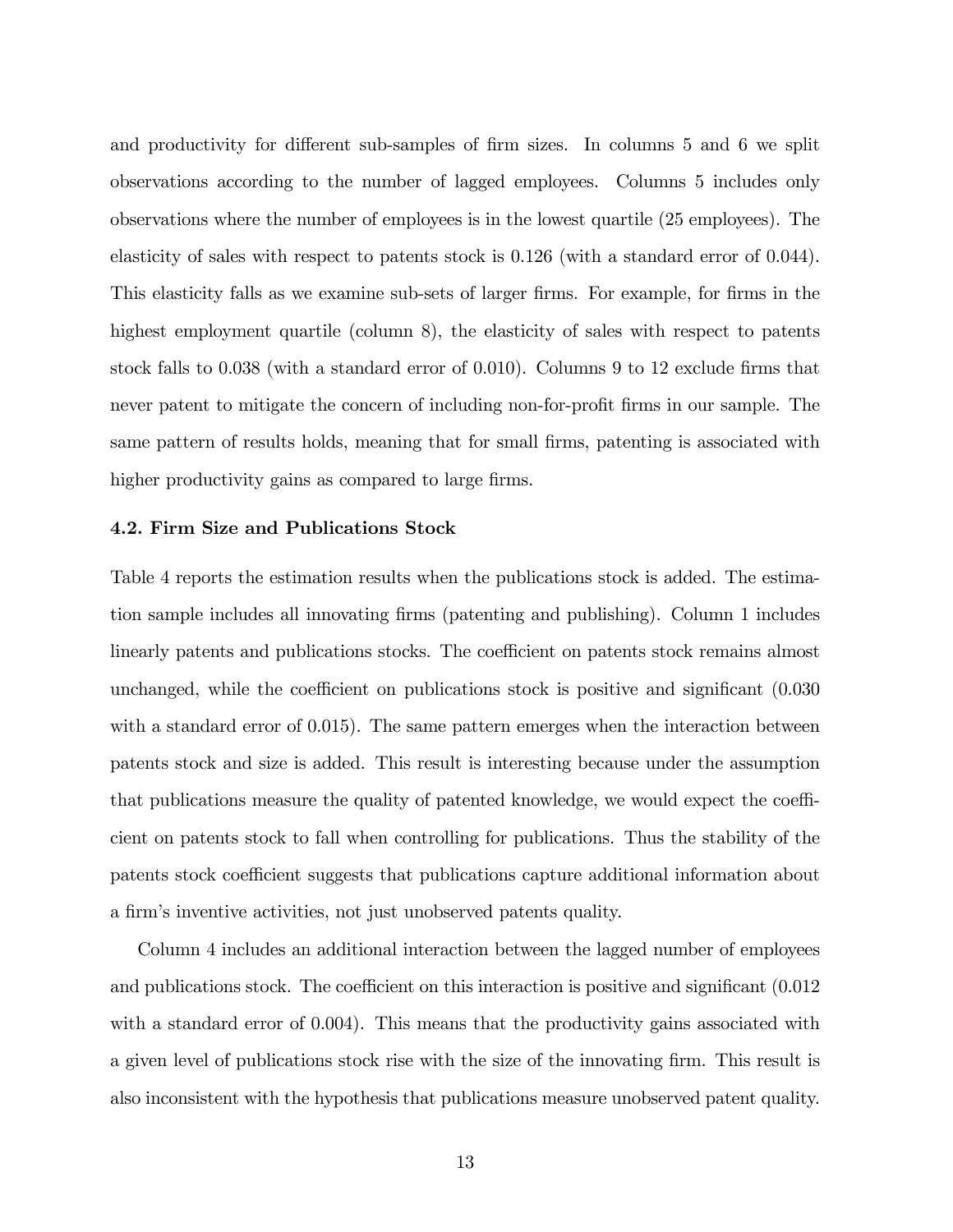There is no clear reason to suspect that publications would measure patent quality better for large firms than for small firms.

Columns 5 to 8 examine the robustness of this result by splitting the size of the sample according to firm size. Column 5 includes only observations where the lagged number of employees is below the median. The elasticity of patents stock is positive and highly significant  $(0.085 \text{ with a standard error of } 0.025)$ , where the elasticity of publications stock is negative and not significant  $(-0.016 \text{ with a standard error of } 0.034)$ . Column 6 includes only observations where the lagged number of employees is above the median. For this sub-sample, the elasticity of publications stock is positive and highly-significant  $(0.048$ with a standard error of 0.015), where the elasticity of patents stock is still positive and significant, but lower than for the smaller firms. In columns 7 and 8 we include only observations where the number of employees is above 435 (75th percentile) and 1,600 (90th percentile), respectively. The elasticity of publications stock rises to 0.083, where the elasticity of patents stock falls to 0.029 (column 8).

Our results about the relationship between firm productivity and publications relate to an earlier literature on the returns to basic research. Griliches (1986) also adopted a production function approach to measure the returns to basic research, where basic research was measured using survey data for large US firms. He found that a small number of typically very large firms were responsible for a substantial fraction of total and basic R&D expenditures and that basic research was associated with a much high premium than other types of research.<sup>7</sup> In our sample, this high premium for basic research only exists for big firms. Indeed, for firms with more than 1200 employees the relationship between productivity and publications is more than three-fold larger than that between productivity and patents. By contrast, for small Örms, we do not observe an important premium for basic research, as measured by academic publications. Note that the fact

<sup>&</sup>lt;sup>7</sup>Specifically, he found that the productivity gains associated with basic research were eight times larger than the productivity gains associated with other types of research.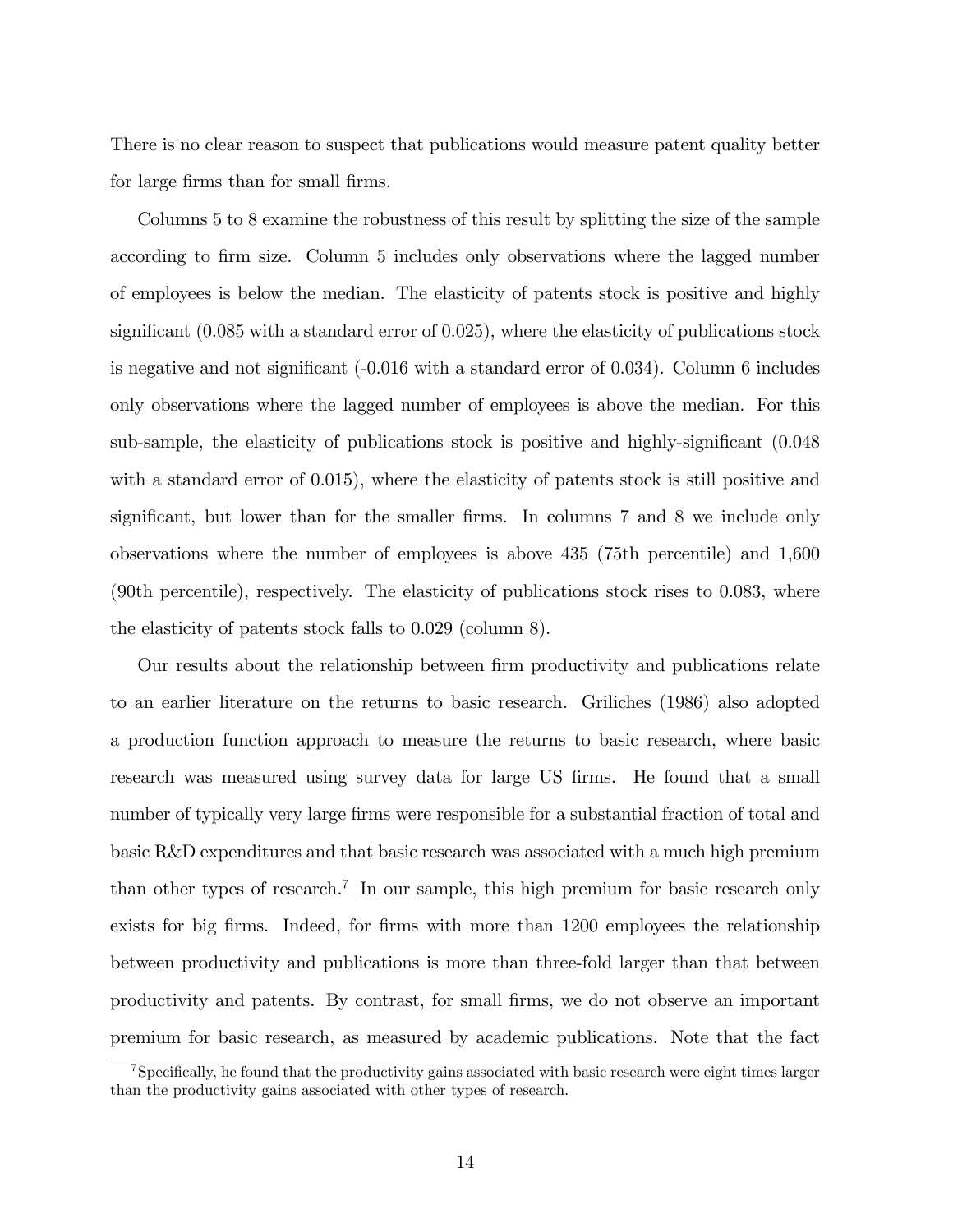that our basic research 'premium' varies with firm size helps mitigate the concern that it is driven solely by unobserved firm heterogeneity. If, in fact, academic publications captured just unobserved labor-force skills, we would expect this premium to be roughly constant as firm size varies.

As reported in table A7 in the appendix, the same pattern of results holds when we screen firm publications according to quality measures, such as the number of forward citations a publication receives and the impact factor of the journal in which the article was published.

Table 5 reports similar estimations for firm growth (measured separately by employment and sales growth). The pattern is similar to the one found in the productivity estimation. The contribution of patents stock to firm growth is much more prominent for small firms. By contrast, the correlation of firm growth with publications is stronger for large firms than for small firms.

#### 4.3. Compustat versus AmaPat

The main advantage of our new European dataset, AmaPat, is that it captures a wide range of Örm size. To demonstrate this advantage, we estimate similar productivity-innovation specifications for Compustat firms and large European firms. The sample of Compustat firms includes all patenting firms, where patents data is taken from the NBER archive. We follow the same matching procedure as for the European firms to assign publications to Compustat firms. The average US firm in our sample, which covers the period 1980-2001, has 14,843 employees with a median of 2,625 employees (as compared to AmaPat, where the average firm has  $1,370$  employees with a median of  $126$ ). Table 6 reports the estimation results of the variation of the productivity-innovation relationship across firm size. Column 1 reports the estimation results of the firm productivity against patent and publication stocks. The coefficient on the patent stock is negative and not significant while the coefficient on the publications stock is positive and significant  $(0.022 \text{ with a})$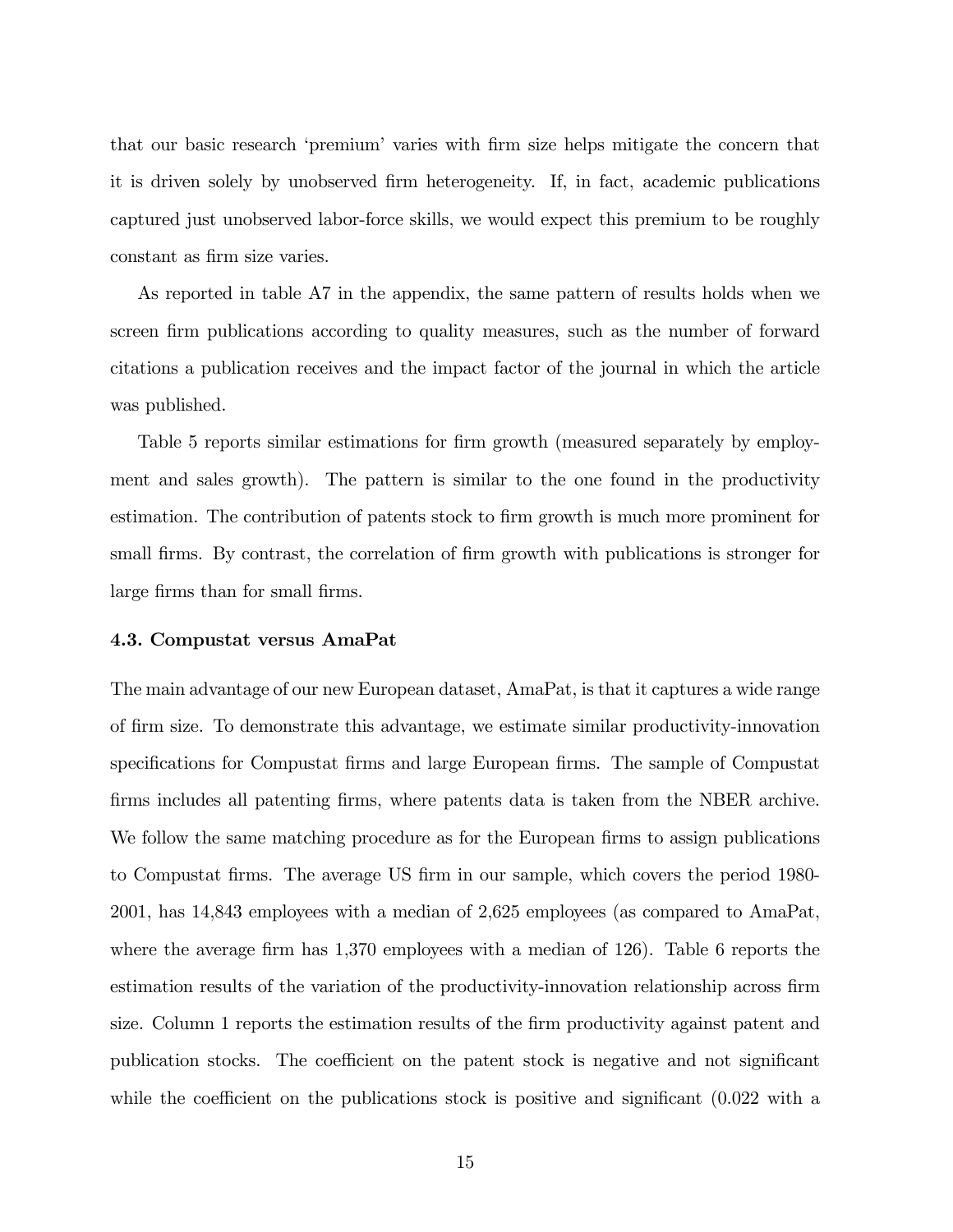standard error of 0.008). This result is somewhat consistent with our result that, for large firms, the correlation between productivity and publications should be strong while the correlation between productivity and patenting should be weak. In columns 2 and 3 we add interactions between a firm's patents and publications stocks and employment. None of the interactions is significant. In columns 4-9 we perform similar estimations for large European firms. In none of these specifications we are able to replicate the results on firm size and the productivity gains associated with patenting and publishing.

#### 4.4. Innovation Intensity and Firm Size

Table 7 investigates Schumpeter's hypothesis that size should be positively associated with innovation intensity in our dataset. Two measures of innovation intensity are considered: patents stock to sales (ëpatents intensityí) and publications stock to sales (ëpublications intensity'). The sample is cross-sectional for 2003, the year for which we have most firms. Our proxy for firm size is employment in 2000.

Column 1 gives the results of our simplest specification. Patents intensity appears to be strongly negatively associated with firm size, thus contradicting Schumpeter's hypothesis. However, by adding past employment squared in column 2, a significant nonlinearity emerges. Patents intensity appears to be largest for both very large and very small firms, a finding that resonates well with the results by Bound et al. (1984). The inflection point is at about 170 employees, which is well within our firm size range. In column 3 and 4 we check the robustness of our results by excluding publishing Örms that do not patent. The qualitative results are the same but the magnitude of the coefficients nearly doubles. The location of inflection point remains essentially unchanged.

Columns 5-8 look at publications intensity. The same pattern of results emerges. The main difference is that the coefficient on past employment in the linear regression is only marginally significant when the sample includes both publishing and patenting firms. In the nonlinear regression, however, all coefficients are highly significant. Again, publications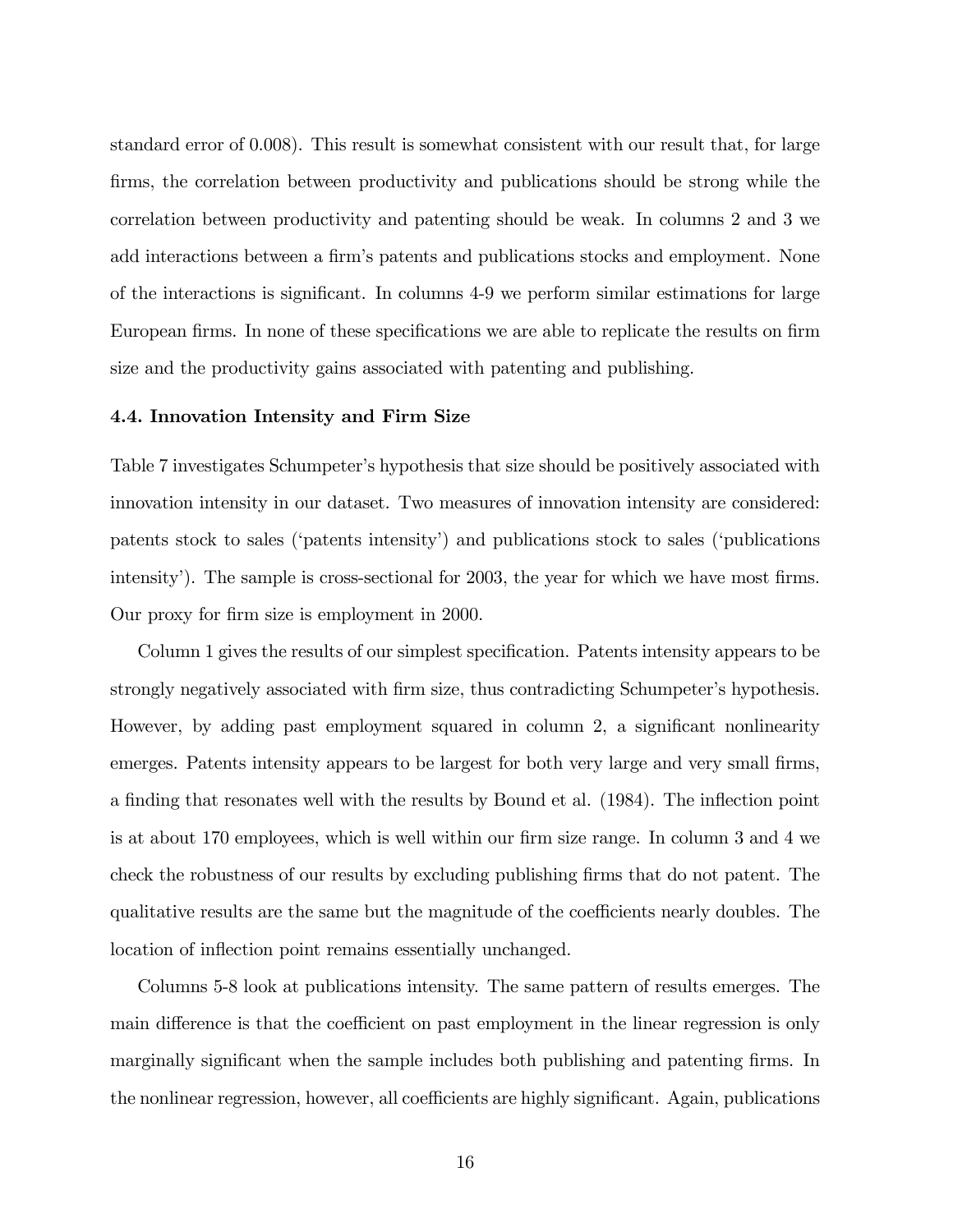intensity appears to be largest for both very large and very small firms. The inflection point is at about 160 employees, essentially the same as for patents. Similar qualitative results obtain when we restrict attention to publishing firms only.

#### 4.5. Selection into Innovation

Our serious concern is that our results about patents could be driven at least in part by a small firm selection bias. Suppose in fact that small firms face greater difficulties in developing and implementing their ideas than large firms. Then many of their projects would fail to reach development stages  $-$  typically the low quality ones. As a result, the average quality of inventions by small firms should be higher than that of large firms.

To test this idea we use data on non-innovating firms (that is, firms that never patent or publish). We randomly sample 10 percent of all Amadeus firms that report financial information and that have not been matched to the patents or publications data. The selection hypothesis implies that the effect of innovating on productivity should be larger for small firms than for large firms.

Table 8 estimates the effect an innovation indicator on productivity and examines the extent to which this effect varies with firm size. The innovation indicator is defined as a dummy variable that receives the value of one for firms that innovate (patent or publish) and zero for Örms that never innovate. All regressions are cross-sectional for the year 2004. Column 1 includes a linear dummy for innovating. The coefficient on this dummy is positive and significant, indicating a 6 percent average productivity premium for innovation. Column 2 adds an interaction term between the innovation dummy and the size of the firm (as previously, measured by lag employment). The coefficient on this interaction is positive, but not significant. This means that we cannot reject the hypothesis that selection into innovation is identical across firm size. Columns 3 to 6 report the estimation of the effect of innovating for different sub-samples of firm size. The pattern of results suggests that as the size of firms increase, the effect of innovating on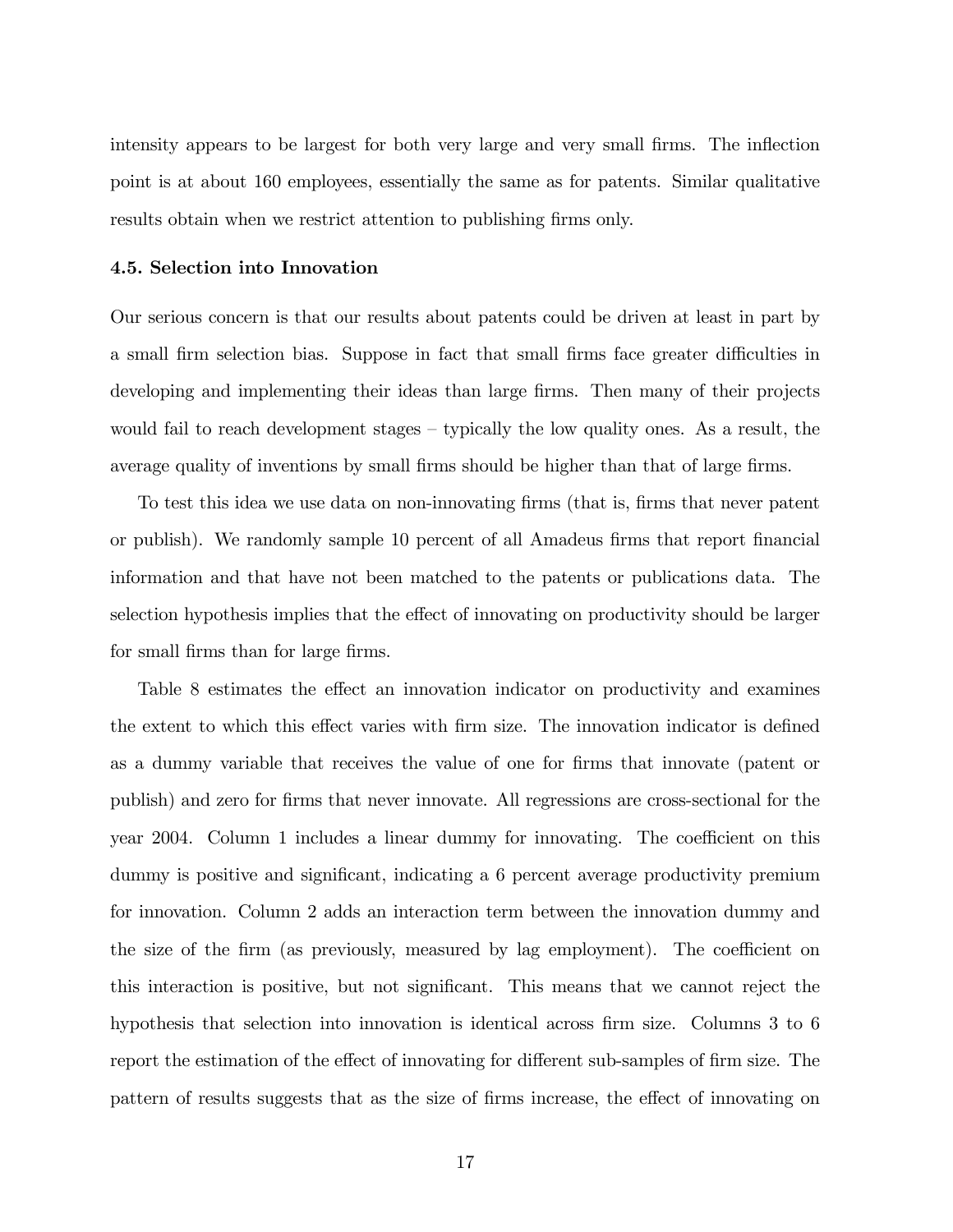productivity rises. Clearly this pattern is the opposite of what we would expect under the selection hypothesis.

#### 5. Basic and Applied Research: Theoretical Considerations

In this section we discuss possible explanations for our empirical findings. Our focus will be on differences between basic and applied research that may help rationalize the markedly different patterns that we observe in the data.

#### 5.1. Internal Capital Markets

Large firms frequently reallocate scarce resources across projects through internal capital markets. The costs and benefits of such markets (relative to external finance) have been studied extensively. On the positive side, corporate headquarters may have informational advantages over external investors that could be conducive to better financing decisions [Stein (1997), Guedj and Scharfstein (2005)]. Furthermore, while external investors do not have residual rights over the assets they invest in (only in case the firm defaults), headquarters owns and controls the project in which it invests and therefore has stronger incentives to improve its quality [Gertner, Scharfstein and Stein (1994)]. On the negative side, internal capital markets may be prone to agency problems and influence activities, which could lead to biased decision-making [Meyer, Milgrom and Roberts (1992), Scharfstein and Stein (1998)].

A plausible conjecture is that the benefits of having an active internal capital market (which is typically related to the size of the Örm) may be particularly large in the case of basic research. A straightforward extension of Stein's (1997) 'winner-picking' model suffices to make this point.

In Stein's model there are two types of firms: large firms running several projects and small firms running only one project. Because of moral hazard, all firms are cash constrained. In that setting the headquarters of a large firm can perform a useful role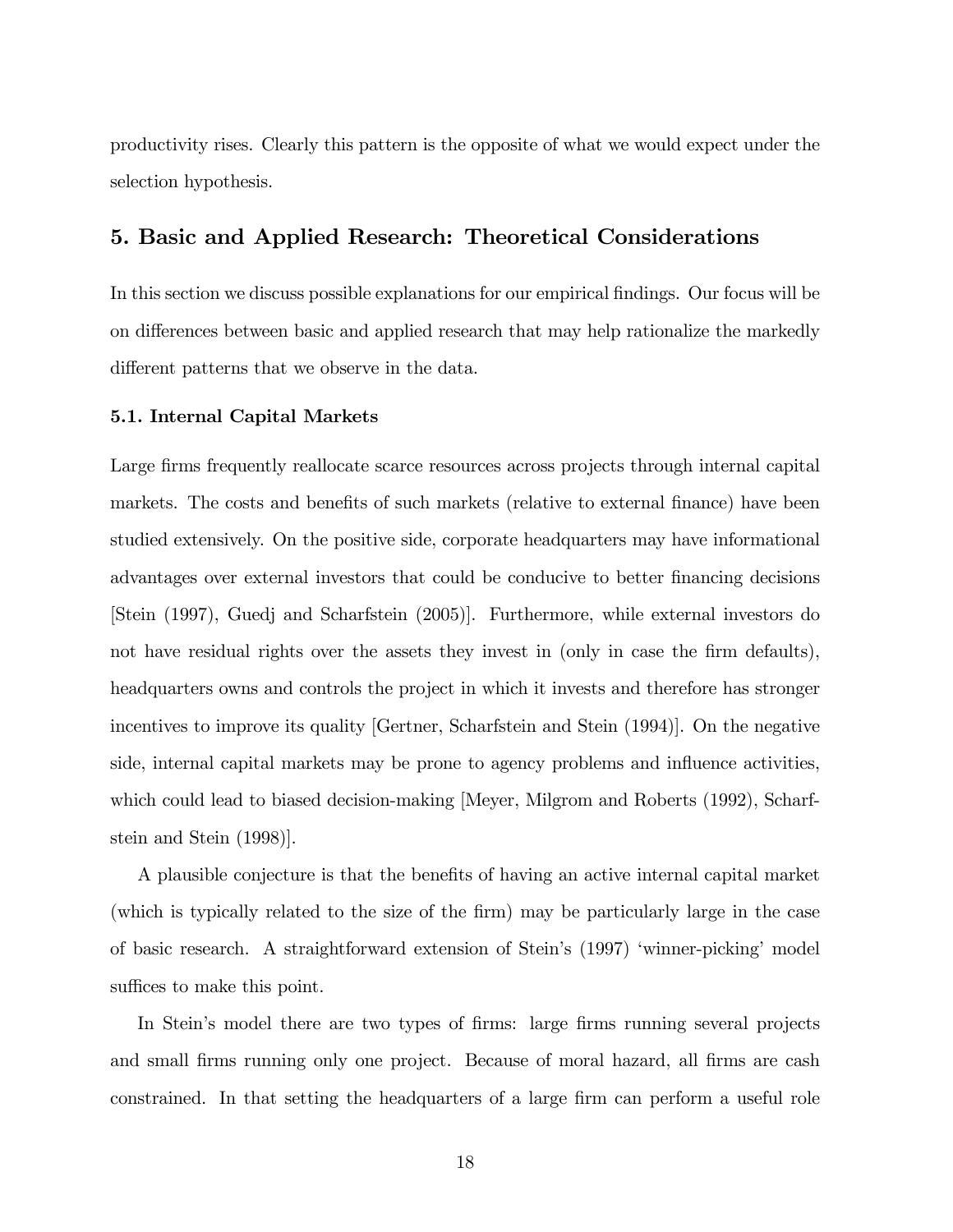by reallocating resources from projects with low NPV to projects with high NPV. Stein makes the simplifying assumption that headquarters perfectly observes whether returns are low or high, whereas external investors observe nothing. It is not hard to relax this assumption. In general, the value of having an internal capital market rises with the amount of private information that the headquarters has (in principle, this value could be negative because supervision by headquarters generates an 'effort-dilution' effect). Thus Stein's model suggests that large firms should perform better than small firms when projects cannot easily be evaluated by outsiders (i.e., when the amount of asymmetric information between headquarters and external investors is large), and should perform poorly when the opposite is true. To the extent that it is harder for outsiders to evaluate basic research than applied research (relative to insiders), this yields precisely the pattern of returns that we observe in the data.<sup>8</sup>

#### 5.2. Financial Constraints and the Displacement Effect

Financial constraints may also help explain our empirical Öndings if they are particularly stringent in basic research. We illustrate this idea in the context of a simple model of R&D where firms can choose among different types of research.

The economy is populated by a continuum of firms. Each firm is characterized by a productivity parameter  $\theta$  and initially operates in a single, 'primary' market. Both the short-run profits in the primary market,  $\pi_1 (\theta)$ , and the optimal number of workers employed by the firm,  $L^*(\theta)$ , are assumed to be increasing in  $\theta$ . Thus  $\theta$  is a measure of firm size.

A firm can engage in R&D to expand its business into different markets. There are two periods. In the first period, short-run profits accrue and investment decisions are made,

<sup>8</sup>Empirically, one could try to use cross-industry variation in our data to provide exogenous variation for the importance of internal capital markets. Industry measures such as Productivity Growth Dispersion and average Tobin's Q might be good starting points.

<sup>&</sup>lt;sup>9</sup>This is the case if, for instance,  $L^*$  solves  $\max_L {\theta R (L) - wL}$ , where R is a revenue function (increasing in  $L$ ) and  $w$  is the wage.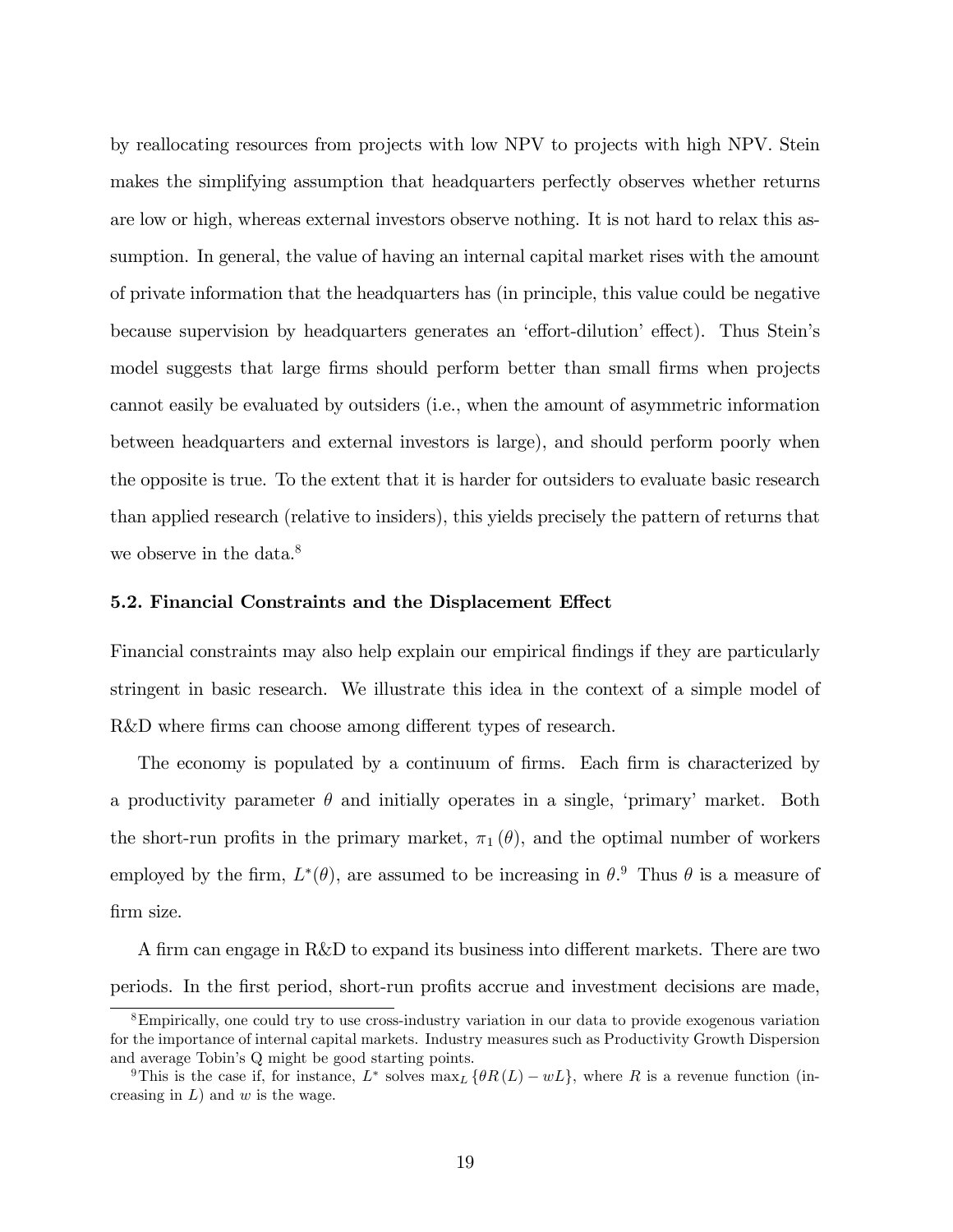subject to financial constraints. In the second period, the firm may introduce a new product. Long-run profits are  $\pi_2 (\theta) + \Delta \pi_2 (\theta)$  if the new product is introduced, and  $\pi_2 (\theta)$ if the new product is not introduced. We assume that  $\Delta \pi_2 (\theta)$  is (weakly) decreasing in firm size  $\theta$ . This captures the idea that large firms may be less inclined to invest in R&D, since the new product may cannibalize the streams of rents from existing technologies (i.e., Arrow's  $(1962)$  *displacement effect*). This assumption is satisfied if, for instance, the new product reduces sales in the primary market by a given fraction.

To increase the chances of developing a new product, the Örm can engage in basic or applied research (or both). Either type of research costs I and stochastically produces new knowledge.<sup>10</sup> Let  $\underline{k}_A$  and  $\underline{k}_B$  denote the firm's initial stocks of technical and scientific knowledge, respectively. Engaging in applied research increases the stock of technical knowledge from  $\underline{k}_A$  to  $k_A$ , where  $k_A$  is a random variable defined on  $[\underline{k}_A, \overline{k}_A]$ . Similar remarks apply to basic research and the firm's stock of scientific knowledge (denoted by  $k_B$ ). Thus, due to the uncertainties of the R&D process, firms of the same size may well end up with with different knowledge stocks. The probability that a new product is introduced is given by the separable function  $q(k_A, I_A) + r(k_B, I_B)$ , where  $I_A, I_B \in \{0, I\}$ .<sup>11</sup> We normalize  $q(k_A, 0)$  and  $r(k_B, 0)$  to zero and define  $\alpha \equiv q(k_A, I), \beta \equiv r(k_B, I).$ <sup>12</sup> Of course  $\partial \alpha / \partial k_A > 0$  and  $\partial \beta / \partial k_B > 0$ . The expected values of  $\alpha$  and  $\beta$  are denoted by  $\bar{\alpha}$ and  $\beta$ , respectively.

We assume that both investments have positive net present value, but that the investment in applied research is ex-ante more profitable:

$$
\bar{\alpha}\Delta\pi_2(\theta) - I > \bar{\beta}\Delta\pi_2(\theta) - I > 0.
$$

<sup>&</sup>lt;sup>10</sup>The investment I can of course be interpreted as an additional expenditure, on top of the firm's normal R&D expenditures.

<sup>&</sup>lt;sup>11</sup>This rules out complementarities or substitutability between basic and applied research. See Aghion and Tirole (1994) for a similar assumption.

 $12$  More generally, what we need is some form of complementarity between knowledge and investment so that, for instance,  $\partial q (k_A, I_H) / \partial k_A > \partial q (k_A, I_L) / \partial k_A$  for  $I_H > I_L$ . In other words, investments in R&D must have a component of development, not just research.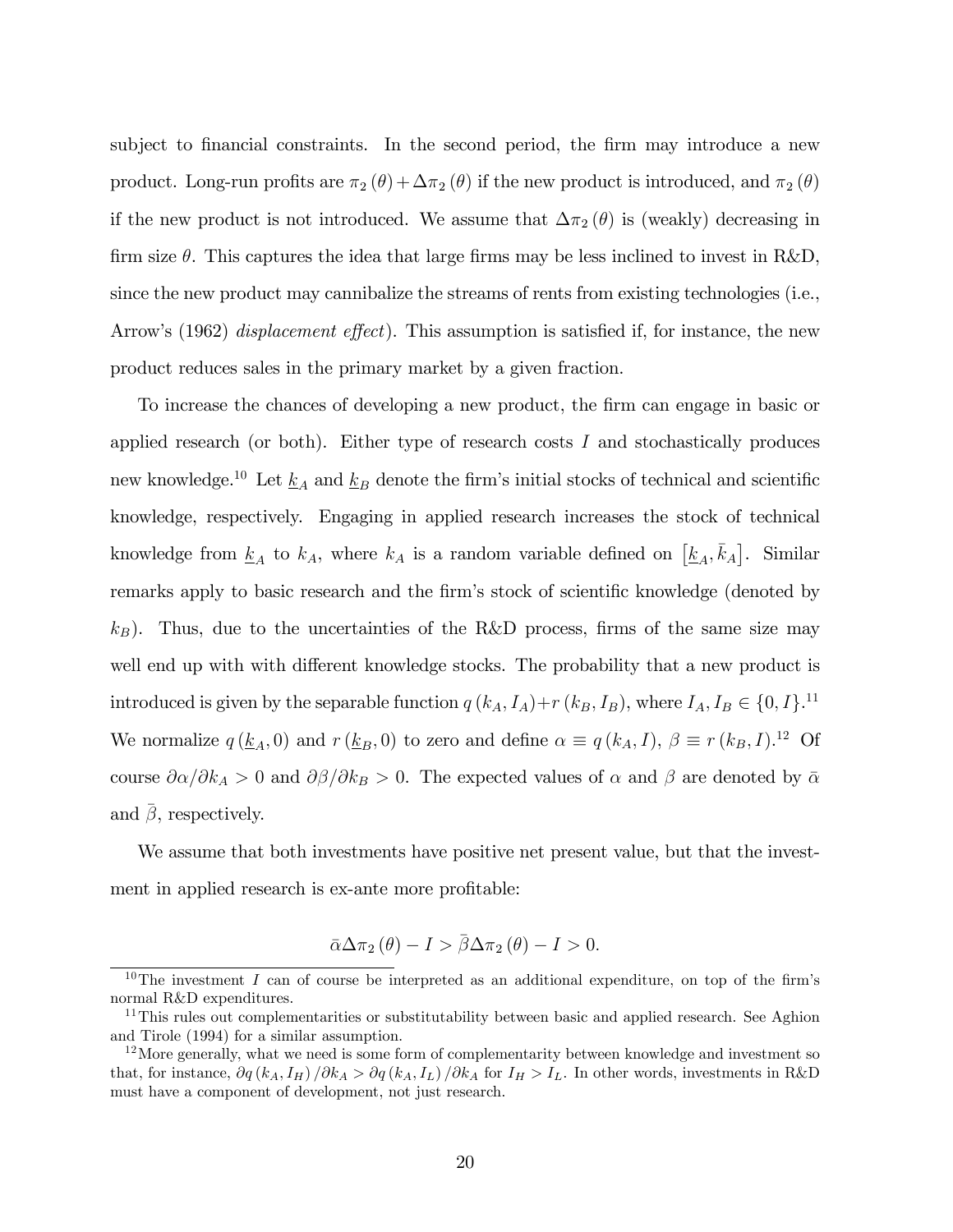This is obviously the case if the investment in basic research is very risky:  $\bar{\beta} < \bar{\alpha}$ .

At the end of the first period,  $k_A$  and  $k_B$  are realized and, conditional on its stock of knowledge, the firm's expected long-run profits (denoted by  $\Pi^{LR}$ ) are  $\pi_2(\theta)$  if no investment is made,  $\pi_2(\theta) + \alpha \Delta \pi_2(\theta) (\pi(\theta) + \beta \Delta \pi_2(\theta))$  if the firm invests in applied (basic) research, and  $\pi_2(\theta) + (\alpha + \beta)\Delta \pi_2(\theta)$  if the firm invests both in applied and basic research. In the second period, profits accrue.

Due to credit market imperfections, the firm may be unable to raise all the money it needs. Specifically, we posit that a firm with short-run cash flow  $\pi_1(\theta)$  can raise at most  $\mu\pi_1(\theta)$ , where  $\mu \geq 1$  measures the extent to which the firm can borrow using its short-term profits as collateral.<sup>13</sup> Since investments in applied research yield higher ex-ante returns than investments in basic research, financial constraints are more likely to be binding for basic research. Three cases must thus be considered:  $\mu \pi_1(\theta) < I$  (no investment is made),  $I \leq \mu \pi_1(\theta) < 2I$  (only applied research is undertaken), and  $\mu \pi_1(\theta) \geq 2I$  (both types of research are undertaken).<sup>14</sup>

The interplay between financial constraints and the displacement effect can easily generate the kind of patterns that we observe in the data. To see this, suppose that  $\mu\pi_1(\theta) \geq I$ , so that applied research is always undertaken. The derivative of the expected long-run profits  $\Pi^{LR}$  with respect to  $k_A$  has the same sign as

$$
\frac{\partial\Pi^{LR}}{\partial\alpha}=\Delta\pi_{2}\left(\theta\right)
$$

which, because of the displacement effect, is decreasing in  $\theta$ . Thus the returns to technical knowledge (or 'patents') are decreasing in firm size. Now consider basic research. The derivative of  $\Pi^{LR}$  with respect to  $k_B$  has the same sign as

$$
\frac{\partial \Pi^{LR}}{\partial \beta} = \begin{cases} 0 & \text{if } \mu \pi_1(\theta) < 2I \\ \Delta \pi_2(\theta) & \text{if } \mu \pi_1(\theta) \ge 2I \end{cases}
$$

:

<sup>13</sup>See Aghion et al. (2007) and Almeida and Campello (2006) for similar assumptions.

 $14$ Note that in this simple model firm size affects the financial constraints only through the short-run cash-flow  $\pi_1(\theta)$ . In practice, however, size is related to financial constraints through several channels. For instance, both unit bankruptcy costs and transaction costs for new share or bond issues typically decrease with size. See Schiantarelli (1996) for a careful discussion.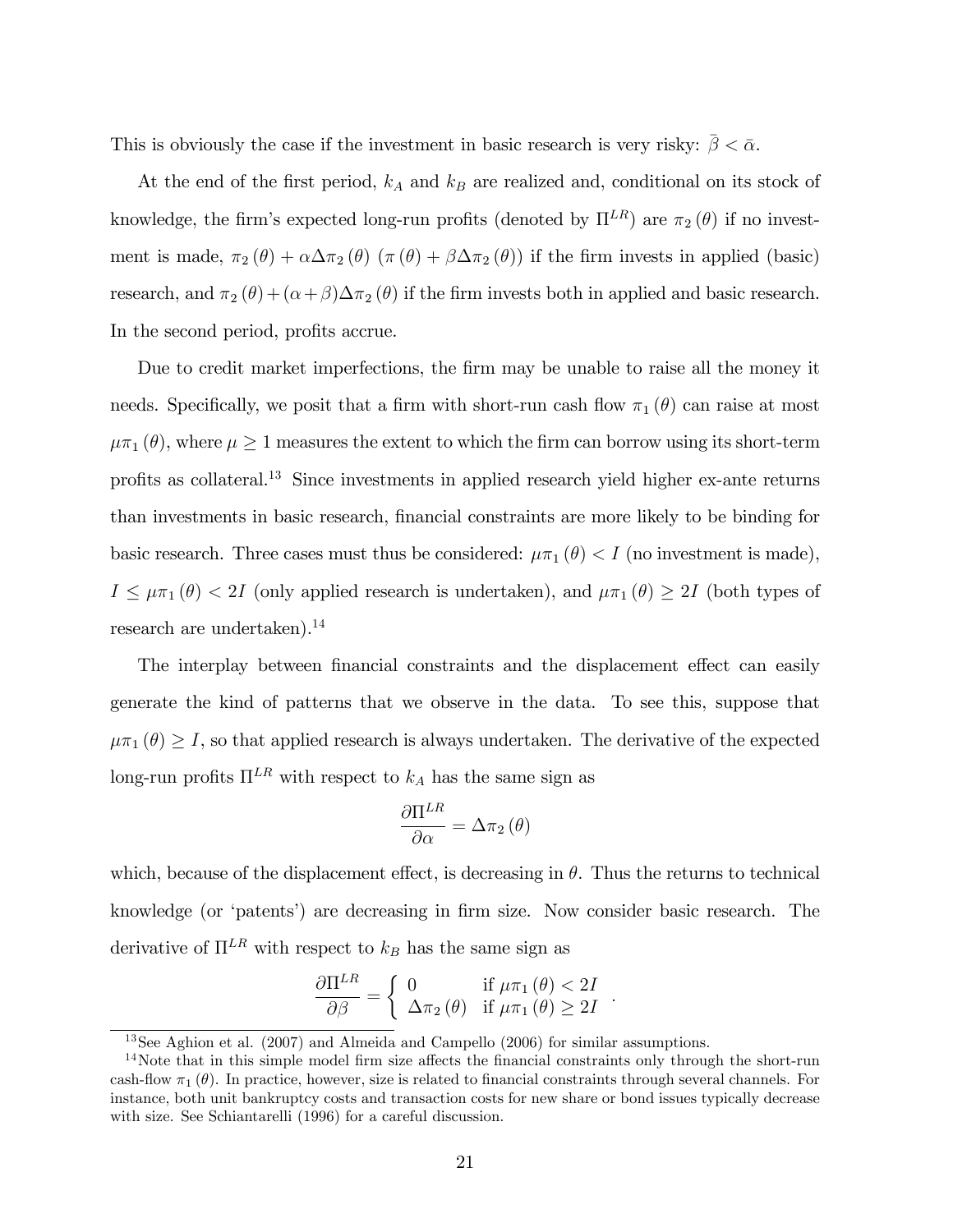Here, despite the displacement effect, the returns to scientific knowledge (or 'publications') may well increase with firm size, since only large firms have the financial resources to conspicuously invest in R&D.

We can gain further insight by considering an extension of the model where some firms are always constrained while others are not. To introduce variation among firms of the same size, suppose that firms may be hit by an adverse shock and be required to plow in extra cash D to remain afloat (D could be negative  $-$  a positive shock). If D is drawn from the cumulative distribution  $F(\cdot)$ , a fraction  $F(\mu \pi_1(\theta) - I)$  of the firms will engage in applied research, and a fraction  $F(\mu \pi_1(\theta) - 2I)$  will engage in both basic and applied research. Expected long-run profits are thus

$$
\Pi^{LR} = \pi_2(\theta) + \alpha \Delta \pi_2(\theta) F (\mu \pi_1(\theta) - I) + \beta \Delta \pi_2(\theta) F (\mu \pi_1(\theta) - 2I).
$$

We have that

$$
\frac{\partial^2 \Pi^{LR}}{\partial \alpha \partial \theta} = \frac{\partial \Delta \pi_2(\theta)}{\partial \theta} F (\mu \pi_1(\theta) - I) + \Delta \pi_2(\theta) f (\mu \pi_1(\theta) - I) \mu \frac{\partial \pi_1(\theta)}{\partial \theta} \n\frac{\partial^2 \Pi^{LR}}{\partial \beta \partial \theta} = \frac{\partial \Delta \pi_2(\theta)}{\partial \theta} F (\mu \pi_1(\theta) - 2I) + \Delta \pi_2(\theta) f (\mu \pi_1(\theta) - 2I) \mu \frac{\partial \pi_1(\theta)}{\partial \theta}.
$$

Two opposite effects emerge. In both equations the first term is negative because of the displacement effect. The second term, however, is positive since knowledge is beneficial only when firms invest in R&D. Note that, in general, the displacement effect will be more important (on average) for applied research than for basic research because more firms engage in applied research:  $F(\mu \pi_1(\theta) - I) \geq F(\mu \pi_1(\theta) - 2I)$ . In particular, if D is uniformly distributed, one obtains

$$
\frac{\partial^2 \Pi^{LR}}{\partial \alpha \partial \theta} < \frac{\partial^2 \Pi^{LR}}{\partial \beta \partial \theta}
$$

which is consistent with our evidence.

A second prediction can be obtained by varying the cost of R&D. Indeed, for  $I_H > I_L$ (and assuming again that D is uniformly distributed), we get  $\frac{\partial^2 \Pi^{LR}}{\partial \alpha \partial \theta} (I_L) < \frac{\partial^2 \Pi^{LR}}{\partial \alpha \partial \theta} (I_H)$  and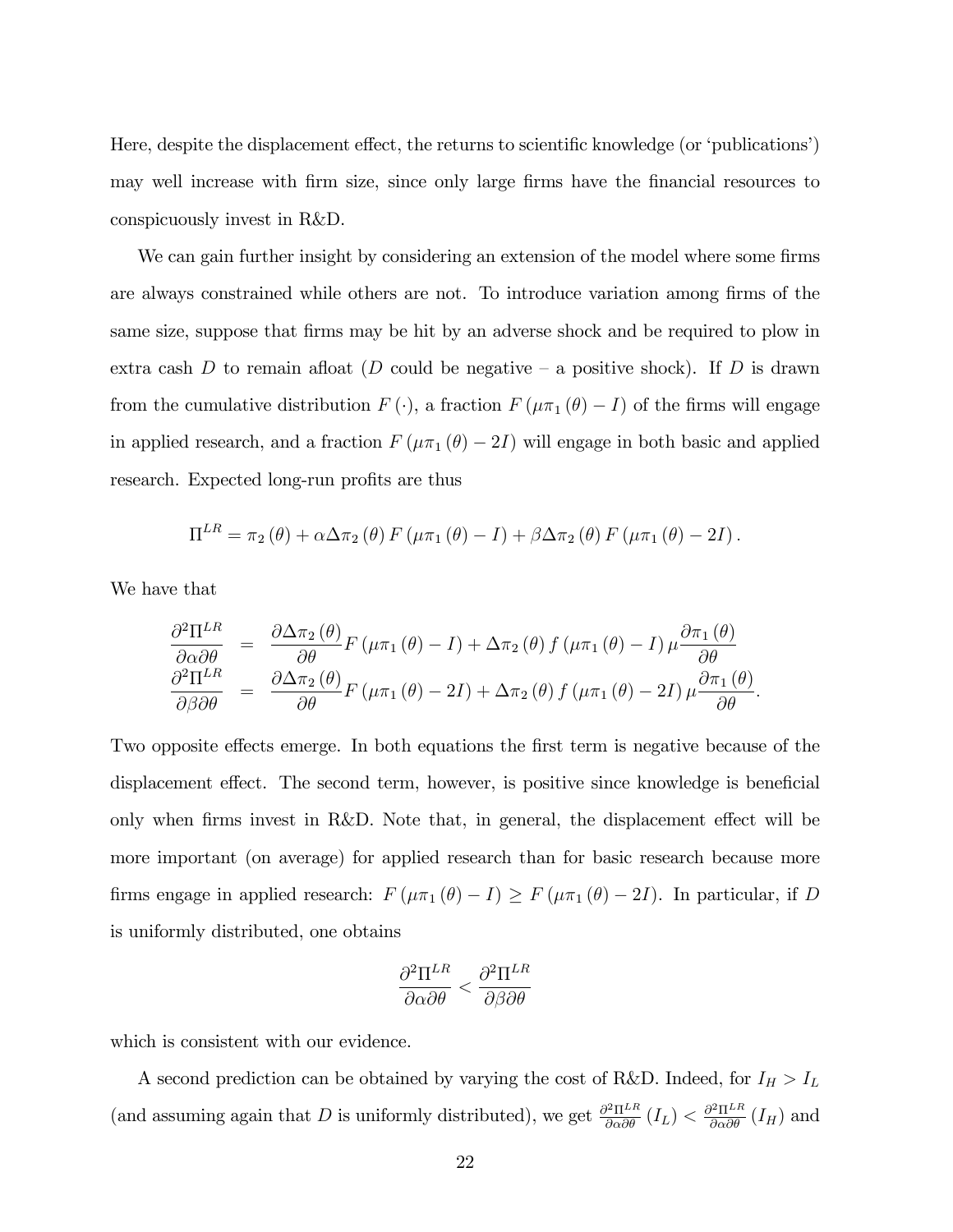$\frac{\partial^2 \Pi^{LR}}{\partial \beta \partial \theta} (I_L) < \frac{\partial^2 \Pi^{LR}}{\partial \beta \partial \theta} (I_H)$ . The reason is simply that few firms experience displacement if  $R&D$  costs are high. Empirically, therefore, we should expect our interaction coefficients to be larger in sectors where firms, for exogenous reasons, depend more on external finance.

#### 5.3. Diversification

Diversification can also help explain our empirical findings. To illustrate this point, we modify the above model to capture the basic idea in Nelson (1959). Consider a firm composed of n divisions, or product lines.<sup>15</sup> Total profits are given by  $\pi_1(n)$ , where  $\pi_1(\cdot)$ is increasing. As before, we assume that the Örm can engage in basic or applied research, or both. Throughout, we abstract from financial constraints.

There are two main differences between this model and the previous one. The first is that applied and basic research are now assumed to facilitate the invention of two distinct products, A and B. Thus, by engaging in applied research, the firm can increase the likelihood that product A is introduced, and similarly for basic research. As in the previous model, the additional profits in case of success,  $\Delta \pi_A(n)$  and  $\Delta \pi_B(n)$ , are assumed to be weakly decreasing in firm size (or diversification, as parametrized by  $n$ ).

The second difference captures the essence of Nelson's (1959) diversification hypothesis. Nelson claimed that while applied research can be tied to the solution of a specific practical problem or the creation of practical object, basic research is characterized by a higher degree of uncertainty. This greater uncertainty makes having a broad technological base important because it "insures that, whatever direction the path of research may take, the results are likely to be of value to the sponsoring firm. It is for this reason that firms which support research toward the basic-science end of the spectrum are firms that have their fingers in many pies" (Nelson (1959), p.302). Note that, implicit in this argument, there is the assumption that "a single-product Örm is unable to exploit an invention not

<sup>&</sup>lt;sup>15</sup>For simplicity, *n* is here a parameter of the model. However, the optimal *n* could easily be derived endogenously in a model where managerial ability places restrictions to the number of divisions that a manager can efficiently supervise.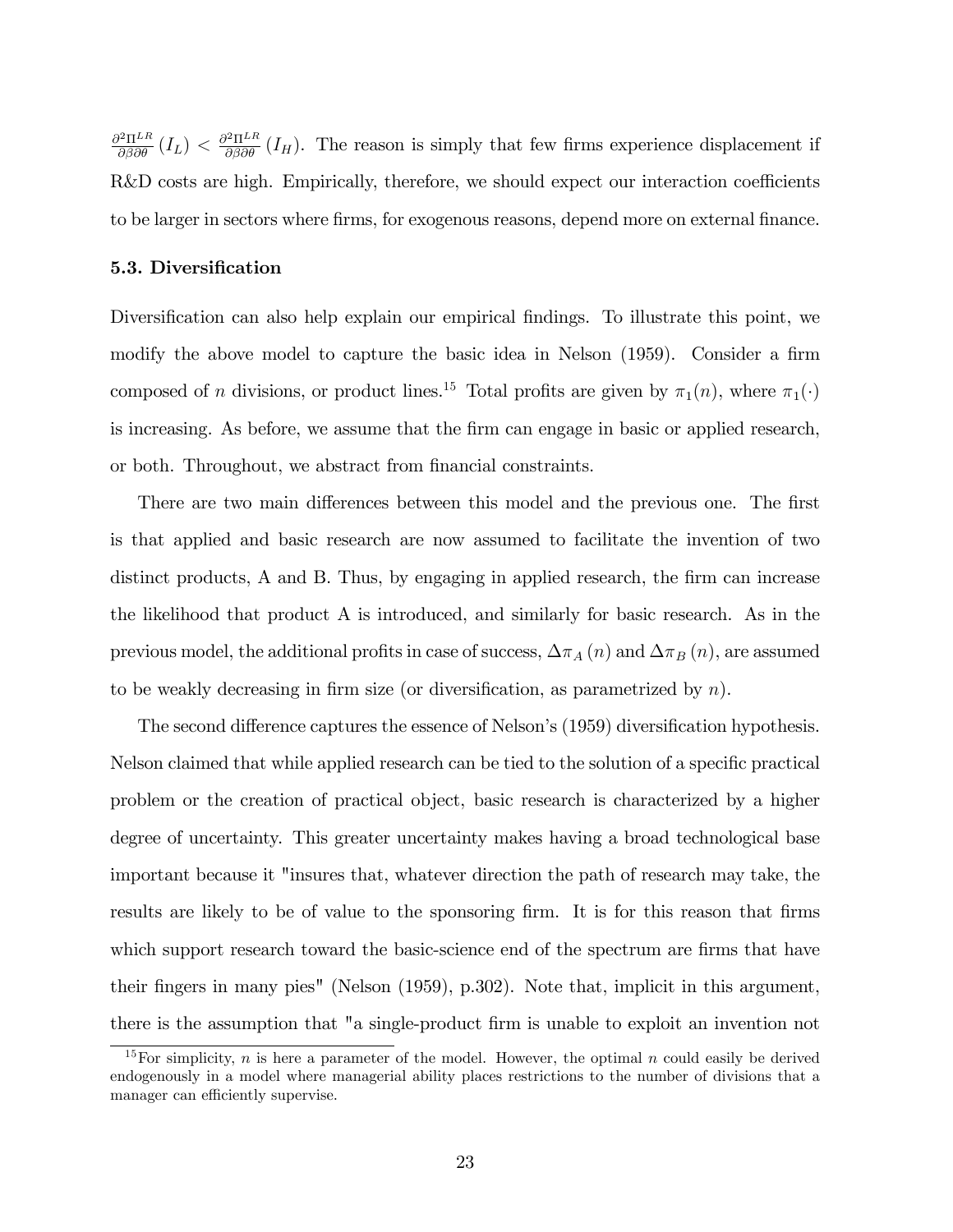directly linked to its primary product, through licensing to others or developing a new product line" (Kamien and Schwartz (1975), p.15).

We capture these ideas as follows. We posit that applied research can easily be tied to the solution of problems related to the firm's  $n$  primary products. Thus the probability of successfully introducing a new product is just, as before,  $\alpha = q(k_A, I)$ . For basic research, however, things are more difficult. Indeed, due to its greater uncertainty, the link between basic research and primary products can only be established with probability  $h(n)$ , where  $h(\cdot)$  is increasing in n. The probability that a new product can be introduced is therefore  $\beta h(n)$ , where  $\beta = r(k_B, I)$ . Conditional on  $(\alpha, \beta)$ , expected long-run profits are thus

$$
\Pi^{LR} = \pi_2(n) + \alpha \Delta \pi_A(n) + \beta h(n) \Delta \pi_B(n).
$$

Note that while the returns to applied research always decrease with firm size,  $\partial^2\Pi^{LR}/\partial\beta\partial\theta$ may well be positive if h grows sufficiently fast as diversification increases.

Empirical investigation of the diversification hypothesis is not straightforward. Only about ten percent of firms in our sample are diversified (operating in more than one twodigit industry segments). Yet, unlike in the US, European firms are likely to belong to diversified business groups [Belenzon and Berkovitz  $(2007)$ ]. Thus, although a firm itself might operate in only one industry segment, it could be tied via ownership links to other firms that operate in different segments (about 30 percent of firms in our sample belong to business groups). This suggests that diversification in the European context should be studied in a business groups framework, and should consider the complex issues associated with groups structure.<sup>16</sup>.

#### 6. Conclusion

This paper empirically investigates how the performance-innovation relationship varies with firm size using a novel and comprehensive firm-level panel data from 12 European

 $16$ See Khanna and Yafeh (2006) for a survey of the literature on business groups.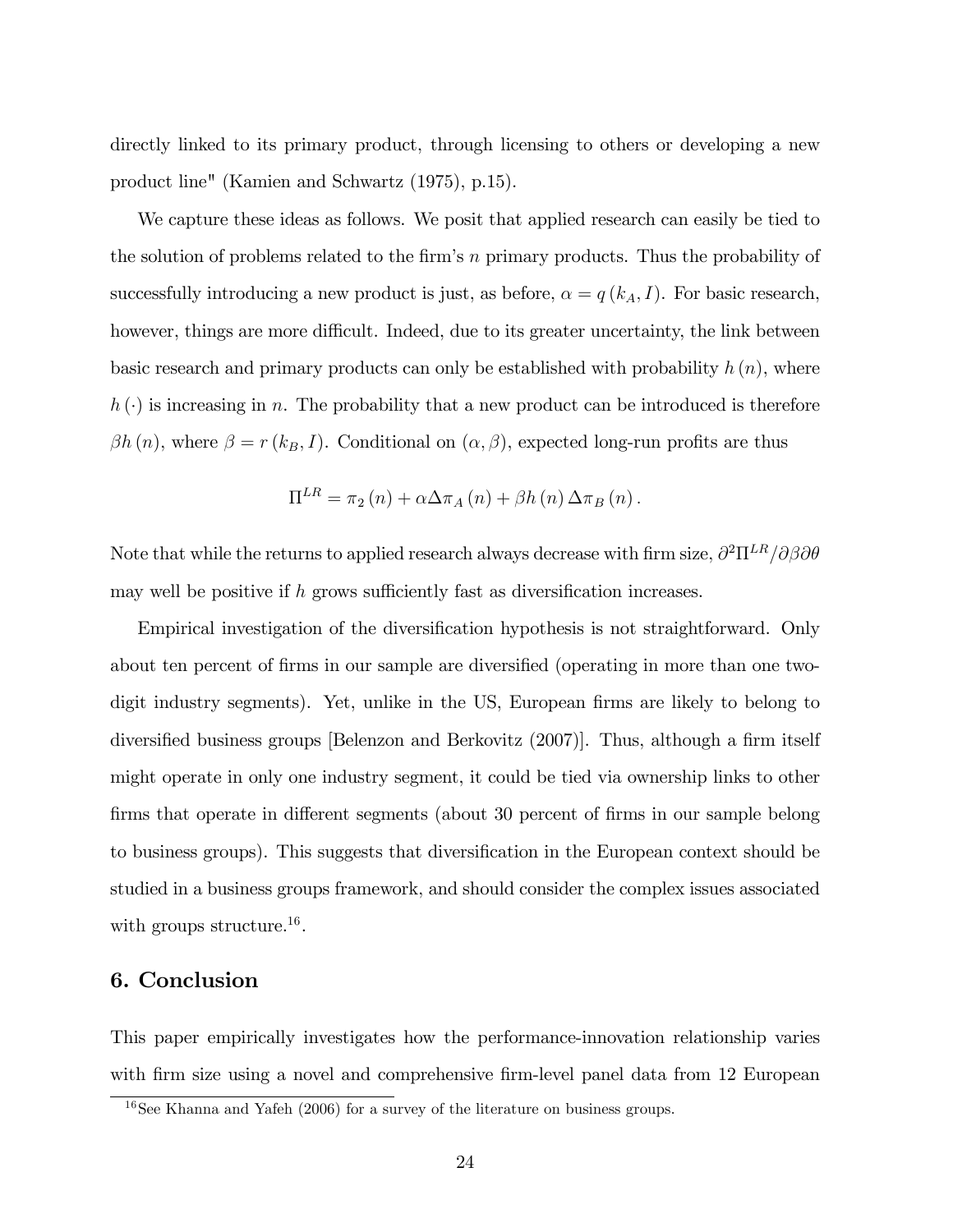countries. Unlike previous contributions, our database covers a wide distribution of firm size, which allows us to establish more robust correlations between the variables of interest. We also distinguish between different types of innovative activity. In particular, we use all granted patent applications from the European Patent Office to generate a firm-level measure of applied research, while basic research is proxied by the number of publications in 'hard' science journals.

We find that private corporations contribute substantially to the advancement of basic scientific knowledge. Furthermore, the correlation of performance with applied research (patents) is stronger for small Örms than for large Örms. By contrast, the correlation of performance with basic research (academic publications) is stronger for large firms than small firms.. A number of possible theoretical explanations for our findings are also discussed, including the role of internal capital markets, Önancial constraints, and diversification.

There are several ways in which our findings could be extended. The most important limitation of our analysis is that it only highlights correlations, without showing causality. In particular, we do not try to disentangled the specific channels through which firm size might affect the incentives to innovate. Is the positive correlation between size and publications the result of efficient internal capital markets, or is it more related to diversification and knowledge spillovers? A natural place to start would be the rich cross-industry and cross-country variation in our data, that could provide exogenous variation for the importance, for example, of internal capital markets for innovation [e.g., Belenzon and Berkovitz (2007)].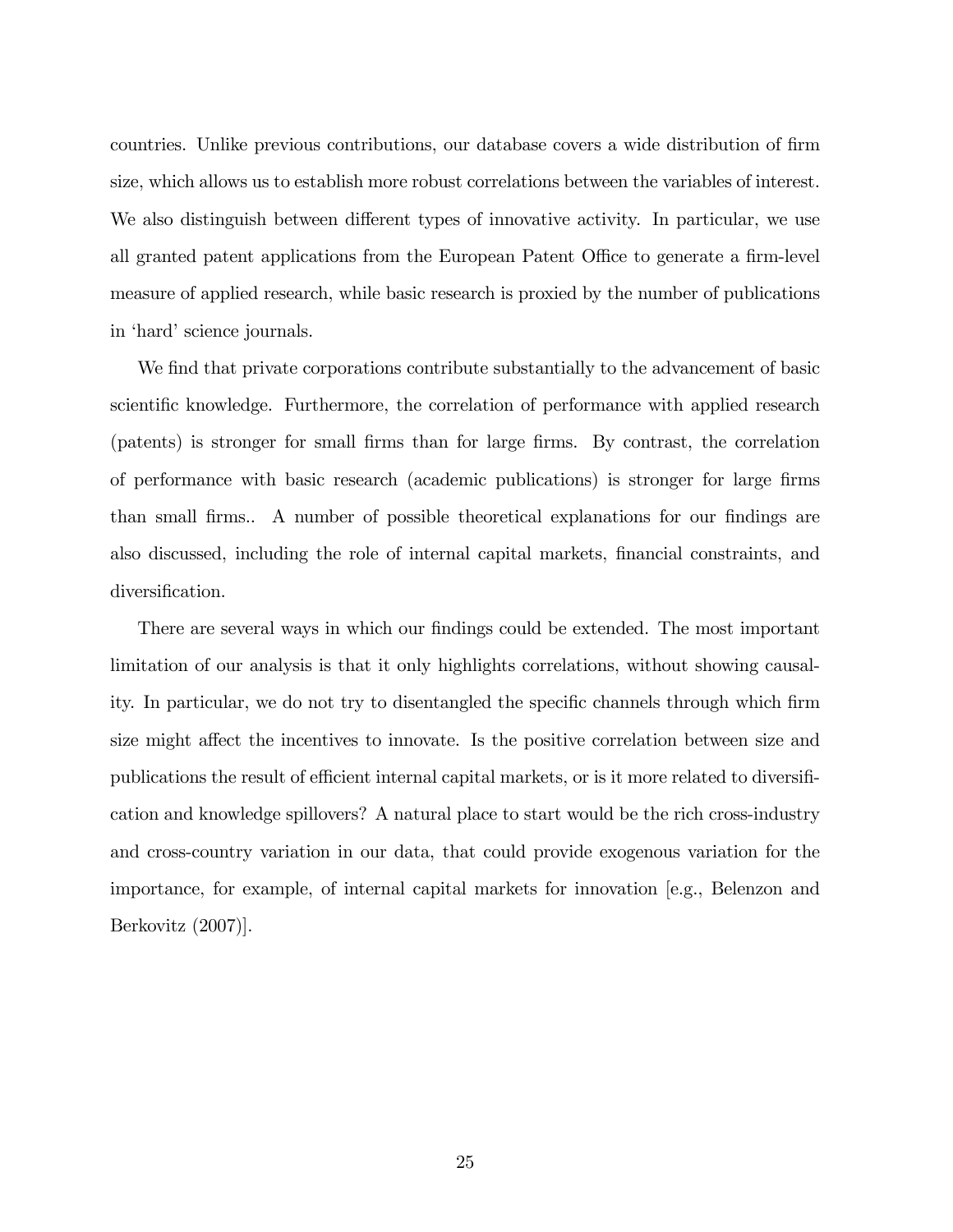# References

Aghion, P., P. Askenazy, N. Berman, G. Cette and L. Eymard, (2007), 'Credit Constraints and the Cyclicality of R&D Investment: Evidence from France', Working Paper.

Aghion, P. and J. Tirole, (1994), 'The Management of Innovation', *Quartely Journal of* Economics, Vol. , pp.1185-1209..

Almeida, H. and M. Campello, (2006), ëFinancial Constraints, Asset Tangibility and Corporate Investment', forthcoming, Review of Financial Studies.

Arrow, K., (1962), ëEconomic Welfare and the Allocation of Resources of Inventionsí. In R.R. Nelson, ed., The Rate and Direction of Inventive Activity, Princeton, NJ: Princeton University Press.

Belenzon, S. and T. Berkovitz, (2007), 'Innovation in Business Groups', Working Paper.

Bloom, N., Schankerman, M. and Van Reenen, J. (2005), "Identifying technology spillovers and product market rivalry", CEPR Discussion Papers 4912.

Blundell, R., R. Griffith and J. Van Reenen, (1999), 'Market Share, Market Value and Innovation in a Panel of British Manufacturing Firms', Review of Economic Studies, Vol. 66, pp. 529-554.

Bound, J., C. Cummins, Z. Griliches, B. Hall, and J. Jaffe, (1984), 'Who Does R&D and Who Patents?'. In Z. Griliches, ed.,  $R\&D$ , Patents, and Productivity, Chicago: University of Chicago Press.

Cockburn, I.M. and R. Henderson, (1998), ëAbsorptive Capacity, Coauthoring Behavior, and the Organization of Research in Drug Discovery', Journal of Industrial Economics, Vol. 46(2), pp.157-182.

Cohen, W.M. and R.C. Levin, (1989), 'Innovation and Market Structure'. In R. Schmalensee and R.D. Willig, eds., *Handbook of Industrial Organization, Volume II*, Elsevier Science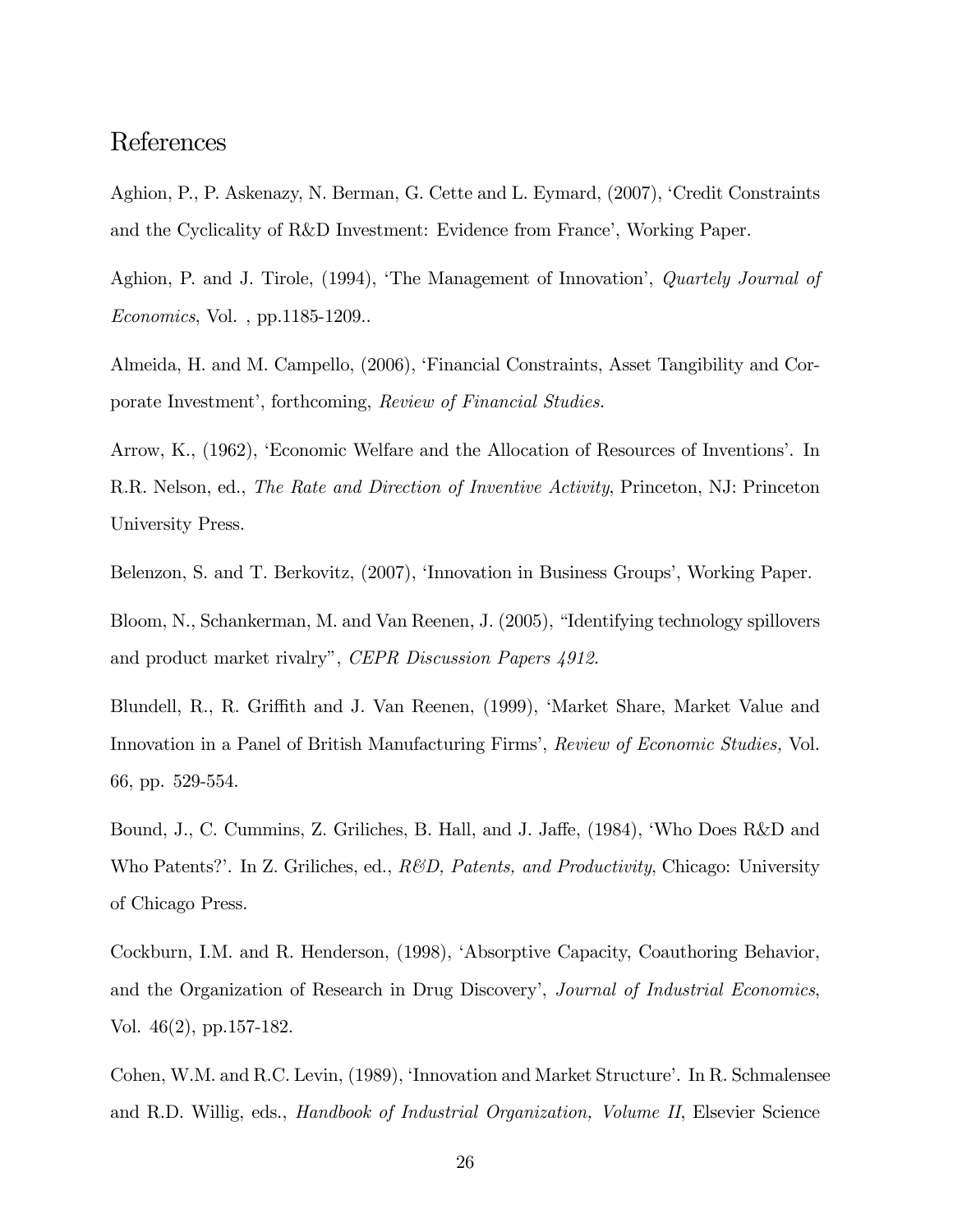Publisher.

Galbraith, J.K., (1952), *American Capitalism*, Boston: Houghton-Mifflin.

Gertner, R., D.S. Scharfstein and J. Stein, (1994), 'Internal versus External Capital Markets', *Quarterly Journal of Economics*, Vol. 109, pp. 1211-1230.

Gilbert, R. and D. Newbery, (1982), 'Preemptive Patenting and the Persistence of Monopoly', American Economic Review, Vol. 72, pp. 514-526.

Griliches, Z. (1986), "Productivity, R&D, and Basic Research at the Firm Level in the 1970sî, American Economic Review, Vol. 76 (1), pp. 141-154.

Guedj, I. and D. Scharfstein (2005), ëOrganizational Scope and Investment: Evidence from the Drug Development Strategies and Performance of Biopharmaceutical Firmsí, Working Paper.

Henderson, R. and I.M. Cockburn, (1996), 'Scale, Scope, and Spillovers: The Determinants of Research Productivity in Drug Discovery', RAND Journal of Economics, Vol. 27, pp. 32-59.

Himmelberg, C. and B. Petersen, (1994), ëR&D and Internal Finance: A Panel Study of Small Firms in High-Tech Industries', Review of Economics and Statistics, Vol. 76, pp. 38-51.

Kamien, M.I. and N.L. Schwartz, (1975), 'Market Structure and Innovation: A Survey', Journal of Economic Literature, Vol. 13, pp. 1-37.

Khanna, Tarun, and Yishay Yafeh. (2006). "Business Groups in Emerging Markets: Paragons or Parasites?" Journal of Economic Literature (forthcoming).

Mansfield, E.,  $(1981)$ , 'Composition of R and D Expenditures: Relationship to Size of Firm, Concentration, and Innovative Output', Review of Economics and Statistics, Vol. 62, pp. 610-615.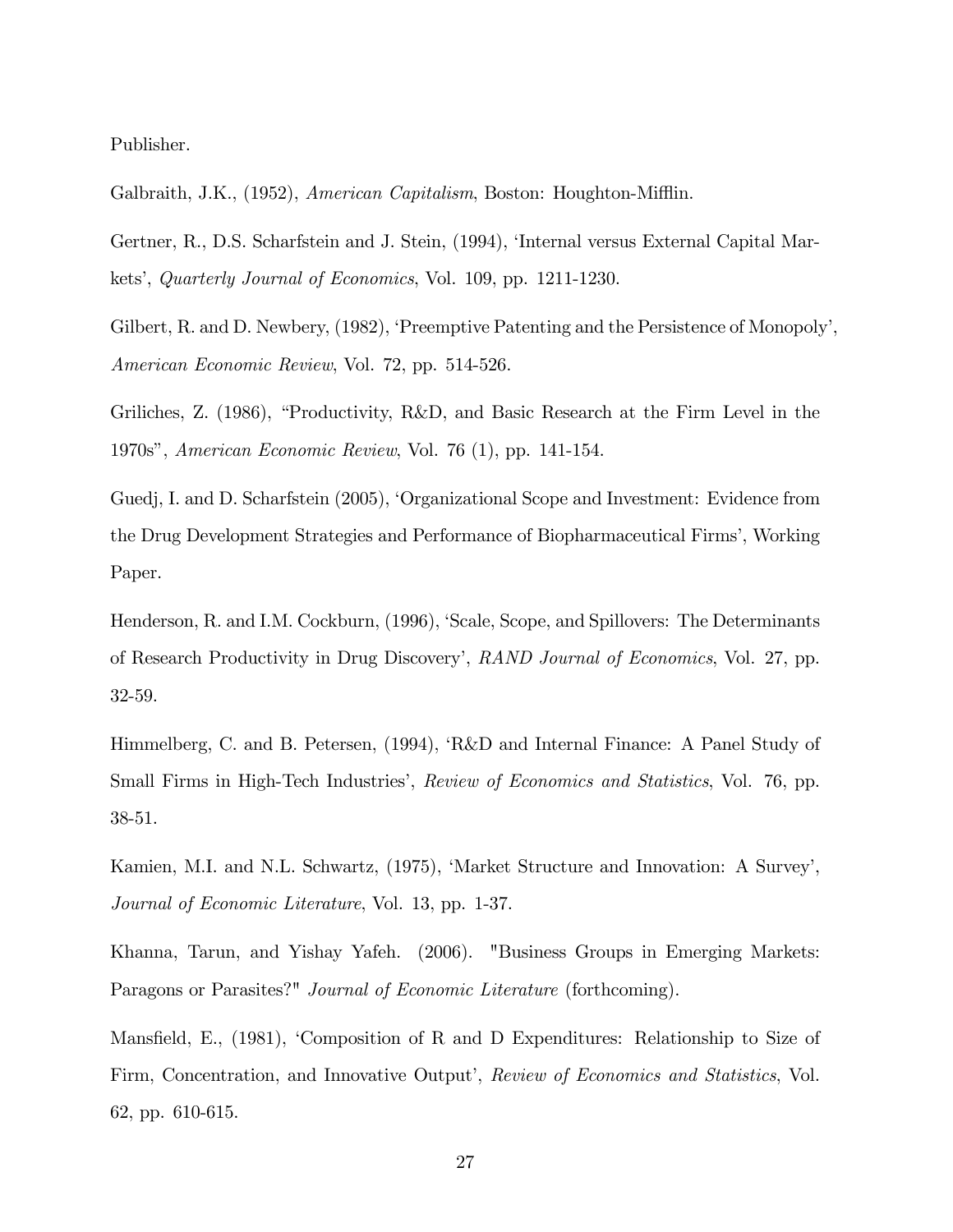Meyer, M., P. Milgrom and J. Roberts, (1992), 'Organizational Prospects, Influence Costs, and Ownership Changes', Journal of Economics & Management Strategy, Vol. 1, pp. 9-35.

Murray, F., (2002), 'Innovation as Co-Evolution of Scientific and Technological Networks: exploring Tissue Engineering', Research Policy, Vol. 31, Issues 8-9, pp. 1389-1403.

Murray, F. and S. Stern, (2006), ëDo formal Intellectual Property Rights Hinder the Free Flow of Scientific Knowledge? An Empirical Test of the anti-Commons Hypothesis', NBER Working Paper 11465. Forthcoming, Journal of Economic Behavior and Organization.

Nelson, R.R., (1959), 'The Simple Economics of Basic Scientific Research', *Journal of* Political Economy, Vol.  $67(3)$ , pp. 297-306.

Rajan, R. and L. Zingales, (1998), 'Financial Dependence and Growth', American Economic Review, Vol. 88, pp. 559-586.

Reinganum, J., (1983), 'Uncertain Innovation and the Persistence of Monopoly', American Economic Review, Vol. 73, pp.61-66.

Scharfstein, D.S. and J. Stein, (2000), ëThe Dark Side of Internal Capital Markets: Divisional Rent-Seeking and Inefficient, Investment', *Journal of Finance*, Vol., pp. 2537-2564.

Schiantarelli, F. (1996), ëFinancial constraints and investment: methodological issues and international evidence', Oxford Review of Economic Policy, Vol. 12, pp. 70-89.

Schumpeter, J.A., (1942), *Capitalism, Socialism, and Democracy*, New York: Harper.

Stein, J., (1997), 'Internal Capital Markets and the Competition for Corporate Resources', Journal of Finance, Vol. 52, pp.111-133.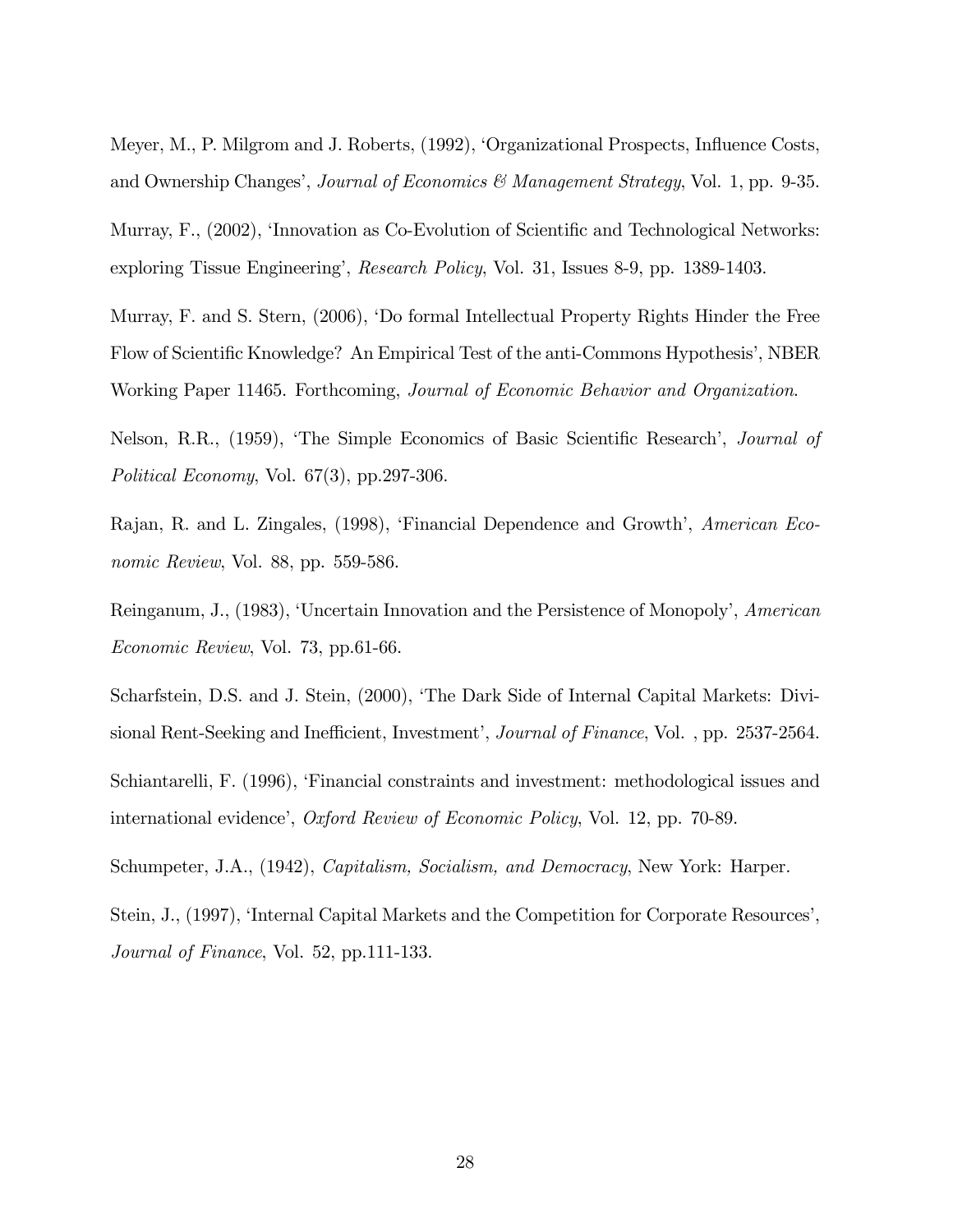### A. Appendix

#### A.1. Matching patent data

#### A.1.1. European Patent Office (EPO)

The matching between EPO patent applicants and Amadeus firms has been a collaborative project with the Institute for Fiscal Studies (IFS) and the Centre for Economic Performance  $(CEP)$ <sup>17</sup>. This section is a brief summary of the matching procedure described in the CEP/IFS AmaPat document and is included here for completeness. See also Belenzon and Berkovitz (2007).

Our main information source on patents is the April 2004 publication of the PATSTAT database, which is the standard source for European patent data. This database contains all bibliographic data (including citations) on all European patent applications and granted patents, from the beginning of the EPO system in 1979 to 2004.

We match the name of each EPO applicant listed on the patent document to the full name of a firm listed in Amadeus (about 8 million names). Since we are interested only in matching patent applicants to Örms, we exclude applicant names that fall into the following categories: government agencies, universities, and individuals. We identify government agencies and universities by searching for a set of identifying strings in their name. We identify individuals as patents where the assignee and the inventor name strings are identical.

The matching procedure follows two main steps. (i) Standardizing names of patent applicants. This involves replacing commonly used strings which symbolize the same thing, for example "Ltd." and "Limited" in the UK.<sup>18</sup> We remove spaces between characters and transform all letters to capital letters. As an example, the name "British Nuclear Fuels Public Limited Company" becomes "BRITISHNUCLEARFUELSPLC". (ii) Name matching: match the standard names of the patent applicants with Amadeus firms. If there is no match, then try to match to the old firm name available in Amadeus. We need to confront a number of issues. First, in any given year, the Amadeus database excludes the names of firms that have not filed financial reports for four consecutive years (e.g. M&A, default). We deal with this issue in several ways. First, we use information from historical versions of the Amadeus database (1995-2003) on names and name changes. Second, even though Amadeus contains a unique firm identifier (BVD ID number), there are cases in which firms with identical names have different BVD numbers. In these cases, we use other variables for identification, for example: address (ZIP code), Date of incorporation (whether consistent with the patent application date), and more. Finally, we manually match most of the remaining corporate patents to the list of Amadeus firms.

 $17$ We extend our gratitude to the tremendous work done by Rachel Griffith and the IFS team, especially Gareth Macartney in developing and implementing the patent matching. More information about the matching is available at: "AmaPat: Accounting, Ownership and Patents for European Firms" (CEP/IFS AmaPat document).

<sup>&</sup>lt;sup>18</sup>The complete list of strings is available in the CEP/IFS AmaPat document.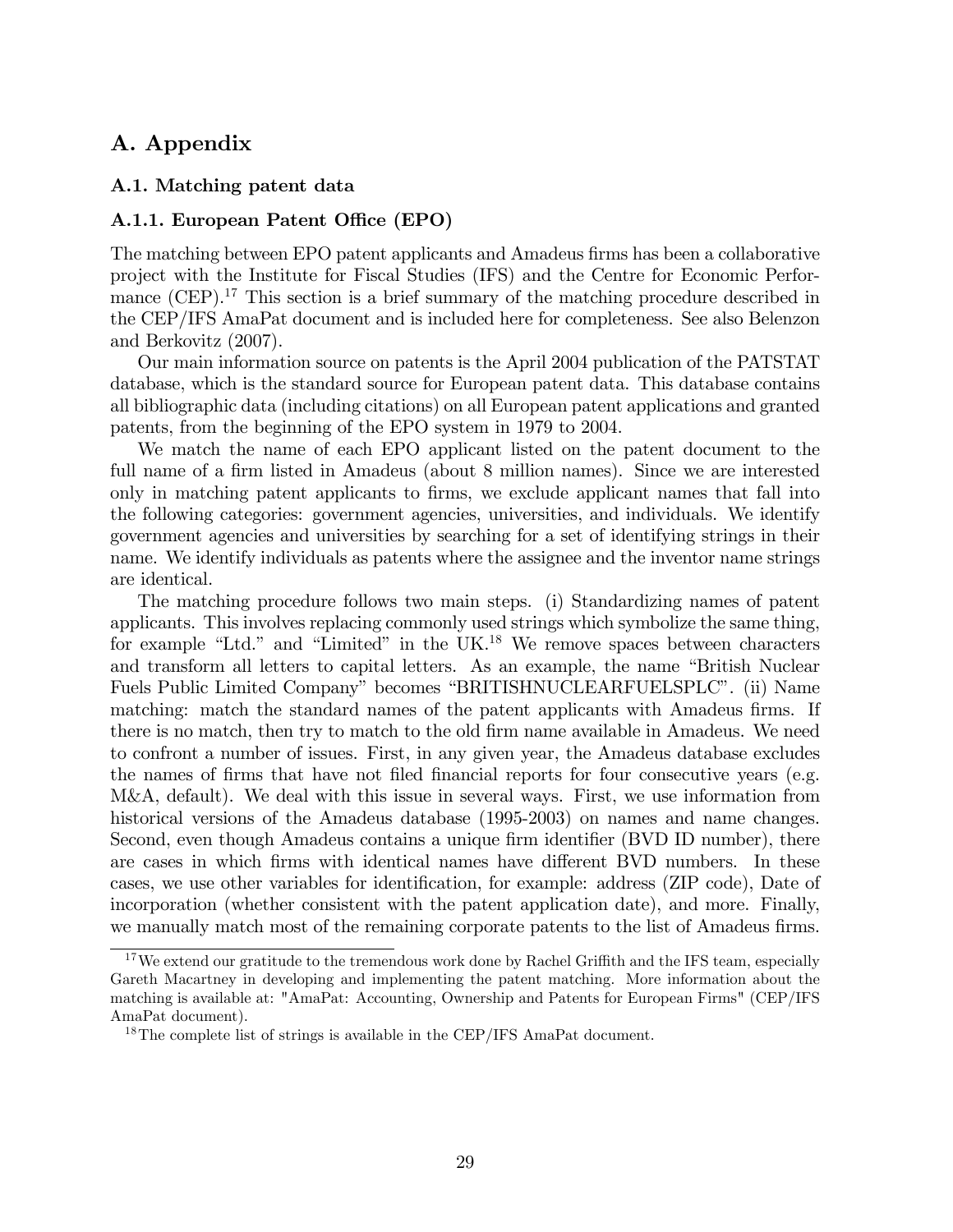#### A.1.2. United States Patents and Trademarks Office (USPTO)

The procedure described above matches European firms to patents registered with the EPO. Yet, some European firms register patents only with the USPTO, without applying to the EPO. In order to identify the European firms that only apply to the USPTO, we match the complete set of Amadeus firms to the name of the patent applicants from the USPTO. The most updated patent database for the USPTO is the 2002 version of the NBER patents and citations data archive.<sup>19</sup> Because this database covers patent information only up to 2002 and our accounting data go up to 2004, we updated the patent data Öle by extracting all information about patents granted between 2002 and 2004 directly from the USPTO website.<sup>20</sup> Having updated the USPTO patent database, we follow the matching procedure described above to create the matched USPTO patent data for the Amadeus firms.

Firms can apply for patents for the same invention with both the EPO and the USPTO. Patents protecting the same invention across different organizations are called a patent family. To avoid double counting of inventions, information on patent families is needed. We collect this information from the OECD Triadic database on patent families.<sup>21</sup> Having identified inventions that belong to the same family, we exclude patents granted by the USPTO that belong to the same family of patents granted by the EPO.

#### A.2. Matching academic publications

The largest database on academic publications is the ISI Web of Knowledge (WoK) by Thomson. This includes millions of records on publications in nearly 9,000 leading academic journals. The data is divided to three main categories based on the publication type: hard sciences, social sciences, and arts and humanities. Because we are interested in capturing investment in scientific research, we focus only on the hard sciences section of WoK. This section includes about 20 million publication records over the period 1970-2004. The address field on each record indicates the affiliation of the authors of the publication. For example, the following is a record in our database. This affiliation is typically either a research institution or a firm. We use the name appearing in this field and match it to the complete list of Amadeus firms. "HIGH-CAPACITY DIGITAL RADIO WITH TRELLIS CODING", BACCETTI B , TAVERNA M , BELLINI S , SALVINI G, EURO-PEAN TRANSACTIONS ON TELECOMMUNICATIONS, NOV-DEC 1993. Address: BACCETTI B (reprint author), SIEMENS TELECOMUN SPA, I-20060 CASSINA DE PECCHI, ITALY. The record would be matched to SIEMENS TELECOMUN SPA, which is a firm in Amadeus. We follow the same matching procedure as described above for the EPO and USPTO patent matching. Articles may have more than one author (the median number of authors per article is 2). In this case, the address field would include multiple affiliations. We assign an academic publication to a specific firm if the name of this firm appears at least once in the address field of the article. This procedure means that a single article can be assigned to more than one firm, but a firm cannot be assigned more than once to the same article. For each article, we also extract information on the number

<sup>19</sup>http://elsa.berkeley.edu/~bhhall/bhdata.html

<sup>20</sup>http://patft.uspto.gov/netahtml/PTO/srchnum.htm

 $^{21}$ This includes patents that are registered in all three main patents offices: the EPO, JPO, and USPTO.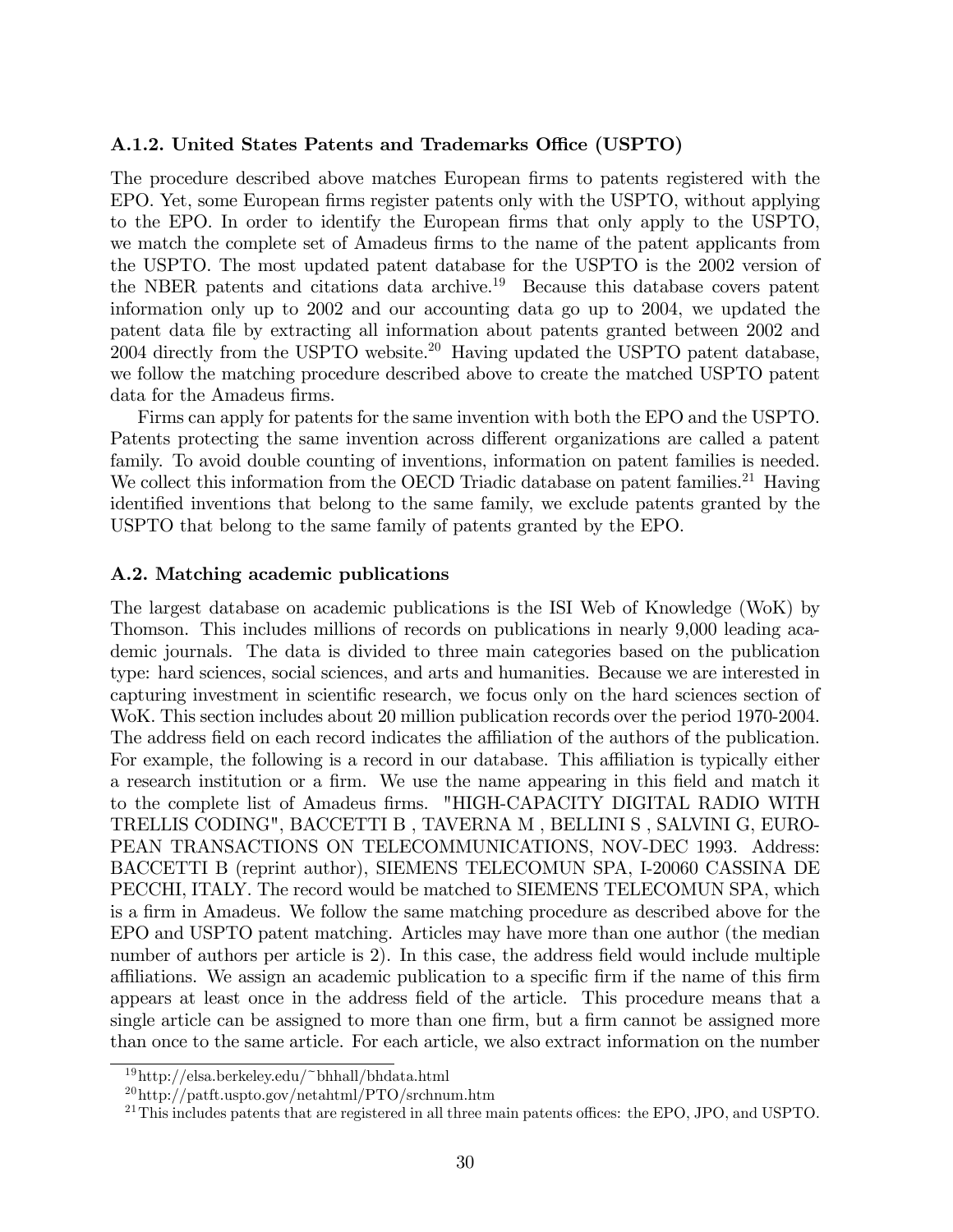of times it was cited, the journal in which it was published, and the year of publication. Information about the importance of journals is taken from the Journal Citations Report index  $JCR$ ). The Web Of Science often uses abbreviations. For example, "Chemicals", "Chemische" (chemical in German) and Chemistry appear as "Chem". Such standardization is important for name matching, because the name of the same company can appear differently in Amadeus and on the address field of the article (the country origin of each author is also listed for each publication, which ease the translation to English).

Finally, European research institutions can be incorporated, thus, they appear in Amadeus as potential firms to be matched. To screen out such firms, we follow two steps. First, as for patent matching, we drop Amadeus names that include strings that are associated with research institutions (such as, UNIVERSITY, RESEARCH, INSTITUTION, etc.) or government organizations (endings such as, NCR for Italy, CEA for France, etc.). Second, we manually examine the websites of firms that have a large number of publications but appear as small Örms in terms of their sales and number of patents. For these firms, we check whether their primary activity is research. In case the primary activity is research, we exclude them from our matched sample. At the end of this procedure we are left with  $234,864$  publications that are matched to  $21,052$  Amadeus firms. Because our aim is to examine the effect of publications on firms performance, we match to the publishing Örms accounting information. Firms that never report accounting information are dropped from our sample. After dropping firms with no financial information, we are left with 163,833 firm publications between 1970 and 2004. Over the estimation period, 1995-2004, our sample of Örms publish 87,671 articles. Figure B7 plots the total number of Örm publications over time. Starting at 1990 there has been a sharp increase in the number of firm publications, especially Biology and Chemistry, Health and Medicine and Engineering. A similar pattern holds when we include only firm publications in leading journal (journals with above median impact factor).

#### A.3. Accounting database

The accounting information is taken from Amadeus. The database contains financial information on about 8 million Örms from 34 countries, including all the European Union countries and Eastern Europe. The accounts of each firm are followed for up to ten years. The information source for Amadeus is about 50 country vendors (generally the office of register of Companies). The main advantage of Amadeus over other data sources is its coverage of small and medium size firms.

The accounting database includes items from the balance sheet (22 items) and income statement (22 items). No information is available from the changes in cash flow report (i.e., investment data is not available). The accounting data is harmonized by BvD to enhance comparison across countries. This comparison becomes easier over time due to the improvement in the European Union harmonization is accounting standards. In addition to accounting data items, Amadeus provides a description of firms including their product market activity. The main descriptive items are legal form (public versus private), date of incorporation, types of accounts (consolidated versus unconsolidated), country, US SIC and NAIC for the product market activity of the firm (primary and non-primary). The industry location information includes up to eight different six-digit NAIC codes per firm (note that the sales of the firm are not broken-up across the different product markets).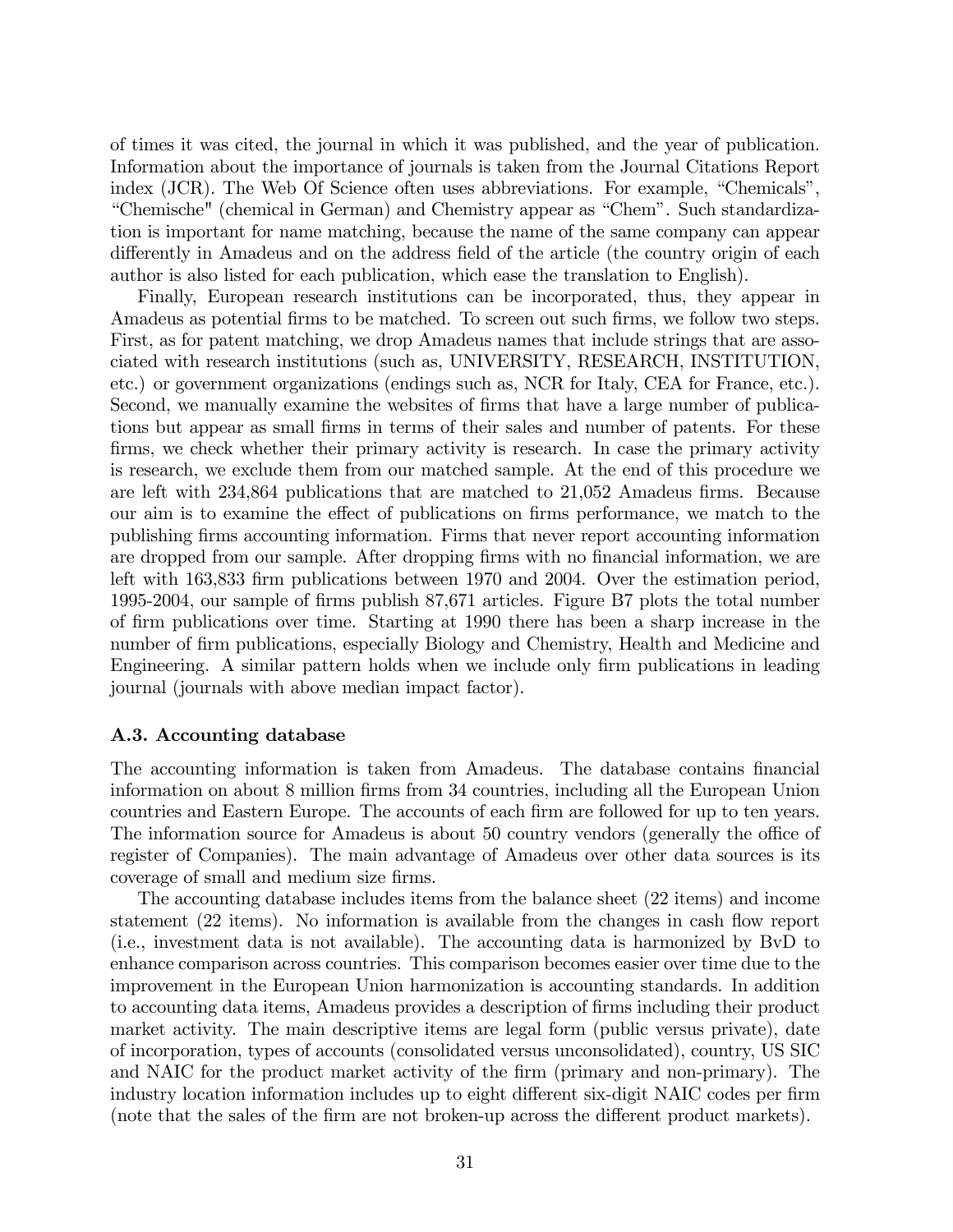An important feature of the data is the criteria for dropping firms from the sample over time. As long as a firm continues to file its financial statements, it continues to appear in Amadeus. In case a firm becomes inactive, it stops filing its financial statement (alternatively, a firm can be late in filing its financial statement). This firm will be kept in the sample for four extra years since the last year Önancial statements were reported (thus, in the fifth year the firm will be removed from the sample). For example, a firm that becomes inactive and stops filing its reports in 1995 (i.e., 1994 is the last year when a Önancial statement was reported) will remain in the database until 1998 (including) and in 1999, it will be dropped from the sample (all observations of the specific firm will be taken out from the Amadeus database in the 1999 update). In order to mitigate the problem of losing dead firms, we purchased old Amadeus disks that allow tracking firms that exit the sample in previous years. For example, the firm that exits in 1995 will appear in the 1998 Amadeus disk, but not in the 1999 disk. By using both 1998 and 1999 disks, we mitigate the selection bias of dropping inactive firms after 4 years of missing data.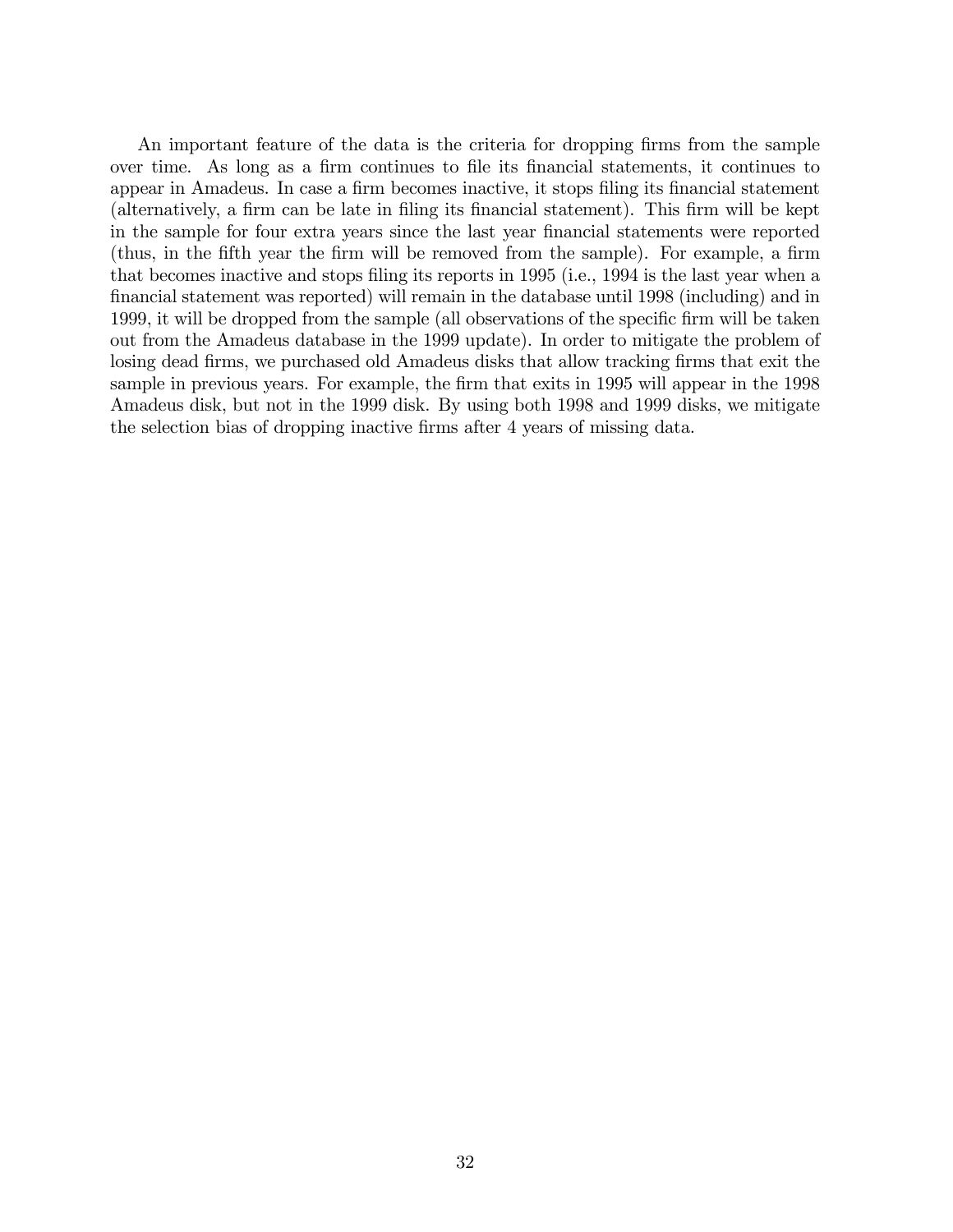### **FIGURE 1: FIRM PUBLICATIONS ACROSS MAIN TECHNOLOGY AREAS (234,707 ARTICLES BETWEEN 1970 AND 2004)**



Notes: This figure plots the distribution of firm publications across main technology areas. We include all publication that were matched to about 8m European firms from Amadeus over the period 1970-2004. The academic publications are constructed by matching the name of the firm to the address field in the complete ISI Web of Science database.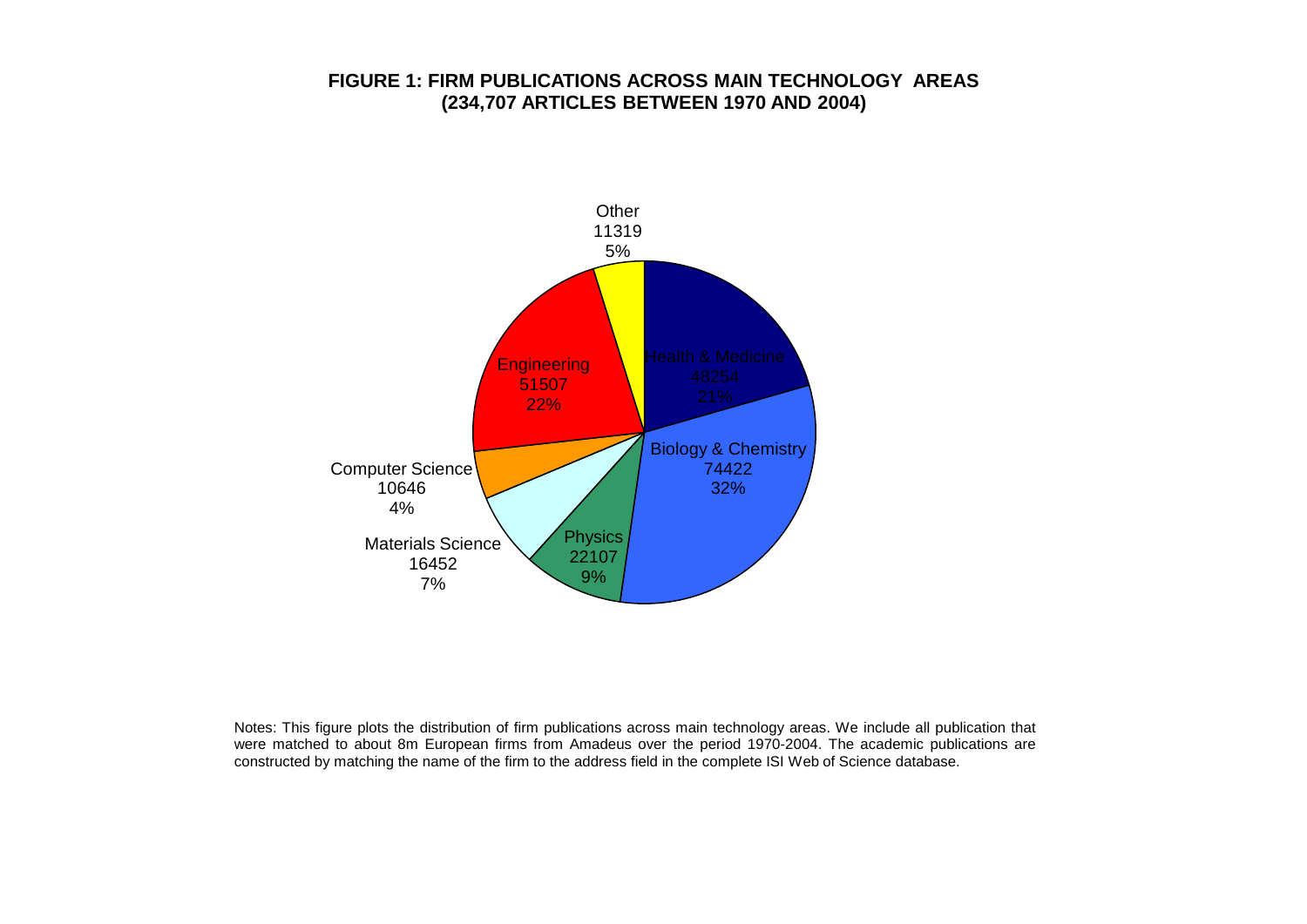| SUMMARY STATISTICS FOR MAIN FIRM CHARACTERISTICS |         |        |         |           |           |                     |                  |  |  |  |
|--------------------------------------------------|---------|--------|---------|-----------|-----------|---------------------|------------------|--|--|--|
|                                                  |         |        |         |           |           | <b>Distribution</b> |                  |  |  |  |
| Variable                                         | # firms | # Obs  | Mean    | Std. Dev. | $10^{st}$ | 50 <sup>th</sup>    | 90 <sup>th</sup> |  |  |  |
| Patents stock                                    | 13,087  | 58,445 | 6.8     | 51.5      | 0.1       | 0.9                 | 10.9             |  |  |  |
| <b>Publications Stock</b>                        | 6,516   | 27,657 | 3.9     | 28.7      | 0         | 0.5                 | 5.7              |  |  |  |
| Sales (`000)                                     | 14,251  | 60,926 | 435,158 | 3,933,684 | 921       | 21,153              | 379,236          |  |  |  |
| Employess                                        | 17,047  | 74,321 | 1,370   | 10,458    | 7         | 126                 | 1,423            |  |  |  |
| Age                                              | 16,659  | 73,876 | 28      | 26        | 5         | 19                  | 65               |  |  |  |
| Employment growth                                | 17,047  | 74,321 | 0.02    | 0.44      | $-0.04$   | $\mathbf 0$         | 0.22             |  |  |  |
| Sales Growth                                     | 13,741  | 58,993 | 0.09    | 0.53      | $-0.06$   | 0.09                | 0.42             |  |  |  |
| Capital (`000)                                   | 15,094  | 64,534 | 278,911 | 3,309,300 | 93        | 3,822               | 145,348          |  |  |  |
| Cash flow (`000)                                 | 14,341  | 60,156 | 43,743  | 489,349   | $-523$    | 971                 | 30,371           |  |  |  |
| Capital/Employee (`000)                          | 13,997  | 61,305 | 619     | 30,196    | 6         | 37                  | 212              |  |  |  |
| Sales/Employee (`000)                            | 13,088  | 57,404 | 263     | 309       | 74        | 176                 | 502              |  |  |  |

**TABLE 1-**

*Notes:* This table provides summary statistics for firms in our estimation sample over the period 1995-2004. The sample includes all Amadeus firms with at least one patent or one academic publication in "hard" science journals between 1978 and 2005. Patents are constructed by matching the name of all Amadeus firms to all EPO and USPTO patent records. Academic publications are constructed by matching the name of the firm to the address field in the complete ISI Web of Science database (which includes about 20 million publications). Cash is defined as net income plus depreciation. Capital is defined as fixed-assets. Age is the number of years since the date of incorporation. Patents and publication stocks are computed using the perpetual inventory method using a depreciation rate of 15 percent.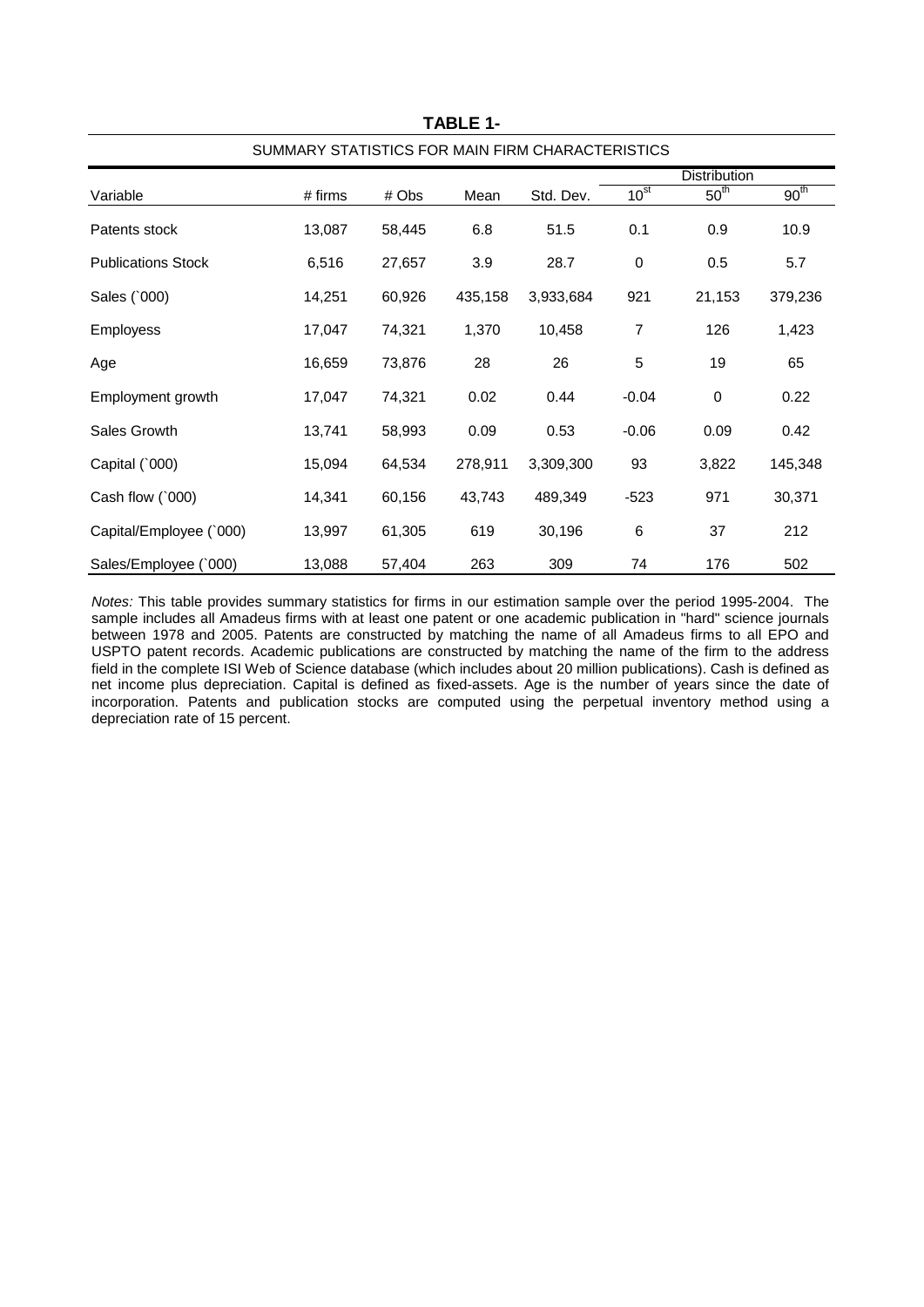| COMPARISON OF KEY VARIABLES: PATENTING FIRMS VERSUS PUBLISHING FIRMS |         |        |                     |           |                         |                                  |                  |
|----------------------------------------------------------------------|---------|--------|---------------------|-----------|-------------------------|----------------------------------|------------------|
|                                                                      |         |        | PANEL A: PATENTING  |           |                         |                                  |                  |
|                                                                      |         |        |                     |           | $10^{st}$               | Distribution<br>50 <sup>th</sup> | 90 <sup>th</sup> |
| Variable                                                             | # firms | # Obs  | Mean                | Std. Dev. |                         |                                  |                  |
| <b>Publications Stock</b>                                            | 1,613   | 8,259  | 7.9                 | 49.4      | $\boldsymbol{0}$        | 0.9                              | 12.0             |
| Patents stock                                                        | 13,087  | 58,445 | 6.90                | 51.50     | $\boldsymbol{0}$        | 1                                | 10.90            |
| Sales (`000)                                                         | 9,997   | 44,384 | 451,209             | 3,729,158 | 1,329                   | 24,890                           | 409,483          |
| Employess                                                            | 12,558  | 55,884 | 1,495               | 11,353    | 10                      | 150                              | 1,600            |
| Age                                                                  | 12,245  | 55,803 | 29                  | 26        | 5                       | 21                               | 67               |
| <b>Employment Growth</b>                                             | 12,558  | 55,884 | 0.02                | 0.44      | $-0.17$                 | $\boldsymbol{0}$                 | 0.21             |
| Sales Growth                                                         | 9,606   | 42,801 | 0.09                | 0.51      | $-0.06$                 | 0.08                             | 0.40             |
| Capital (`000)                                                       | 10,428  | 46,069 | 293,528             | 3,580,681 | 185                     | 4,983                            | 162,882          |
| Cash flow (`000)                                                     | 9,980   | 43,205 | 46,318              | 496,709   | $-665$                  | 1,233                            | 33,938           |
| Capital/Employee (`000)                                              | 9,759   | 43,769 | 526                 | 21,309    | 8                       | 40                               | 201              |
| Sales/Employee (`000)                                                | 9,283   | 41,823 | 247                 | 272       | 79                      | 175                              | 449              |
|                                                                      |         |        | PANEL B: PUBLISHING |           |                         |                                  |                  |
|                                                                      |         |        |                     |           |                         | <b>Distribution</b>              |                  |
| Variable                                                             | # firms | # Obs  | Mean                | Std. Dev. | $10^{st}$               | 50 <sup>th</sup>                 | 90 <sup>th</sup> |
| <b>Publications Stock</b>                                            | 6,516   | 27,657 | 3.90                | 28.70     | $\mathbf 0$             | 1                                | 6                |
| Patents stock                                                        | 1,613   | 27,657 | 3.90                | 28.70     | 0.00                    | 0.52                             | 5.70             |
| Sales (`000)                                                         | 5,730   | 23,995 | 810,821             | 5,952,074 | 695                     | 23,991                           | 776,867          |
| Employess                                                            | 6,061   | 26,340 | 2,414               | 15,796    | 5                       | 113                              | 2,211            |
| Age                                                                  | 5,965   | 26,103 | 27                  | 27        | 4                       | 17                               | 67               |
| <b>Employment Growth</b>                                             | 6,061   | 26,340 | 0.03                | 0.44      | $-0.41$                 | $\boldsymbol{0}$                 | 0.26             |
| Sales Growth                                                         | 5,571   | 23,437 | 0.10                | 0.56      | $-0.05$                 | 0.09                             | 0.44             |
| Capital (`000)                                                       | 6,065   | 25,657 | 463,153             | 3,700,162 | 47                      | 3,787                            | 279,699          |
| Cash flow (`000)                                                     | 5,702   | 23,673 | 76,970              | 661,374   | $-580$                  | 950                              | 56,280           |
| Capital/Employee (`000)                                              | 5,589   | 24,416 | 695                 | 38,482    | $\overline{\mathbf{4}}$ | 39                               | 273              |
| Sales/Employee (`000)                                                | 5,229   | 22,678 | 299                 | 364       | 67                      | 191                              | 608              |

**TABLE 2-**

*Notes:* These tables provide summary statistics for firms in our estimation sample over the period 1995-2004. Panel A includes only firms that have at least one patent in the period 1978-2004 and panel B includes all firms that have at least one academic publication in the same period. Patents are constructed by matching the name of all Amadeus firms to all EPO and USPTO patent records. Academic publications are constructed by matching the name of the firm to the address field in the complete ISI Web of Science database (which includes about 20 million publications). Cash is defined as net income plus depreciation. Capital is defined as fixed-assets. Age is the number of years since the date of incorporation. Patents and publication stocks are computed using the perpetual inventory method using a depreciation rate of 15 percent.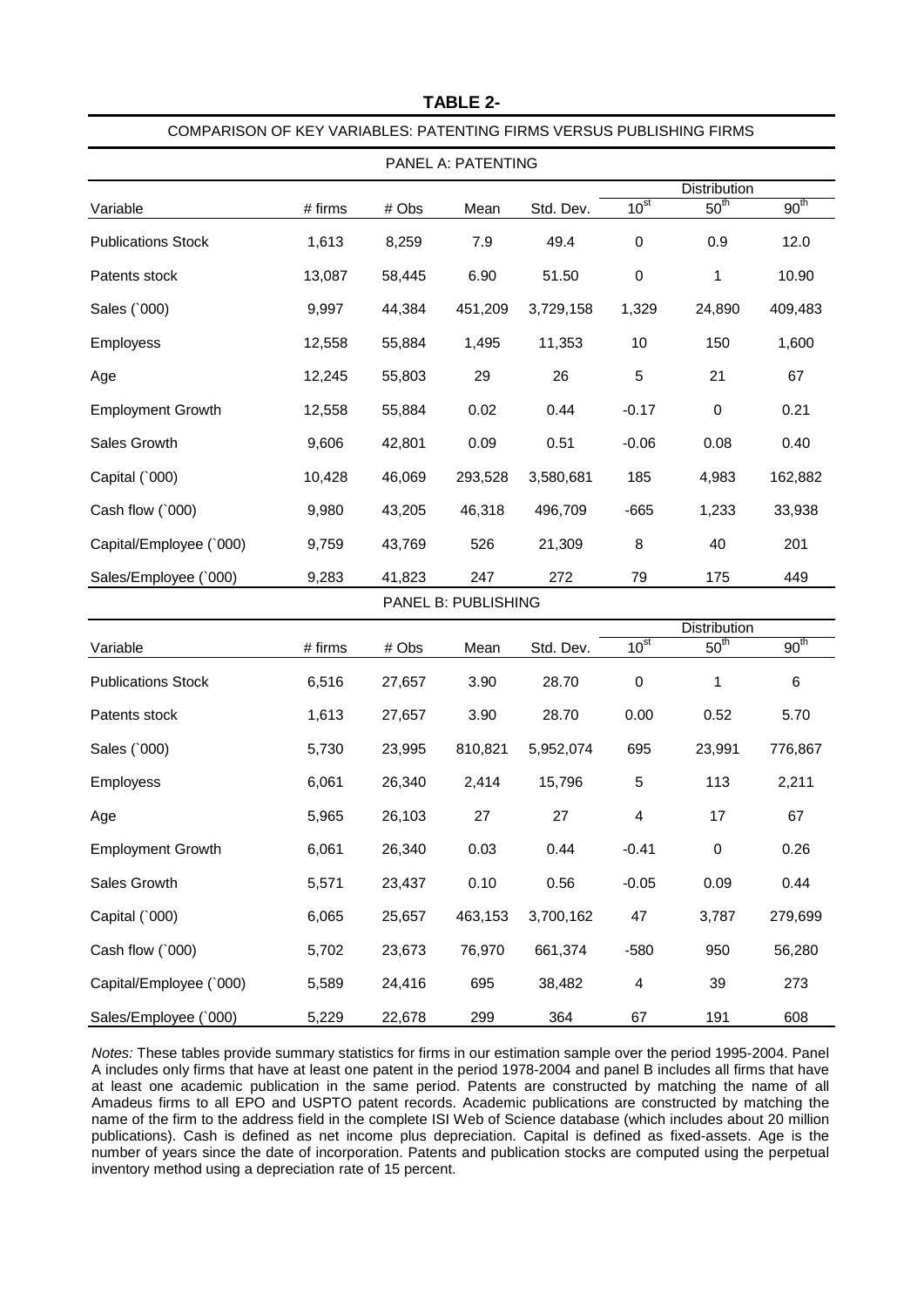# **FIGURE 2: PERCENTAGE DIFFERENCE IN LABOR PRODUCTIVITY BETWEEN HIGH AND LOW PATENTING FIRMS ACROSS FIRM SIZE CLASSES**



*Notes:* This figure plots percentage differences in labor productivity (sales per employee) between high and low publishing firms across quintiles of number of employees. A firm is assumed to be high (low) patenting if its number of patents is higher (lower) than the sample median number of patents. The sample includes all Amadeus firms with at least one patent or one academic publication in "hard" science journals between 1978 and 2005. Patents are constructed by matching the name of all Amadeus firms to all EPO and USPTO patent records. Academic publications are constructed by matching the name of the firm to the address field in the complete ISI Web of Science database.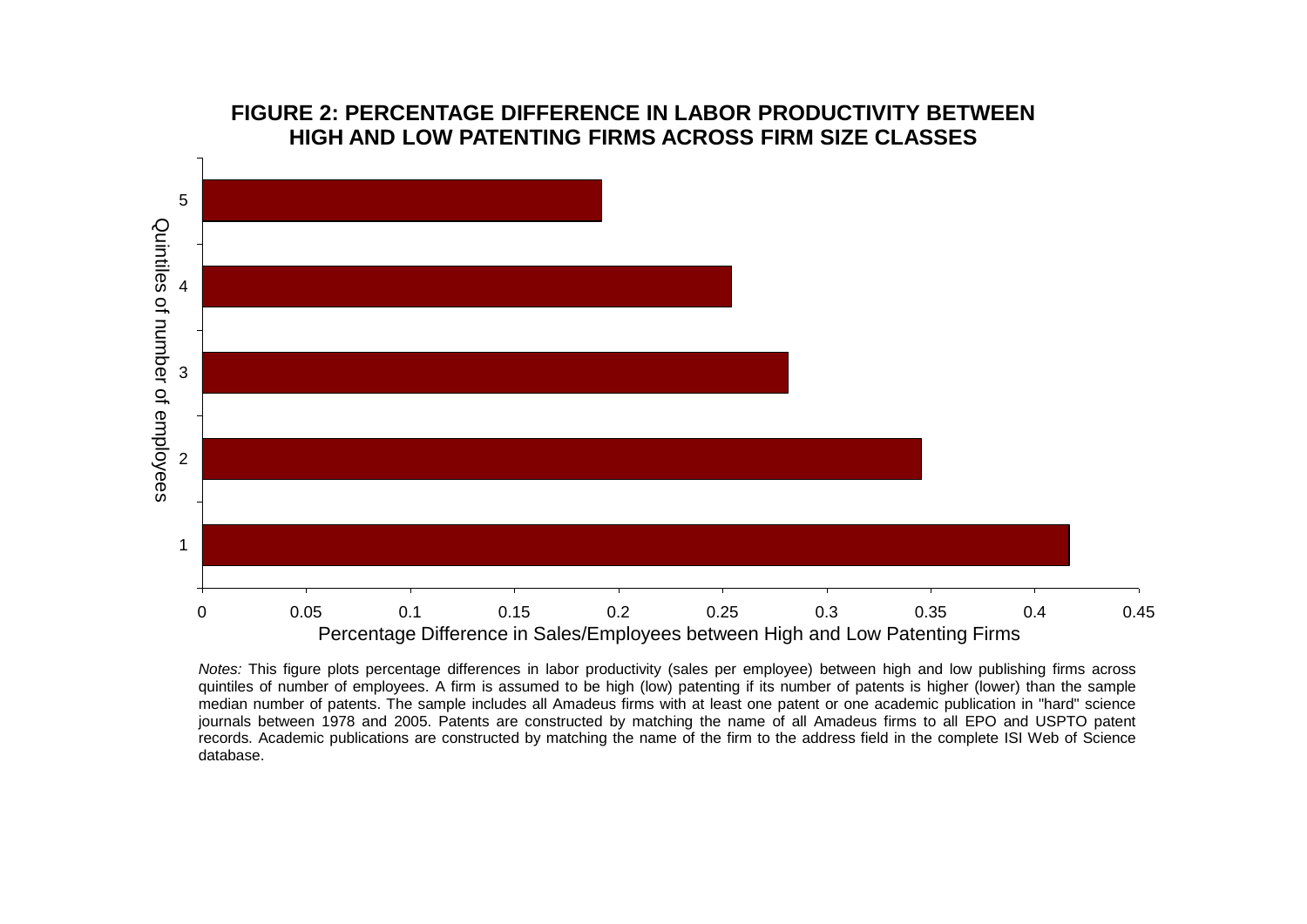#### **Figure 1: Difference in mean labour productivity between high and low patenting FIGURE 3: PERCENTAGE DIFFERENCE IN LABOR PRODUCTIVITY BETWEEN PUBLISHING AND NON-PUBLISHING FIRMS ACROSS FIRM SIZE CLASSES**



*Notes:* This figure plots percentage differences in labor productivity (sales per employee) between high and low publishing firms and across quintiles of number of employees. A firm is assumed to be high (low) publishing if its number of publications is higher (lower) than the median number of publications. The sample includes all Amadeus firms with at least one patent or one academic publication in "hard" science journals between 1978 and 2005. Patents are constructed by matching the name of all Amadeus firms to all EPO and USPTO patent records. Academic publications are constructed by matching the name of the firm to the address field in the complete ISI Web of Science database.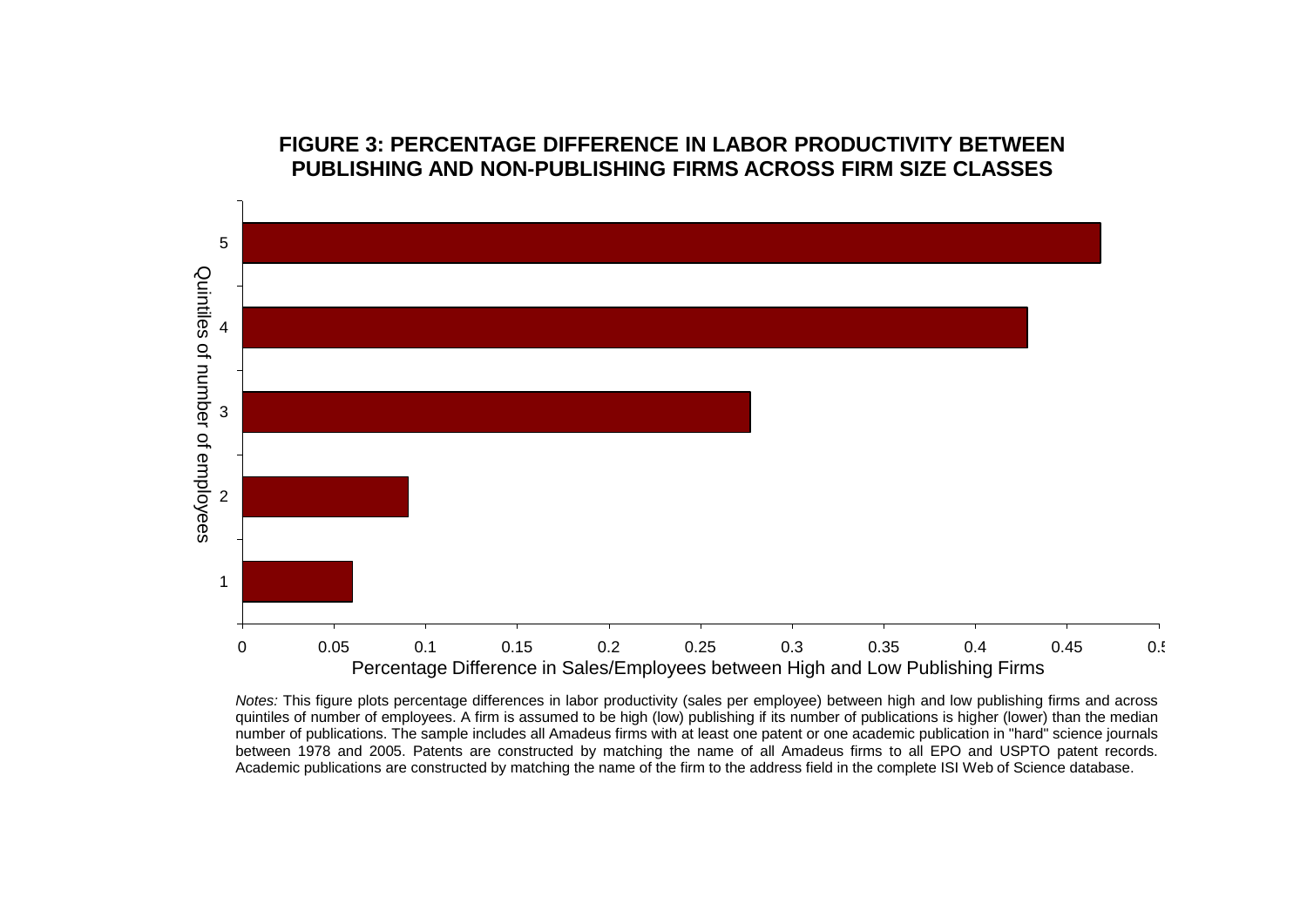|                                                               |                       |                        |                       |                        | יט ששמו                        |                        |                                                 |                       |                       |                        |                        |                       |
|---------------------------------------------------------------|-----------------------|------------------------|-----------------------|------------------------|--------------------------------|------------------------|-------------------------------------------------|-----------------------|-----------------------|------------------------|------------------------|-----------------------|
|                                                               |                       |                        |                       |                        |                                |                        | PRODUCTIVITY-PATENTS RELATIONSHIP AND FIRM SIZE |                       |                       |                        |                        |                       |
|                                                               |                       |                        |                       |                        | DEPENDENT VARIABLE: LOG(SALES) |                        |                                                 |                       |                       |                        |                        |                       |
|                                                               | (1)                   | (2)                    | (3)                   | (4)                    | (5)                            | (6)                    | (7)                                             | (8)                   | (9)                   | (10)                   | (11)                   | (12)                  |
| Patenting and Publishing<br>Excluding non-patenting<br>Firms: |                       |                        |                       |                        |                                |                        |                                                 |                       |                       |                        |                        |                       |
| # Employees $_{t-1}$ :                                        | All                   | All                    | All                   | All                    | $\leq 25th$<br>(25)            | $\leq$ median<br>(110) | > median<br>(110)                               | >75th<br>(435)        | All                   | All                    | $\leq$ median<br>(135) | > median<br>(135)     |
| $log(Employment)_{t-1}$                                       | $0.806***$<br>(0.009) | $0.816***$<br>(0.009)  | $0.345***$<br>(0.017) | $0.357***$<br>(0.017)  | $0.857***$<br>(0.021)          | $0.837***$<br>(0.014)  | $0.740***$<br>(0.018)                           | 0.676***<br>(0.028)   | $0.783***$<br>(0.011) | $0.795***$<br>(0.011)  | $0.802***$<br>(0.016)  | $0.694***$<br>(0.018) |
| $log(Capital)_{t-1}$                                          | $0.186***$<br>(0.007) | $0.184***$<br>(0.007)  | $0.107***$<br>(0.009) | $0.106***$<br>(0.009)  | $0.166***$<br>(0.011)          | $0.157***$<br>(0.009)  | $0.230***$<br>(0.013)                           | $0.280***$<br>(0.021) | $0.197***$<br>(0.008) | $0.495***$<br>(0.008)  | $0.163***$<br>(0.011)  | $0.267***$<br>(0.013) |
| $log(Patents stock)_{t-1}$                                    | $0.055***$<br>(0.009) | $0.147***$<br>(0.024)  | $0.073***$<br>(0.014) | $0.177***$<br>(0.048)  | $0.126***$<br>(0.044)          | $0.082***$<br>(0.025)  | $0.051***$<br>(0.009)                           | $0.038***$<br>(0.010) | $0.065***$<br>(0.009) | $0.141***$<br>(0.025)  | 0.096***<br>(0.023)    | $0.056***$<br>(0.009) |
| $log(Patents stock)_{t-1} \times$<br>$log(Employment)_{t-1}$  |                       | $-0.012***$<br>(0.003) |                       | $-0.016***$<br>(0.007) |                                |                        |                                                 |                       |                       | $-0.011***$<br>(0.003) |                        |                       |
| Country dummies (12)                                          | Yes                   | Yes                    | Yes                   | Yes                    | Yes                            | Yes                    | Yes                                             | Yes                   | Yes                   | Yes                    | Yes                    | Yes                   |
| Three-digit SIC dummies (183)                                 | Yes                   | Yes                    | Yes                   | Yes                    | Yes                            | Yes                    | Yes                                             | Yes                   | Yes                   | Yes                    | Yes                    | Yes                   |
| Year dummies (10)                                             | Yes                   | Yes                    | Yes                   | Yes                    | Yes                            | Yes                    | Yes                                             | Yes                   | Yes                   | Yes                    | Yes                    | Yes                   |
| Firm fixed-effects                                            | No                    | No                     | Yes                   | Yes                    | No                             | No                     | No                                              | No                    | No                    | No                     | No                     | No                    |
| $R^2$                                                         | 0.881                 | 0.891                  | 0.976                 | 0.976                  | 0.562                          | 0.703                  | 0.856                                           | 0.849                 | 0.887                 | 0.899                  | 0.720                  | 0.876                 |
| <b>Observations</b>                                           | 53,842                | 53,842                 | 53,842                | 53,842                 | 13,380                         | 27,009                 | 26,833                                          | 13,428                | 38,000                | 38,000                 | 19,030                 | 18,970                |
| Number of firms                                               | 12,326                | 12,326                 | 12,326                | 12,326                 | 4,543                          | 7,624                  | 5,633                                           | 2,817                 | 8,284                 | 8,284                  | 5,057                  | 3,920                 |

Notes: This table reports the results of OLS regressions examining the relationship between productivity, patents and firm size. The sample covers the period 1995-2004 and includes all Amadeus firms with at least one patent or one academic publication in "hard" science journals between 1978 and 2005. Patents are constructed by matching the name of all Amadeus firms to all EPO and USPTO patent records. Academic publications are constructed by matching the name of the firm to the address field in the complete ISI Web of Science database (which includes about 20 million publications). Capital is defined as fixed-assets. Patents and publication stocks are computed using the perpetual inventory method using a depreciation rate of 15 percent. Standard errors (in brackets) are robust to arbitrary heteroskedasticity and allow for serial correlation through clustering by firms. \* significant at 10%; \*\* significant at 5%; \*\*\* significant at 1%.

**TABLE 3-**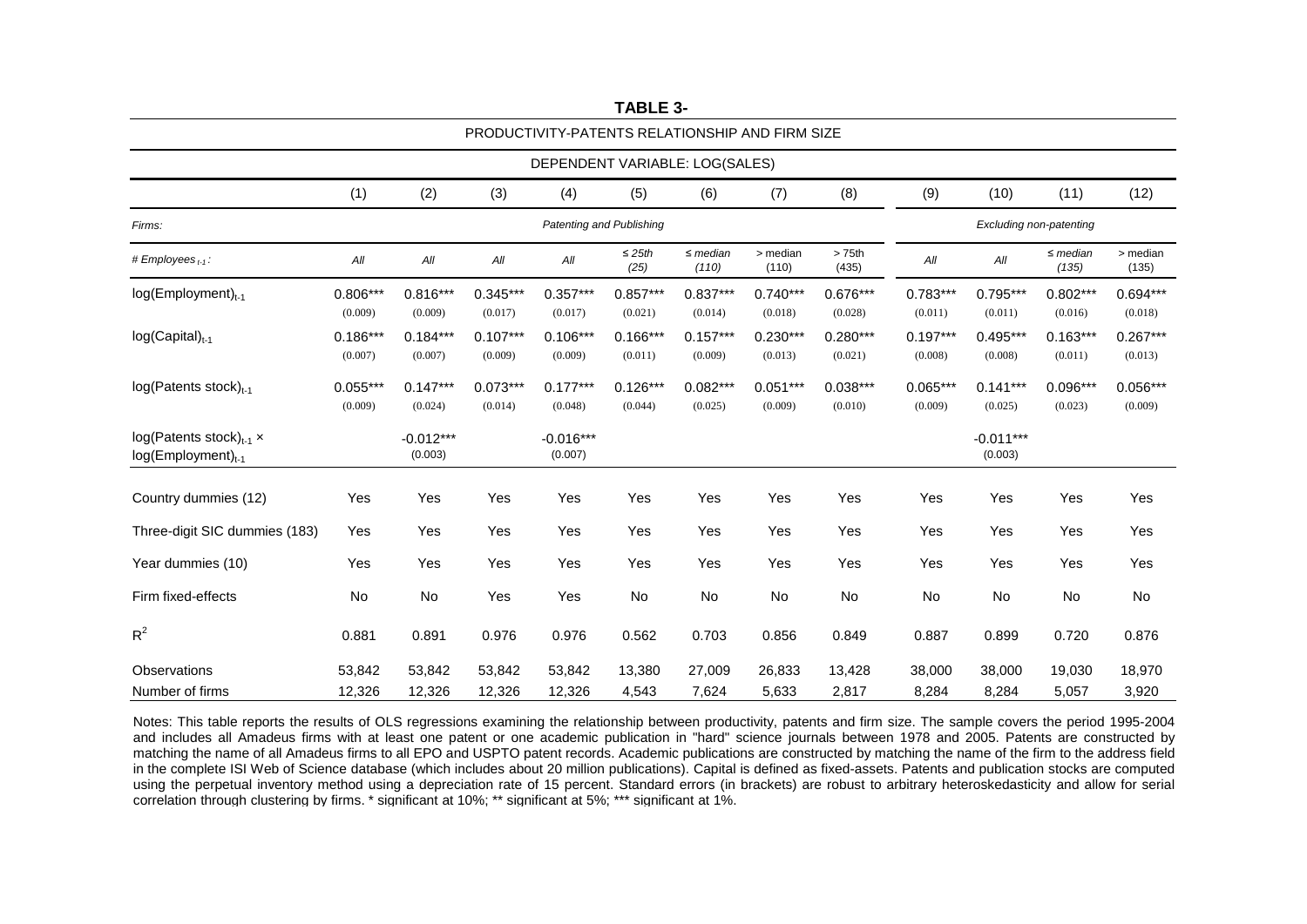|                                                                       |                       |                       |                        | <b>TABLE 4-</b>                                    |                        |                       |                            |                              |  |  |  |
|-----------------------------------------------------------------------|-----------------------|-----------------------|------------------------|----------------------------------------------------|------------------------|-----------------------|----------------------------|------------------------------|--|--|--|
|                                                                       |                       |                       |                        | PRODUCTIVITY-INNOVATION RELATIONSHIP AND FIRM SIZE |                        |                       |                            |                              |  |  |  |
| DEPENDENT VARIABLE: LOG(SALES)                                        |                       |                       |                        |                                                    |                        |                       |                            |                              |  |  |  |
|                                                                       | (1)                   | (2)                   | (3)                    | (4)                                                | (5)                    | (6)                   | (7)                        | (8)                          |  |  |  |
| # Employees $_{t-1}$ :                                                | All                   | All                   | All                    | All                                                | $\leq$ median<br>(110) | $>$ median<br>(110)   | $>75^{\text{th}}$<br>(435) | > 90 <sup>th</sup><br>(1600) |  |  |  |
| $log(Employment)_{t-1}$                                               | $0.806***$<br>(0.009) | $0.809***$<br>(0.009) | $0.816***$<br>(0.009)  | $0.813***$<br>(0.009)                              | $0.837***$<br>(0.014)  | $0.731***$<br>(0.016) | $0.667***$<br>(0.027)      | $0.626***$<br>(0.045)        |  |  |  |
| $log(Capital)_{t-1}$                                                  | $0.186***$<br>(0.007) | $0.189***$<br>(0.007) | $0.184***$<br>(0.007)  | $0.183***$<br>(0.007)                              | $0.158***$<br>(0.009)  | $0.237***$<br>(0.012) | $0.276***$<br>(0.021)      | $0.277***$<br>(0.038)        |  |  |  |
| $log(Patents stock)_{t-1}$                                            | $0.052***$<br>(0.009) |                       | $0.153***$<br>(0.025)  | $0.168***$<br>(0.025)                              | $0.085***$<br>(0.025)  | $0.044***$<br>(0.009) | $0.029***$<br>(0.009)      | $0.029**$<br>(0.013)         |  |  |  |
| $log($ Publications stock $)_{t-1}$                                   | $0.030**$<br>(0.015)  | $0.041***$<br>(0.015) | $0.041***$<br>(0.015)  | $-0.037$<br>(0.036)                                | $-0.016$<br>(0.034)    | $0.048***$<br>(0.015) | $0.055***$<br>(0.016)      | $0.083***$<br>(0.018)        |  |  |  |
| $log(Patents stock)_{t-1} \times$<br>$log(Employment)_{t-1}$          |                       |                       | $-0.014***$<br>(0.003) | $-0.016***$<br>(0.003)                             |                        |                       |                            |                              |  |  |  |
| $log($ Publications stock $)_{t-1} \times$<br>$log(Employment)_{t-1}$ |                       |                       |                        | $0.012***$<br>(0.004)                              |                        |                       |                            |                              |  |  |  |
| Country dummies (12)                                                  | Yes                   | Yes                   | Yes                    | Yes                                                | Yes                    | Yes                   | Yes                        | Yes                          |  |  |  |
| Three-digit SIC dummies (1                                            | Yes                   | Yes                   | Yes                    | Yes                                                | Yes                    | Yes                   | Yes                        | Yes                          |  |  |  |
| Year dummies (10)                                                     | Yes                   | Yes                   | Yes                    | Yes                                                | Yes                    | Yes                   | Yes                        | Yes                          |  |  |  |
| $R^2$                                                                 | 0.891                 | 0.891                 | 0.891                  | 0.891                                              | 0.703                  | 0.860                 | 0.851                      | 0.846                        |  |  |  |
| Observations                                                          | 53,842                | 53,842                | 53,842                 | 53,842                                             | 27,009                 | 26,833                | 13,428                     | 5,491                        |  |  |  |
| Number of firms                                                       | 12,326                | 12,326                | 12,326                 | 12,326                                             | 7,624                  | 5,633                 | 2,817                      | 1,163                        |  |  |  |

Notes: This table reports the results of OLS regressions examining the relationship between productivity, innovation and firm size. The sample covers the period 1995-2004 and includes all Amadeus firms with at least one patent or one academic publication in "hard" science journals between 1978 and 2005. Patents are constructed by matching the name of all Amadeus firms to all EPO and USPTO patent records. Academic publications are constructed by matching the name of the firm to the address field in the complete ISI Web of Science database (which includes about 20 million publications). Cash is defined as net income plus depreciation. Capital is defined as fixed-assets. Age is the number of years since the date of incorporation. Patents and publication stocks are computed using the perpetual inventory method using a depreciation rate of 15 percent. Standard errors (in brackets) are robust to arbitrary heteroskedasticity and allow for serial correlation through clustering by firms. \* significant at 10%; \*\* significant at 5%; \*\*\* significant at 1%.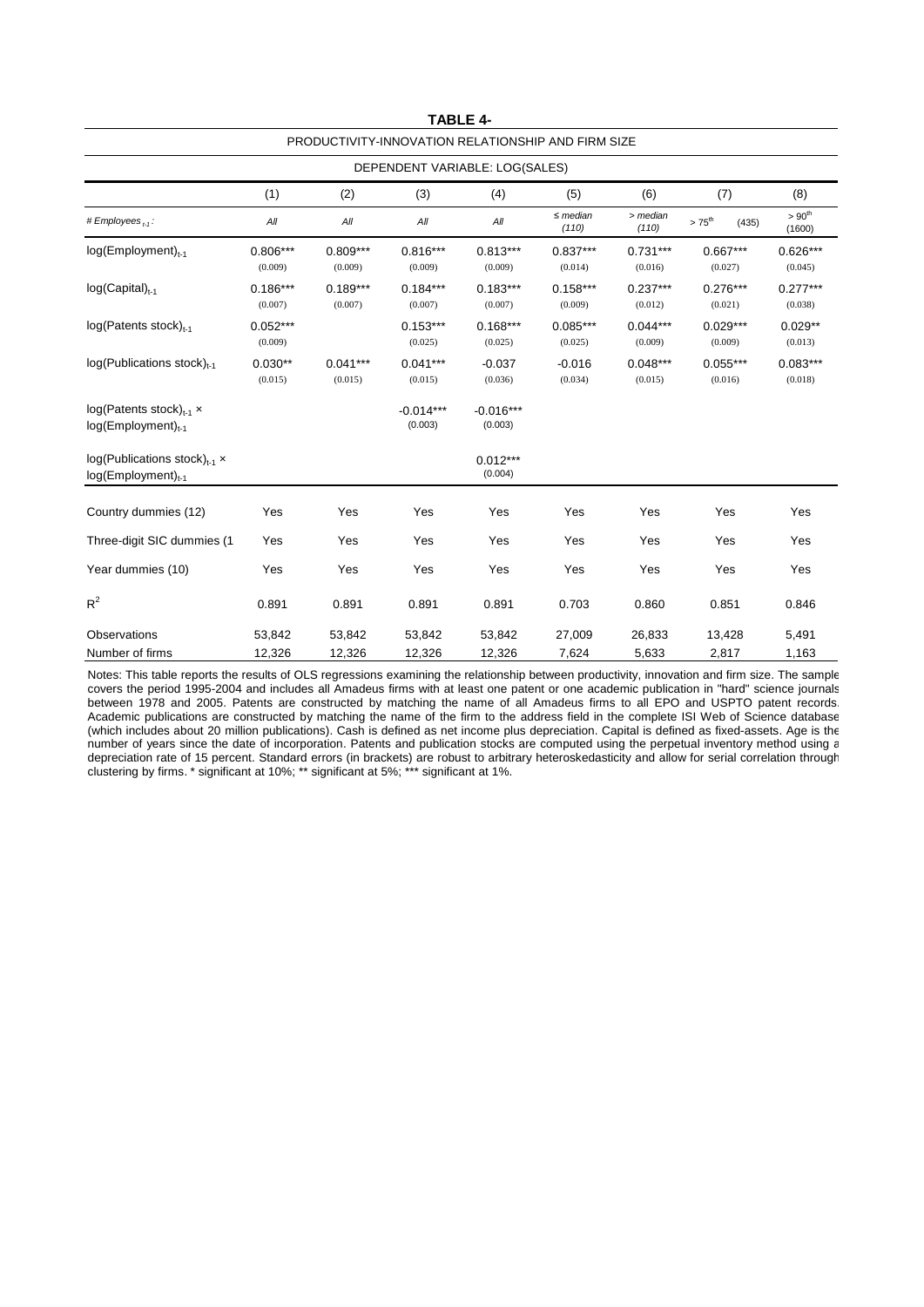|                                                                       | (1)                    | (2)                                  | (3)                    | (4)                      | (5)                    | (6)                    |  |
|-----------------------------------------------------------------------|------------------------|--------------------------------------|------------------------|--------------------------|------------------------|------------------------|--|
| Dependent variable:                                                   |                        | $log(Employment, /Employment_{t-1})$ |                        | $log(Sales, /Sales, _1)$ |                        |                        |  |
| $log(Employment)_{t-1}$                                               | $-0.044***$<br>(0.002) | $-0.040***$<br>(0.002)               | $-0.041***$<br>(0.002) | $-0.024***$<br>(0.002)   | $-0.021***$<br>(0.002) | $-0.022***$<br>(0.002) |  |
| $log(Patents stock)_{t-1}$                                            | $0.032***$<br>(0.003)  | $0.078***$<br>(0.011)                | $0.081***$<br>(0.012)  | $0.022***$<br>(0.003)    | $0.060***$<br>(0.010)  | $0.064***$<br>(0.011)  |  |
| log(Publications stock) <sub>t-1</sub>                                | $0.021***$<br>(0.005)  | $0.026***$<br>(0.005)                | 0.008<br>(0.013)       | $0.009*$<br>(0.005)      | $0.013**$<br>(0.005)   | $-0.013$<br>(0.013)    |  |
| $log(Patents stock)_{t-1} \times$<br>$log(Employment)_{t-1}$          |                        | $-0.007***$<br>(0.001)               | $-0.007***$<br>(0.001) |                          | $-0.005***$<br>(0.001) | $-0.006***$<br>(0.001) |  |
| $log($ Publications stock $)_{t-1} \times$<br>$log(Employment)_{t-1}$ |                        |                                      | $0.003**$<br>(0.001)   |                          |                        | $0.004***$<br>(0.001)  |  |
| Country dummies (12)                                                  | Yes                    | Yes                                  | Yes                    | Yes                      | Yes                    | Yes                    |  |
| Three-digit SIC dummies (183)                                         | Yes                    | Yes                                  | Yes                    | Yes                      | Yes                    | Yes                    |  |
| Year dummies (10)                                                     | Yes                    | Yes                                  | Yes                    | Yes                      | Yes                    | Yes                    |  |
| $R^2$                                                                 | 0.043                  | 0.045                                | 0.045                  | 0.037                    | 0.038                  | 0.039                  |  |
| Observations                                                          | 63,164                 | 63,164                               | 63,164                 | 57,779                   | 57,779                 | 57,779                 |  |
| Number of firms                                                       | 14,195                 | 14,195                               | 14,195                 | 13,354                   | 13,354                 | 13,354                 |  |

#### **TABLE 5-**

## GROWTH-INNOVATION RELATIONSHIP AND FIRM SIZE

Notes: This table reports the results of OLS regressions examining the how the effects of innovation on growth vary with firm size. The sample covers the period 1995-2004 and includes all Amadeus firms with at least one patent or one academic publication in "hard" science journals between 1978 and 2005. Patents are constructed by matching the name of all Amadeus firms to all EPO and USPTO patent records. Academic publications are constructed by matching the name of the firm to the address field in the complete ISI Web of Science database. Patents and publication stocks are computed using the perpetual inventory method using a depreciation rate of 15 percent. Standard errors (in brackets) are robust to arbitrary heteroskedasticity and allow for serial correlation through clustering by firms. \* significant at 10%; \*\* significant at 5%; \*\*\* significant at 1%.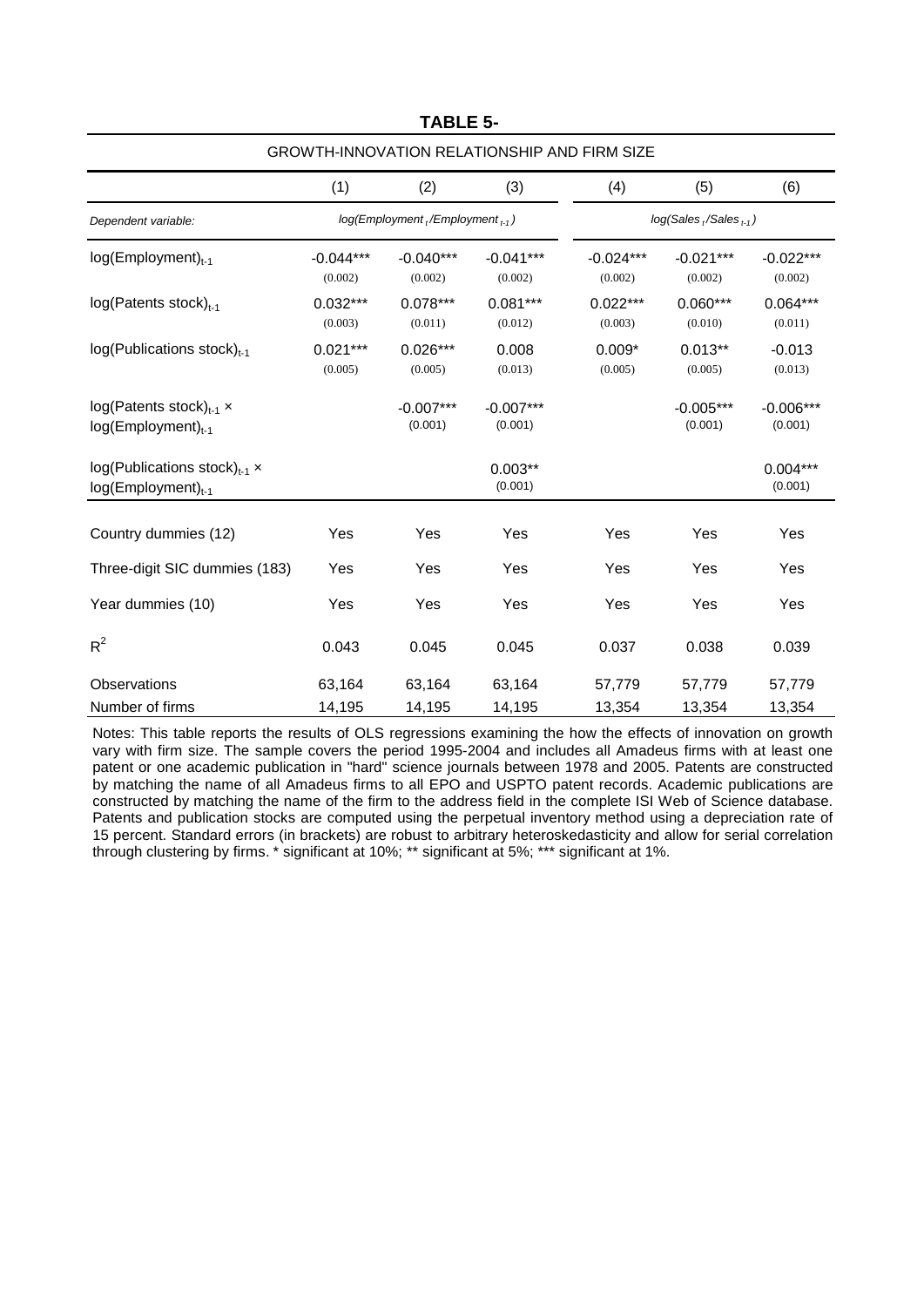|                                                                               |                           |                       |                       | DEPENDENT VARIABLE: LOG(SALES)         |                       |                       |                                        |                       |                       |
|-------------------------------------------------------------------------------|---------------------------|-----------------------|-----------------------|----------------------------------------|-----------------------|-----------------------|----------------------------------------|-----------------------|-----------------------|
|                                                                               | (1)                       | (2)                   | (3)                   | (4)                                    | (5)                   | (6)                   | (7)                                    | (8)                   | (9)                   |
| Firms:                                                                        | <b>US Compustat firms</b> |                       |                       | Large Europeam firms (>1600 Employees) |                       |                       | Large Europeam firms (>1000 Employees) |                       |                       |
| $log(Employment)_{t-1}$                                                       | $0.676***$<br>(0.028)     | $0.674***$<br>(0.029) | $0.671***$<br>(0.029) | $0.607***$<br>(0.050)                  | $0.621***$<br>(0.054) | $0.622***$<br>(0.054) | $0.647***$<br>(0.038)                  | $0.666***$<br>(0.041) | $0.667***$<br>(0.042) |
| $log(Capital)_{t-1}$                                                          | $0.314***$<br>(0.025)     | $0.314***$<br>(0.025) | $0.315***$<br>(0.025) | $0.289***$<br>(0.042)                  | $0.289***$<br>(0.042) | $0.289***$<br>(0.042) | $0.282***$<br>(0.031)                  | $0.281***$<br>(0.031) | $0.281***$<br>(0.031) |
| $log(Patents stock)_{t-1}$                                                    | $-0.010$<br>(0.007)       | $-0.022$<br>(0.024)   | 0.008<br>(0.031)      | $0.030**$<br>(0.014)                   | 0.087<br>(0.058)      | 0.084<br>(0.063)      | $0.025**$<br>(0.011)                   | $0.106**$<br>(0.045)  | $0.103**$<br>(0.046)  |
| log(Publications stock) <sub>t-1</sub>                                        | $0.022***$<br>(0.008)     | $0.021**$<br>(0.009)  | $-0.043$<br>(0.049)   | $0.081***$<br>(0.019)                  | $0.083***$<br>(0.019) | 0.096<br>(0.100)      | $0.070***$<br>(0.017)                  | $0.074***$<br>(0.018) | 0.085<br>(0.079)      |
| $log(Patents stock)_{t-1} \times$<br>$log(Employment)_{t-1}$                  |                           | 0.001<br>(0.002)      | $-0.002$<br>(0.003)   |                                        | $-0.006$<br>(0.006)   | $-0.007$<br>(0.006)   |                                        | $-0.009*$<br>(0.005)  | $-0.009*$<br>(0.005)  |
| $log($ Publications stock) <sub>t-1</sub> $\times$<br>$log(Employment)_{t-1}$ |                           |                       | 0.007<br>(0.005)      |                                        |                       | $-0.001$<br>(0.010)   |                                        |                       | $-0.001$<br>(0.008)   |
| Country dummies (12)                                                          | Yes                       | Yes                   | Yes                   | Yes                                    | Yes                   | Yes                   | Yes                                    | Yes                   | Yes                   |
| Three-digit SIC dummies (183)                                                 | Yes                       | Yes                   | Yes                   | Yes                                    | Yes                   | Yes                   | Yes                                    | Yes                   | Yes                   |
| Year dummies (10)                                                             | Yes                       | Yes                   | Yes                   | Yes                                    | Yes                   | Yes                   | Yes                                    | Yes                   | Yes                   |
| $R^2$                                                                         | 0.951                     | 0.951                 | 0.951                 | 0.854                                  | 0.854                 | 0.854                 | 0.847                                  | 0.847                 | 0.847                 |
| Observations                                                                  | 21,416                    | 21,416                | 21,416                | 4,793                                  | 4,793                 | 4,793                 | 7,706                                  | 7,706                 | 7,706                 |
| Number of firms                                                               | 1,502                     | 1,502                 | 1,502                 | 1,020                                  | 1,020                 | 1,020                 | 1,615                                  | 1,615                 | 1,615                 |

**TABLE 6-** 

PRODUCTIVITY-INNOVATION RELATIONSHIP AND FIRM SIZE: US COMPUSTAT FIRMS VERSUS LARGE EUROPEAN FIRMS

Notes: This table reports the results of OLS regressions examining the relationship between productivity, innovation and firm size for US Compustat firms and for large European firms. The sample covers the period 1995-2004 for European firms and includes all Amadeus firms with at least one patent or one academic publication in "hard" science journals between 1978 and 2005. For the US, the sample covers the period 1980-2001 and includes only firms with at least one patent or publication over the period 1969-2005. The sample included in columns 4-6 matches the average number of employees for the sample of Compustat firms. For Europe, patents are constructed by matching the name of all Amadeus firms to all EPO and USPTO patent records. Academic publications are constructed by matching the name of the firm to the address field in the complete ISI Web of Science database (which includes about 20 million publications). Patents and publication stocks are computed using the perpetual inventory method using a depreciation rate of 15 percent. Standard errors (in brackets) are robust to arbitrary heteroskedasticity and allow for serial correlation through clustering by firms. \* significant at 10%; \*\* significant at 5%; \*\*\* significant at 1%.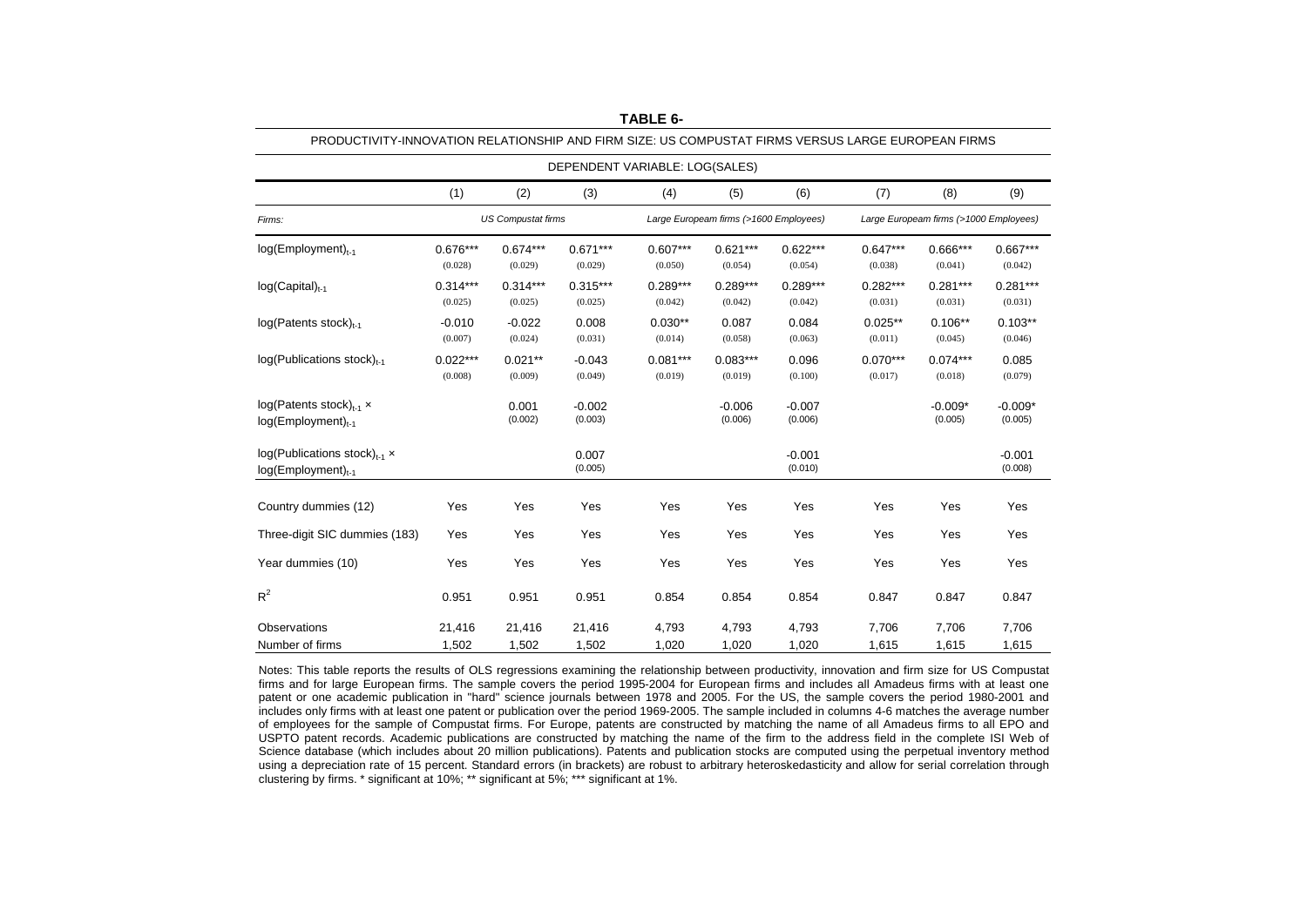|                               |                        |                        |                        | THE EFFECTS OF FIRM SIZE ON INNOVATION INTENSITY |                      |                            |                      |                        |  |
|-------------------------------|------------------------|------------------------|------------------------|--------------------------------------------------|----------------------|----------------------------|----------------------|------------------------|--|
|                               | (1)                    | (2)                    | (3)                    | (4)                                              | (5)                  | (6)                        | (7)                  | (8)                    |  |
| Depedent variable             | Patents stock / Sales  |                        |                        |                                                  |                      | Publications stock / Sales |                      |                        |  |
| Firms:                        | All<br>Only patenting  |                        |                        | All                                              |                      | Only publishing            |                      |                        |  |
| Employees $_{t-1}$ ('000)     | $-0.894***$<br>(0.244) | $-2.722***$<br>(0.654) | $-1.161***$<br>(0.358) | $-4.417***$<br>(1.074)                           | $-0.885*$<br>(0.483) | $-2.854***$<br>(1.045)     | $-1.290*$<br>(0.678) | $-4.615***$<br>(1.586) |  |
| Employees $2_{t-1}$ ('000)    |                        | $0.008***$<br>(0.002)  |                        | $0.013***$<br>(0.004)                            |                      | $0.009***$<br>(0.003)      |                      | $0.014***$<br>(0.004)  |  |
| Country dummies (12)          | Yes                    | Yes                    | Yes                    | Yes                                              | Yes                  | Yes                        | Yes                  | Yes                    |  |
| Three-digit SIC dummies (183) | Yes                    | Yes                    | Yes                    | Yes                                              | Yes                  | Yes                        | Yes                  | Yes                    |  |
| Year dummies (10)             | Yes                    | Yes                    | Yes                    | Yes                                              | Yes                  | Yes                        | Yes                  | Yes                    |  |
| $R^2$                         | 0.079                  | 0.079                  | 0.084                  | 0.115                                            | 0.046                | 0.046                      | 0.071                | 0.072                  |  |
| Observations                  | 10,415                 | 10,415                 | 7,367                  | 7,367                                            | 10,415               | 10,415                     | 4,208                | 4,208                  |  |

Notes: This table reports the results of OLS regressions that examine the relation between firm size and innovation intensity. The sample is cross-sectional for 2003 (which has most firms) and includes all Amadeus firms with at least one patent or one academic publication in "hard" science journals between 1978 and 2005. Patents are constructed by matching the name of all Amadeus firms to all EPO and USPTO patent records. Academic publications are constructed by matching the name of the firm to the address field in the complete ISI Web of Science database (which includes about 20 million publications). Patents and publication stocks are computed using the perpetual inventory method using a depreciation rate of 15 percent. Standard errors (in brackets) are robust to arbitrary heteroskedasticity and allow for serial correlation through clustering by firms. \* significant at 10%; \*\* significant at 5%; \*\*\* significant at 1%.

**TABLE 7-**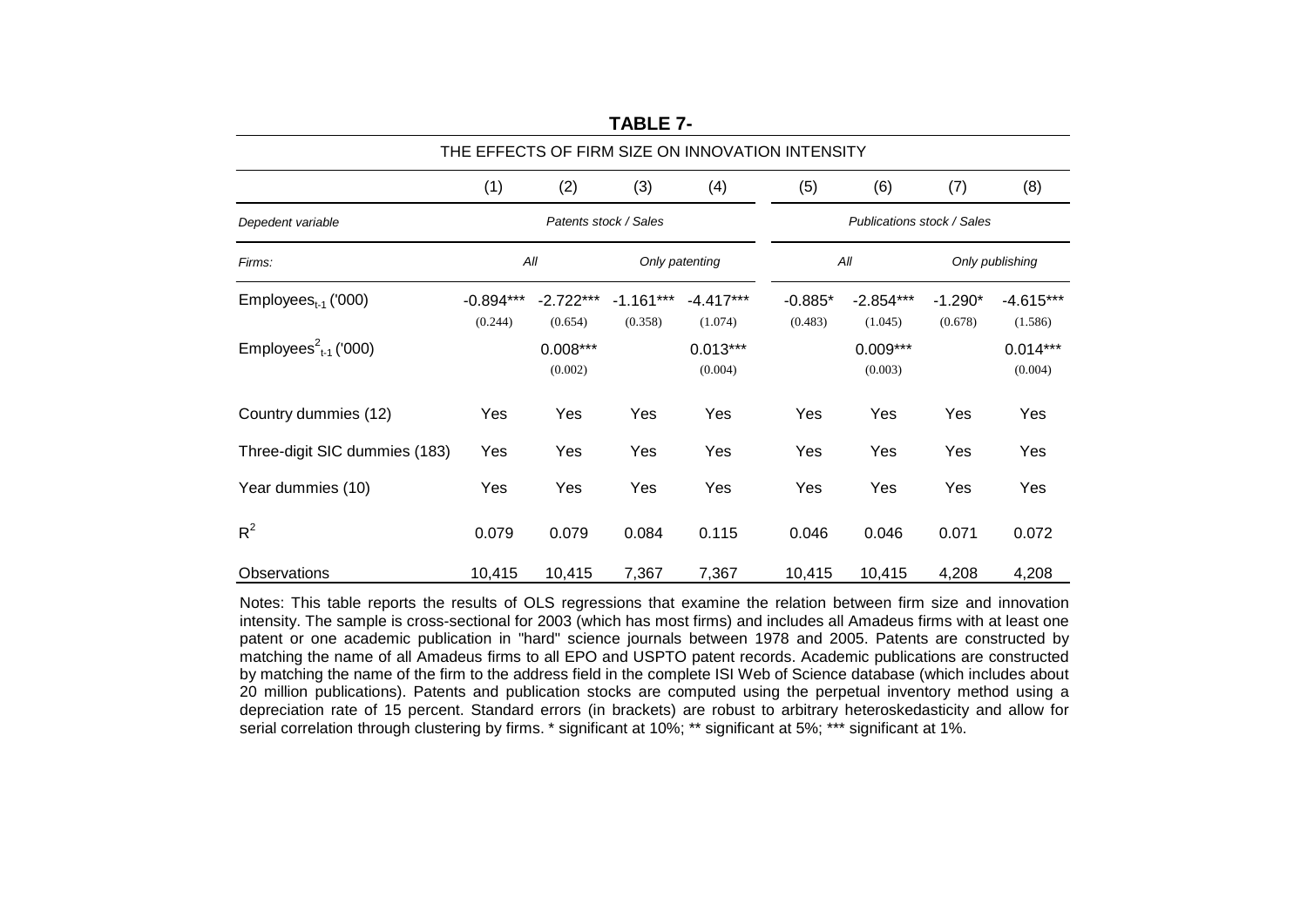|                                                   |                       |                       | SELECTION INTO INNOVATION      |                       |                            |                              |
|---------------------------------------------------|-----------------------|-----------------------|--------------------------------|-----------------------|----------------------------|------------------------------|
|                                                   |                       |                       | DEPENDENT VARIABLE: LOG(SALES) |                       |                            |                              |
|                                                   | (1)                   | (2)                   | (3)                            | (4)                   | (5)                        | (6)                          |
| # Employees $_{t-1}$ :                            | All                   | All                   | $\leq$ median<br>(150)         | > median<br>(150)     | $>75^{\text{th}}$<br>(265) | > 90 <sup>th</sup><br>(1500) |
| $log(Employment)_{t-1}$                           | $0.745***$<br>(0.007) | $0.739***$<br>(0.008) | $0.725***$<br>(0.019)          | $0.729***$<br>(0.011) | $0.723***$<br>(0.018)      | $0.649***$<br>(0.048)        |
| $log(Capital)_{t-1}$                              | $0.220***$<br>(0.005) | $0.220***$<br>(0.005) | $0.196***$<br>(0.001)          | $0.242***$<br>(0.007) | $0.236***$<br>(0.011)      | $0.246***$<br>(0.036)        |
| Dummy for innovating                              | $0.060***$<br>(0.012) | $-0.004$<br>(0.044)   | $0.049***$<br>(0.018)          | $0.056***$<br>(0.016) | $0.173***$<br>(0.031)      | $0.189***$<br>(0.066)        |
| Dummy for innovating x<br>$log(Employment)_{t-1}$ |                       | 0.012<br>(0.007)      |                                |                       |                            |                              |
| Country dummies (12)                              | Yes                   | Yes                   | Yes                            | Yes                   | Yes                        | Yes                          |
| Three-digit SIC dummies (183)                     | Yes                   | Yes                   | Yes                            | Yes                   | Yes                        | Yes                          |
| Year dummies (10)                                 | Yes                   | Yes                   | Yes                            | Yes                   | Yes                        | Yes                          |
| $R^2$                                             | 0.837                 | 0.837                 | 0.492                          | 0.835                 | 0.801                      | 0.807                        |
| Observations                                      | 90,449                | 90,449                | 46,202                         | 44,247                | 16,347                     | 3,400                        |
| Number of firms                                   | 19,822                | 19,822                | 12,435                         | 9,867                 | 3,835                      | 813                          |

**TABLE 8-** 

Notes: This table reports the results of OLS regressions examining how the effect of innovating on productivity varies with firm size. The sample covers the period 1995-2004 and includes two samples of firms: all Amadeus firms with at least one patent or one academic publication in "hard" science journals between 1978 and 2005 and a random sample of 10 percent of all non-innovating firms (firms that were not matched to the patents and publications databases). Dummy for innovating receives the value of one for observations where the firm ever innovates, and zero for observations where the firm never innovates. Standard errors (in brackets) are robust to arbitrary heteroskedasticity and allow for serial correlation through clustering by firms. \* significant at 10%; \*\* significant at 5%; \*\*\* significant at 1%.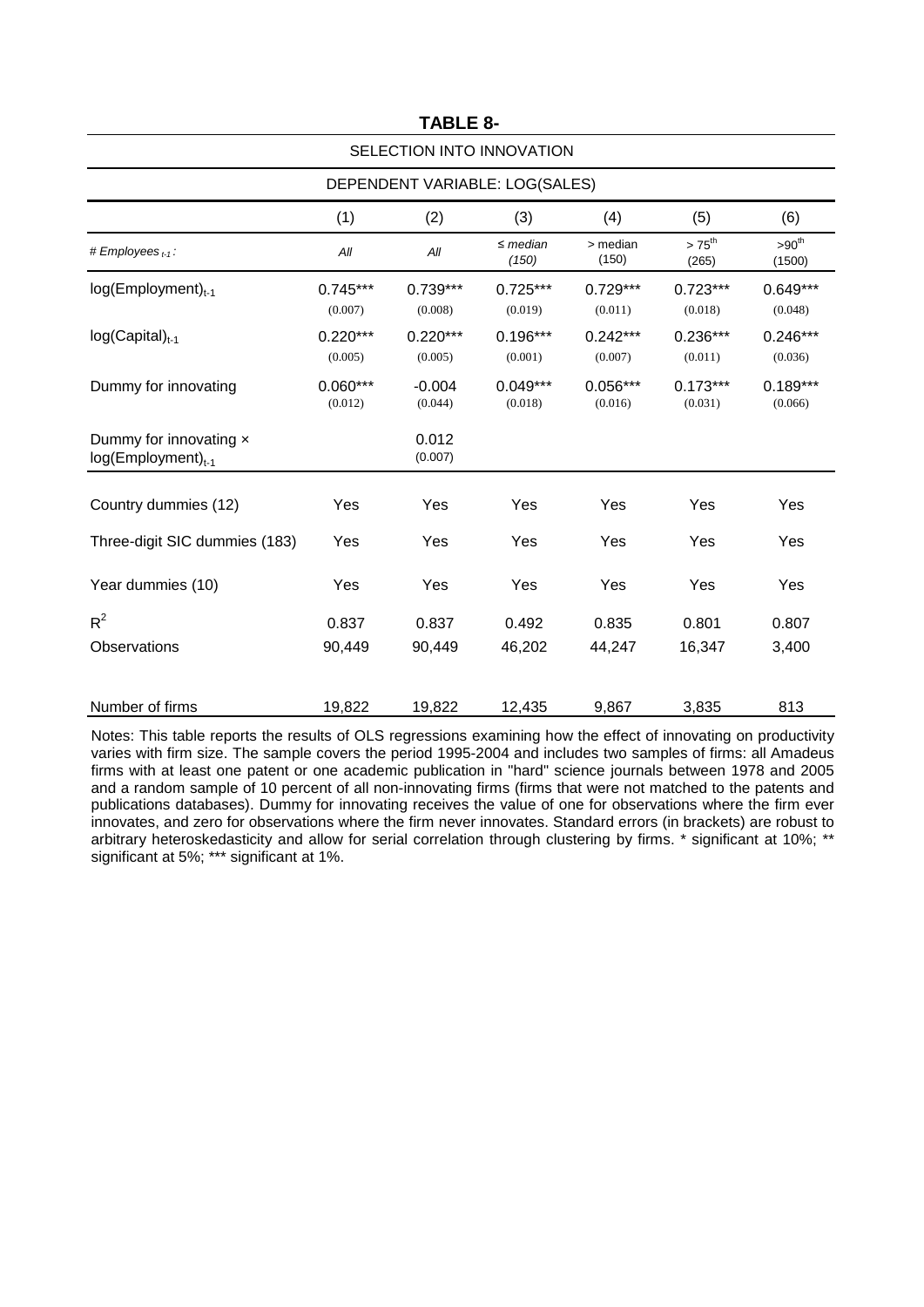# 0 1000 2000 3000 4000 5000 6000 1973 1975 1977 1979 1981 1983 1985 1987 1989 1991 1993 1995 1997 1999 2001 2003 2005 # publications  $\rightarrow$ Biology & Chemistry  $\rightarrow$  Computer Science  $\rightarrow$  Engineering  $\rightarrow$  Health & Medicine  $\rightarrow$  Materials Science  $\rightarrow$  Physics  $\leftarrow$ Other

**FIGURE A1: FIRM PUBLICATIONS OVER TIME AND ACROSS MAIN TECHNOLOGY AREAS**

Notes: This figure plots the distribution of firm publications over time and across main technology areas. We include all publication that were matched to about 8m European firms from Amadeus over the period 1970-2004. The academic publications are constructed by matching the name of the firm to the address field in the complete ISI Web of Science database.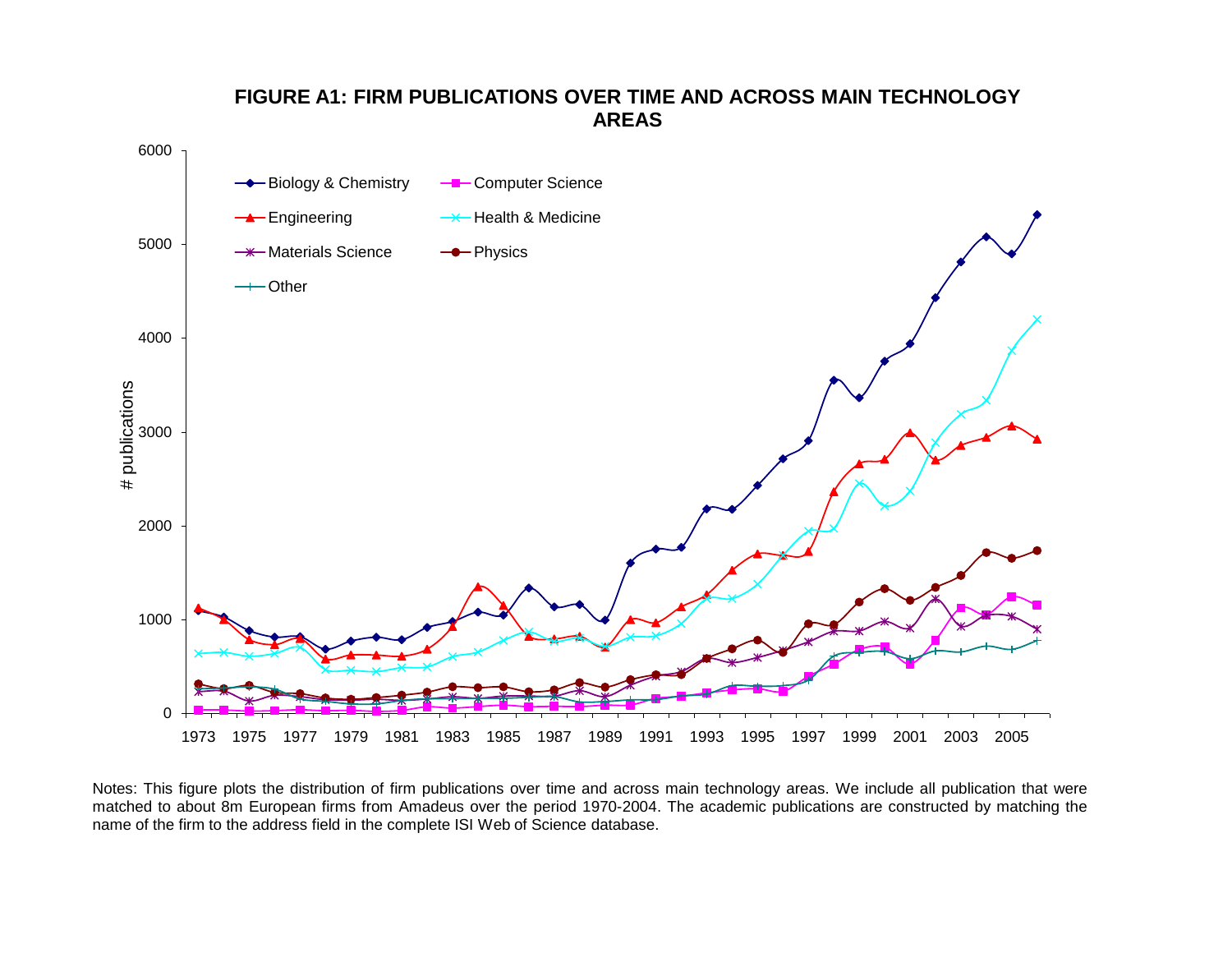| SUMMARY STATISTICS FOR FIRM PUBLICATIONS ACROSS MAIN FIELDS |                |                                   |                               |                                  |                                      |  |  |  |  |
|-------------------------------------------------------------|----------------|-----------------------------------|-------------------------------|----------------------------------|--------------------------------------|--|--|--|--|
| Main field                                                  | # Publications | <b>Mean Citations</b><br>Received | <b>Mean Citations</b><br>Made | Mean of Journal<br>Impact Factor | Average # Authors<br>per publication |  |  |  |  |
| All fields                                                  | 234,707        | 7.37                              | 16.44                         | 2.14                             | 3.76                                 |  |  |  |  |
| Biology & Chemistry                                         | 74,422         | 11.09                             | 21.23                         | 3.11                             | 4.31                                 |  |  |  |  |
| Engineering                                                 | 51,507         | 3.14                              | 10.44                         | 0.82                             | 2.87                                 |  |  |  |  |
| Health & Medicine                                           | 48,254         | 7.55                              | 14.11                         | 2.84                             | 4.36                                 |  |  |  |  |
| Physics                                                     | 22,107         | 8.35                              | 19.49                         | 2.08                             | 3.97                                 |  |  |  |  |
| <b>Materials Science</b>                                    | 16,452         | 5.50                              | 13.72                         | 1.03                             | 3.45                                 |  |  |  |  |
| Other                                                       | 11,319         | 6.72                              | 18.86                         | 1.29                             | 2.73                                 |  |  |  |  |
| <b>Computer Science</b>                                     | 10,646         | 2.58                              | 17.23                         | 0.72                             | 2.72                                 |  |  |  |  |

**Table A1**

Notes: This table reports summary statistics for firm publications. Firm publications are constructed by matching the name of the firm to the address field in the complete ISI Web of Science database (which includes about 20 million publications). The sample covers the period 1978-2004 and includes all Amadeus firms with at least publication in "hard" science journals (where we do not condition on reporting financials). Mean citations received is the average number of forward citations a publication receives and mean citations made is the average number of citations the publications makes. The journal impact factor is based on the JCR index included in the ISI.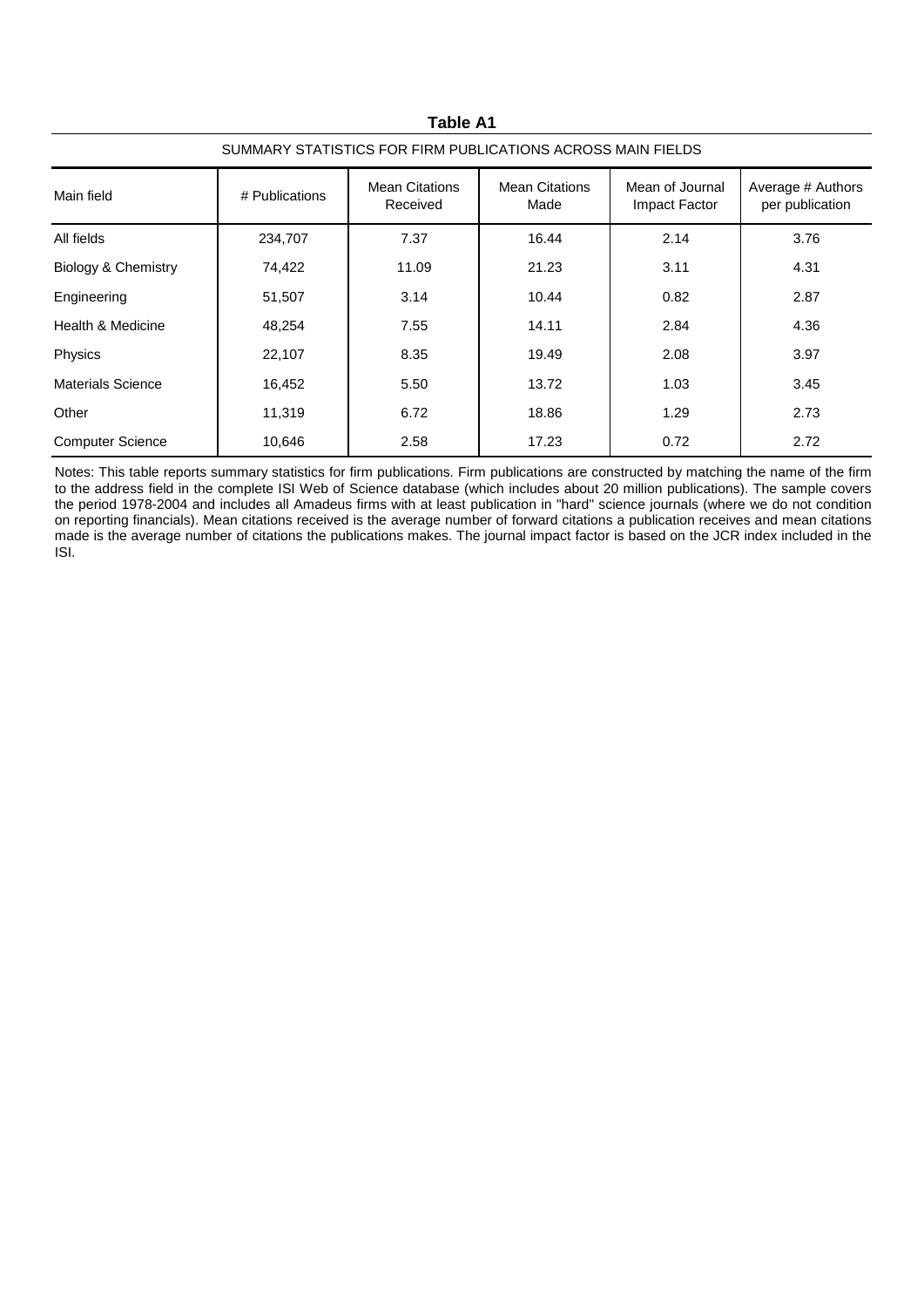|                                                                | SUMMARY STATISTICS FOR FIRM PUBLICATIONS ACROSS MAIN FIELDS: LARGE FIRMS VERSUS SMALL FIRMS |                               |                           |                                   |                                     |  |  |  |  |
|----------------------------------------------------------------|---------------------------------------------------------------------------------------------|-------------------------------|---------------------------|-----------------------------------|-------------------------------------|--|--|--|--|
| PANEL A: PUBLICATIONS BY LARGE FIRMS (# EMPLOYEES>110, MEDIAN) |                                                                                             |                               |                           |                                   |                                     |  |  |  |  |
| Main Field                                                     | <b>Publications</b>                                                                         | Mean of Citations<br>Received | Mean of Citations<br>Made | Mean of Impact Rate<br>of Journal | Average number of<br><b>Authors</b> |  |  |  |  |
| All fields                                                     | 67,395                                                                                      | 7.89                          | 17.22                     | 2.05                              | 3.77                                |  |  |  |  |
| Biology & Chemistry                                            | 24,027                                                                                      | 12.06                         | 22.68                     | 2.93                              | 4.30                                |  |  |  |  |
| Engineering                                                    | 16,962                                                                                      | 3.02                          | 10.59                     | 0.79                              | 2.97                                |  |  |  |  |
| Health & Medicine                                              | 12,661                                                                                      | 9.06                          | 16.88                     | 2.84                              | 4.37                                |  |  |  |  |
| Physics                                                        | 3,748                                                                                       | 7.25                          | 17.80                     | 1.66                              | 3.87                                |  |  |  |  |
| <b>Materials Science</b>                                       | 5,795                                                                                       | 5.22                          | 13.80                     | 1.00                              | 3.21                                |  |  |  |  |
| Other                                                          | 1,909                                                                                       | 7.34                          | 20.73                     | 1.50                              | 3.08                                |  |  |  |  |
| <b>Computer Science</b>                                        | 2,293                                                                                       | 2.12                          | 15.66                     | 0.74                              | 2.70                                |  |  |  |  |

#### **Table A2**

PANEL B: PUBLICATIONS BY SMALL FIRMS (# EMPLOYEES ≤ 110, MEDIAN)

| Main Field               | <b>Publications</b> | Mean of Citations<br>Received | Mean of Citations<br>Made | Mean of Impact Rate<br>of Journal | Average number of<br>Authors |
|--------------------------|---------------------|-------------------------------|---------------------------|-----------------------------------|------------------------------|
| All fields               | 68,187              | 6.28                          | 17.07                     | 2.27                              | 4.13                         |
| Biology & Chemistry      | 20,495              | 8.99                          | 22.03                     | 3.37                              | 4.79                         |
| Engineering              | 14,802              | 3.16                          | 10.93                     | 0.83                              | 2.93                         |
| Health & Medicine        | 13,457              | 6.46                          | 14.03                     | 3.24                              | 5.18                         |
| Physics                  | 7,810               | 7.90                          | 20.99                     | 2.21                              | 4.20                         |
| <b>Materials Science</b> | 4,443               | 4.72                          | 14.06                     | 1.02                              | 3.78                         |
| Other                    | 3,053               | 5.59                          | 20.00                     | 1.38                              | 3.01                         |
| <b>Computer Science</b>  | 4,127               | 2.50                          | 18.10                     | 0.67                              | 2.81                         |

Notes: This table reports summary statistics for firm publications, disaggregated according to whether the publishing firm is large or small. A firm is said to be large (small) if its number of employees is greater (lower) than 110, the sample median number of employees. The sample covers the period 1978-2005 and includes all Amadeus firms with at least publication in "hard" science journals. Only firms that report financials are included. Firm publications are constructed by matching the name of the firm to the address field in the complete ISI Web of Science database.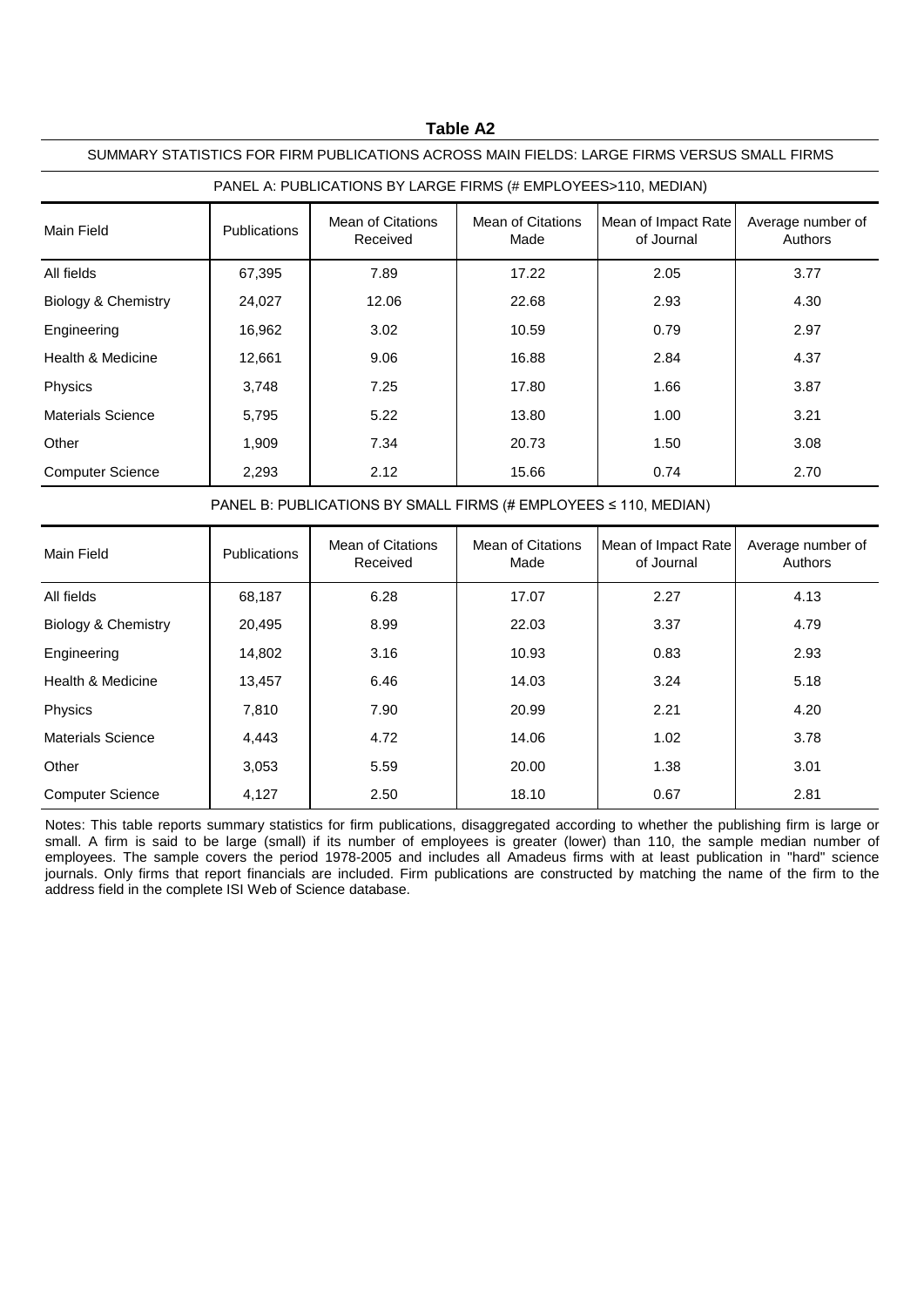| PANEL A: PUBLICATIONS BY LARGE FIRMS (# EMPLOYEES>110, MEDIAN) |                     |                                      |       |  |  |  |  |  |  |
|----------------------------------------------------------------|---------------------|--------------------------------------|-------|--|--|--|--|--|--|
| Main Field                                                     | <b>Publications</b> | <b>Mean of Citations</b><br>Received |       |  |  |  |  |  |  |
| All fields                                                     | 23,272              | 11.53                                | 17.64 |  |  |  |  |  |  |
| Biology & Chemistry                                            | 10,429              | 15.99                                | 24.01 |  |  |  |  |  |  |
| Engineering                                                    | 360                 | 2.71                                 | 11.93 |  |  |  |  |  |  |
| Health & Medicine                                              | 3,551               | 2.18                                 | 6.64  |  |  |  |  |  |  |
| Physics                                                        | 6,192               | 11.23                                | 14.58 |  |  |  |  |  |  |
| Materials Science                                              | 1,264               | 8.39                                 | 15.59 |  |  |  |  |  |  |
| Other                                                          | 1,067               | 8.38                                 | 15.45 |  |  |  |  |  |  |
| <b>Computer Science</b>                                        | 409                 | 9.29                                 | 14.28 |  |  |  |  |  |  |

#### **Table A3**

# PUBLICATIONS CHARACTERISTICS ACROSS MAIN FIELDS IN LEADING JOURNAL

PANEL B: PUBLICATIONS BY SMALL FIRMS (# EMPLOYEES ≤ 110, MEDIAN)

| Main Field               | Publications | <b>Mean of Citations</b><br>Received | Mean of Citations<br>Made |  |
|--------------------------|--------------|--------------------------------------|---------------------------|--|
| All fields               | 25,560       | 8.75                                 | 16.29                     |  |
| Biology & Chemistry      | 10,061       | 11.19                                | 20.37                     |  |
| Engineering              | 405          | 3.42                                 | 17.16                     |  |
| Health & Medicine        | 3,170        | 3.37                                 | 9.31                      |  |
| Physics                  | 7,560        | 7.14                                 | 10.66                     |  |
| <b>Materials Science</b> | 681          | 7.56                                 | 17.69                     |  |
| Other                    | 3,084        | 11.72                                | 23.48                     |  |
| <b>Computer Science</b>  | 599          | 5.99                                 | 16.59                     |  |

Notes: This table reports summary statistics for firm publications in leading academic journals. We include only journals in the top quartile of the JCR impact factor. The sample covers the period 1978-2005 and includes all Amadeus firms with at least publication in "hard" science journals. Only firms that report financials are included. Firm publications are constructed by matching the name of the firm to the address field in the complete ISI Web of Science database.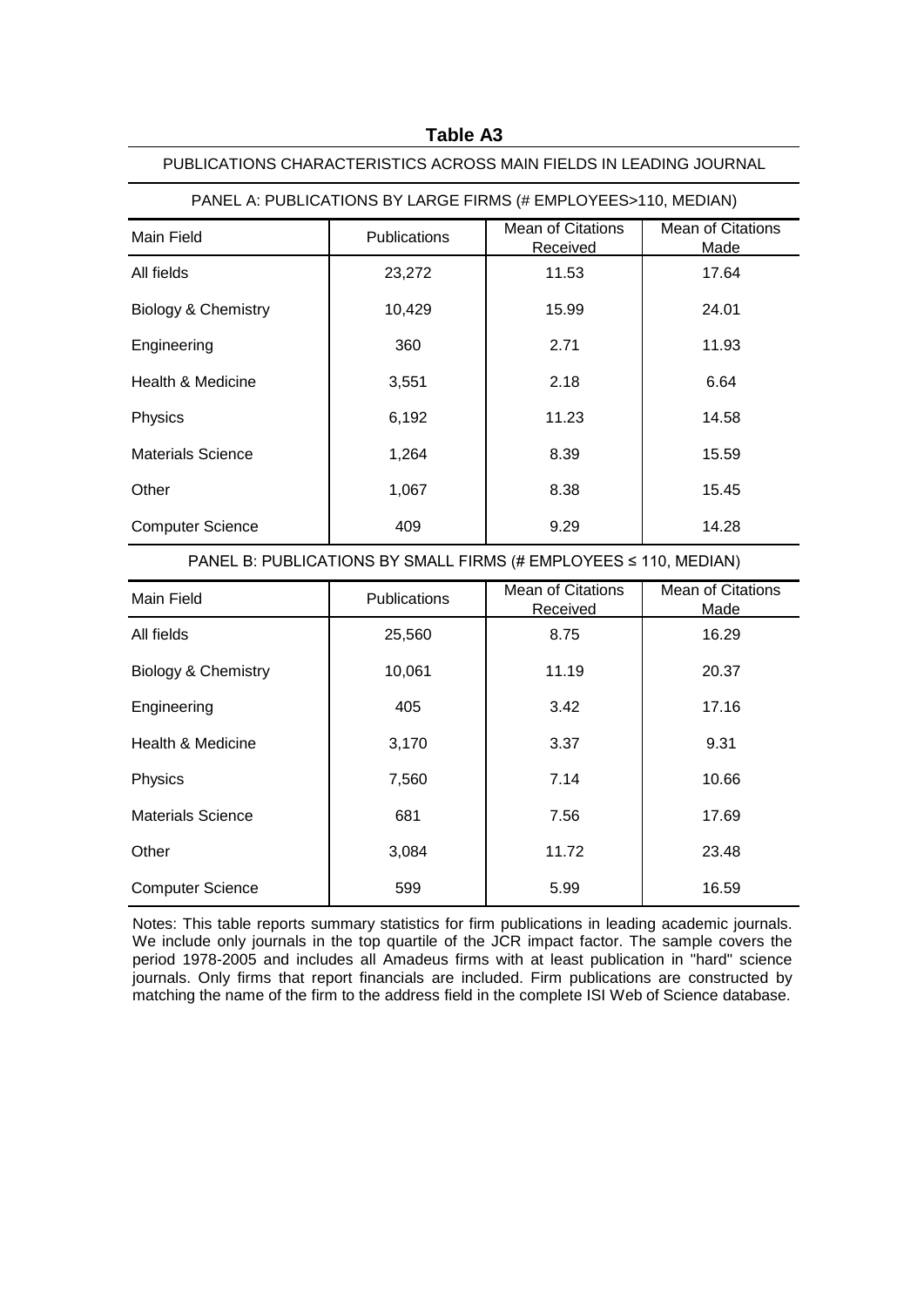| PRODUCTIVITY-INNOVATION RELATIONSHIP AND FIRM SIZE. MORE THAN 50 EMPLOYEEES |                       |                        |                          |                        |                       |                            |                              |  |
|-----------------------------------------------------------------------------|-----------------------|------------------------|--------------------------|------------------------|-----------------------|----------------------------|------------------------------|--|
| DEPENDENT VARIABLE: LOG(SALES)                                              |                       |                        |                          |                        |                       |                            |                              |  |
| (1)<br>(2)<br>(3)<br>(4)<br>(5)<br>(6)<br>(7)                               |                       |                        |                          |                        |                       |                            |                              |  |
| # Employees $_{t-1}$ :                                                      | All                   | $\mathit{All}$         | $\mathcal{A}\mathit{II}$ | $\leq$ median<br>(280) | > median<br>(280)     | $>75^{\text{th}}$<br>(435) | > 90 <sup>th</sup><br>(1600) |  |
| $log(Employment)_{t-1}$                                                     | $0.763***$<br>(0.013) | $0.776***$<br>(0.014)  | $0.772***$<br>(0.014)    | $0.802***$<br>(0.023)  | $0.699***$<br>(0.023) | $0.647***$<br>(0.037)      | $0.619***$<br>(0.059)        |  |
| $log(Capital)_{t-1}$                                                        | $0.209***$<br>(0.010) | $0.208***$<br>(0.010)  | $0.208***$<br>(0.009)    | $0.158***$<br>(0.013)  | $0.261***$<br>(0.017) | $0.286***$<br>(0.030)      | $0.283***$<br>(0.051)        |  |
| $log(Patents stock)_{t,1}$                                                  | $0.049***$<br>(0.009) | $0.133***$<br>(0.026)  | $0.156***$<br>(0.027)    | $0.100***$<br>(0.021)  | $0.029***$<br>(0.009) | $0.024**$<br>(0.011)       | 0.023<br>(0.015)             |  |
| $log(Publications stock)_{t-1}$                                             | $0.042***$<br>(0.015) | $0.050***$<br>(0.015)  | $-0.067$<br>(0.049)      | $-0.011$<br>(0.035)    | $0.058***$<br>(0.016) | $0.067***$<br>(0.017)      | $0.086***$<br>(0.021)        |  |
| $log(Patents stock)_{t-1} \times$<br>$log(Employment)_{t-1}$                |                       | $-0.011***$<br>(0.003) | $-0.014***$<br>(0.003)   |                        |                       |                            |                              |  |
| $log($ Publications stock) $_{t=1}$ ×<br>$log(Employment)_{t-1}$            |                       |                        | $0.015***$<br>(0.005)    |                        |                       |                            |                              |  |
| Country dummies (12)                                                        | Yes                   | Yes                    | Yes                      | Yes                    | Yes                   | Yes                        | Yes                          |  |
| Three-digit SIC dummies (183)                                               | Yes                   | Yes                    | Yes                      | Yes                    | Yes                   | Yes                        | Yes                          |  |
| Year dummies (10)                                                           | Yes                   | Yes                    | Yes                      | Yes                    | Yes                   | Yes                        | Yes                          |  |
| $R^2$                                                                       | 0.863                 | 0.864                  | 0.864                    | 0.483                  | 0.852                 | 0.824                      | 0.859                        |  |
| Observations                                                                | 34,865                | 34,865                 | 34,865                   | 17,460                 | 17,405                | 8,552                      | 3,557                        |  |
| Number of firms                                                             | 7,384                 | 7,384                  | 7,384                    | 4,450                  | 3,648                 | 1,792                      | 739                          |  |

**TABLE A4-** 

Notes: This table reports the results of an OLS regression examining the relationship between productivity, innovation and firm size for firms that have more than 50 employees. The sample covers the period 1995-2004 and includes all Amadeus firms with at least one patent or one academic publication in "hard" science journals between 1978 and 2005. Patents are constructed by matching the name of all Amadeus firms to all EPO and USPTO patent records. Academic publications are constructed by matching the name of the firm to the address field in the complete ISI Web of Science database (which includes about 25 million publications). Cash is defined as net income plus depreciation. Capital is defined as fixed-assets. Age is the number of years since the date of incorporation. Patents and publication stocks are computed using the perpetual inventory method using a depreciation rate of 15 percent. Standard errors (in brackets) are robust to arbitrary heteroskedasticity and allow for serial correlation through clustering by ultimate owner. \* significant at 10%; \*\* significant at 5%; \*\*\* significant at 1%.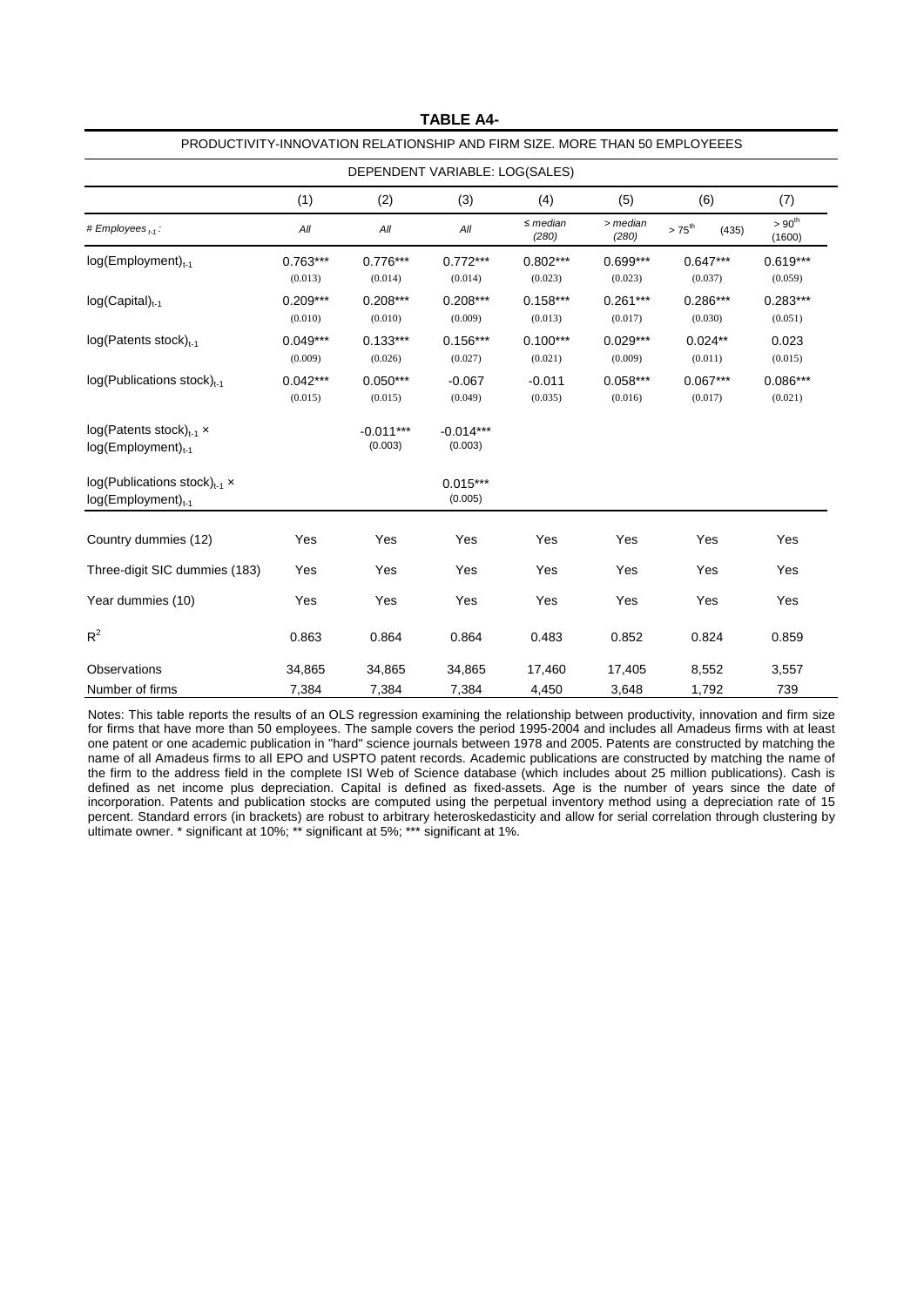| SUMMARY STATISTICS FOR FIRM PUBLICATIONS ACROSS COUNTRIES |                     |                                      |                                  |                                   |                              |  |  |
|-----------------------------------------------------------|---------------------|--------------------------------------|----------------------------------|-----------------------------------|------------------------------|--|--|
| Country                                                   | <b>Publications</b> | <b>Mean of Citations</b><br>Received | <b>Mean of Citations</b><br>Made | Mean of Impact<br>Rate of Journal | Average Number of<br>Authors |  |  |
| <b>All Counties</b>                                       | 234,864             | 7.37                                 | 16.44                            | 2.14                              | 3.76                         |  |  |
| Belgium                                                   | 6,012               | 7.85                                 | 17.17                            | 2.26                              | 4.26                         |  |  |
| Germany                                                   | 40,282              | 6.51                                 | 17.20                            | 2.16                              | 3.88                         |  |  |
| Denmark                                                   | 1,301               | 13.60                                | 21.07                            | 3.31                              | 5.07                         |  |  |
| Spain                                                     | 5,111               | 5.62                                 | 22.73                            | 2.55                              | 4.84                         |  |  |
| Finland                                                   | 2,975               | 8.12                                 | 18.13                            | 1.86                              | 3.77                         |  |  |
| France                                                    | 49,804              | 7.13                                 | 18.85                            | 2.08                              | 4.44                         |  |  |
| <b>Great Britain</b>                                      | 85,284              | 7.58                                 | 13.17                            | 2.04                              | 2.97                         |  |  |
| Greece                                                    | 584                 | 5.66                                 | 18.75                            | 2.24                              | 3.99                         |  |  |
| Italy                                                     | 21,380              | 6.12                                 | 17.72                            | 2.43                              | 4.83                         |  |  |
| <b>Netherlands</b>                                        | 8,474               | 8.43                                 | 18.91                            | 2.31                              | 3.84                         |  |  |
| Norway                                                    | 4,247               | 7.29                                 | 21.81                            | 1.56                              | 3.34                         |  |  |
| Sweden                                                    | 9,410               | 11.97                                | 17.26                            | 2.28                              | 3.46                         |  |  |

Notes: This table reports summary statistics for firm publications across countries. The sample covers the period 1995-2004 and includes all Amadeus firms with at least publication in "hard" science journals between 1978 and 2005. Firm publications are constructed by matching the name of the firm to the address field in the complete ISI Web of Science database.

#### **TABLE A5-**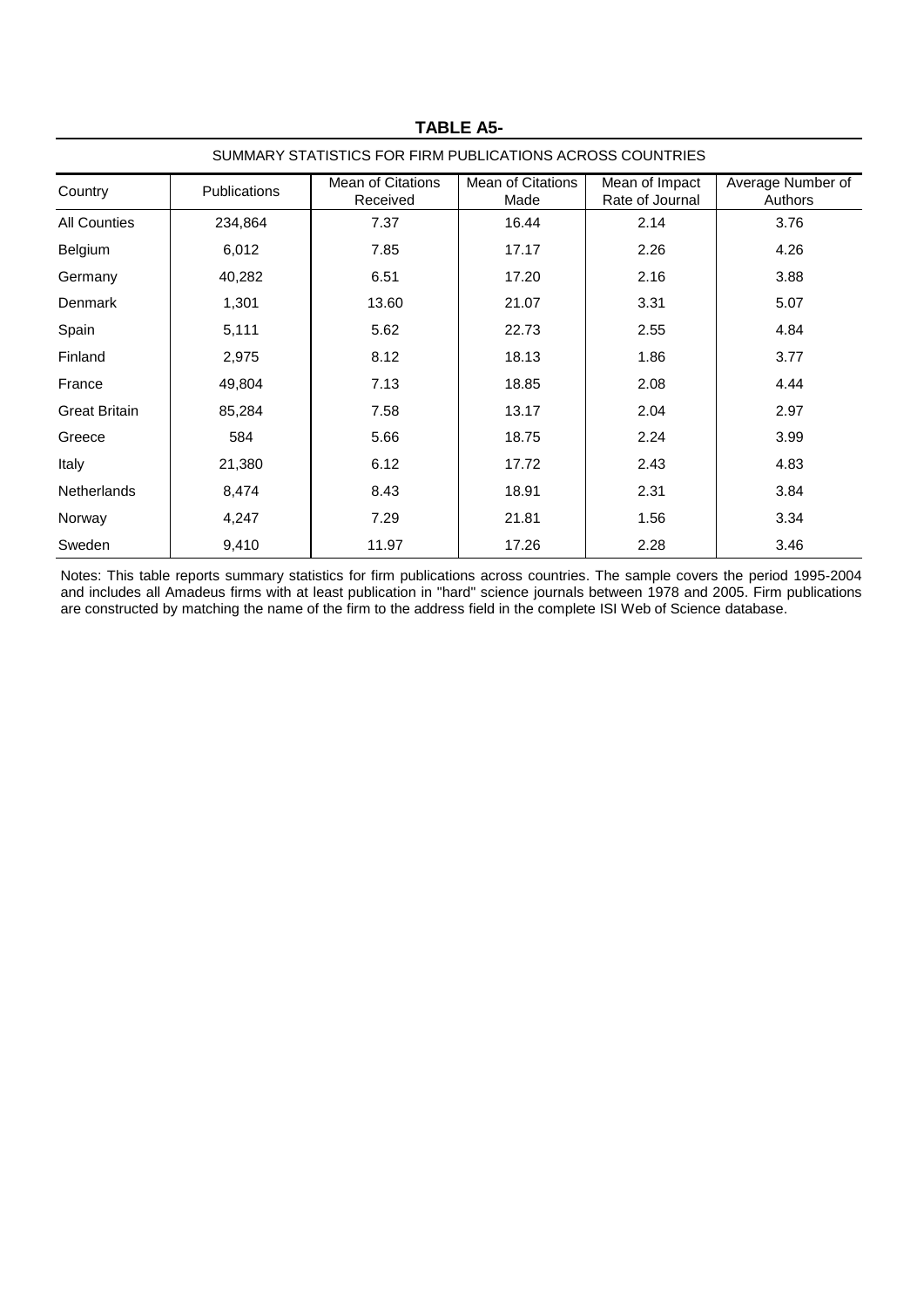| Field                           | Journal                                          | # of Firms     | # of Publications | Citations per<br>Publication | Mean of Employees of<br>Firm |
|---------------------------------|--------------------------------------------------|----------------|-------------------|------------------------------|------------------------------|
| Molecular Biology &<br>Genetics | Cell                                             | 8              | 10                | 186                          | 12,068                       |
|                                 | <b>Nature Genetics</b>                           | 8              | 14                | 151                          | 2,286                        |
|                                 | Genes & Develpoment                              | 3              | $\overline{4}$    | 8                            | 12                           |
|                                 | Nature Cell Biology                              | 4              | 10                | 57                           | 3,591                        |
|                                 | Molecular Cell                                   | $\overline{2}$ | 3                 | 98                           | 808                          |
|                                 | <b>Physical Review Letters</b>                   | 93             | 322               | 23                           | 3,087                        |
|                                 | <b>Physical Review</b>                           | 22             | 50                | 32                           | 19                           |
| Physical                        | European Physical Journal                        | 3              | 13                | 11                           | 9                            |
|                                 | <b>Applied Physics Letters</b>                   | 167            | 595               | 22                           | 11,129                       |
|                                 | <b>Europhysics Letters</b>                       | 63             | 107               | 14                           | 3,856                        |
|                                 | Nature Biotechnology                             | 32             | 57                | 35                           | 7,753                        |
|                                 | <b>Structure</b>                                 | 12             | 22                | 51                           | 6,334                        |
|                                 | Biology & Biochemistry Nature Structural Biology | 3              | 3                 | 94                           | 46,173                       |
|                                 | <b>Systematic Biology</b>                        | $\mathbf{1}$   | $\mathbf{1}$      | $\overline{7}$               | $\overline{2}$               |
|                                 | <b>Biological Chemistry</b>                      | 17             | 34                | 6                            | 8,750                        |
|                                 | Angewandte Chemie International Edition          | 67             | 192               | 22                           | 11,591                       |
|                                 | <b>Analytical Chemisty</b>                       | 94             | 165               | 23                           | 5,158                        |
| Chemistry                       | Journal of Medicinal Chemistry                   | 120            | 577               | 26                           | 5,955                        |
|                                 | Electrophoresis                                  | 57             | 132               | 14                           | 6,656                        |
|                                 | <b>Chemical Revirews</b>                         | 11             | 15                | 64                           | 39,789                       |
|                                 | Nature Medicine                                  | 9              | 20                | 72                           | 18,203                       |
|                                 | Journal of the American Medical Association      | 11             | 20                | 9                            | 2,338                        |
| <b>Clinical Medicine</b>        | European Journal of Clinical Investigation       | 28             | 35                | 21                           | 20,402                       |
|                                 | Journal of the National Cancer Institute         | 16             | 18                | 28                           | 10,322                       |
|                                 | Lancet Neurology                                 | 4              | $\overline{7}$    | 9                            | 399                          |
|                                 | Molecular Microbiology                           | 19             | 40                | 22                           | 10,817                       |
|                                 | Journal of Virology                              | 39             | 79                | 42                           | 6,075                        |
| Microbiology                    | International Journal of Antimicrobial Agents    | 43             | 70                | $\overline{2}$               | 4,504                        |
|                                 | Applied and Environmental Microbiology           | 69             | 171               | 33                           | 6,968                        |
|                                 | Virology                                         | 29             | 51                | 29                           | 8,635                        |
|                                 | Immunity                                         | 10             | 22                | 108                          | 1,691                        |
|                                 | Journal of Immunology                            | 61             | 159               | 39                           | 2,541                        |
| Immunology                      | <b>AIDS</b>                                      | 51             | 95                | 11                           | 4,397                        |
|                                 | European Journal of Immunology                   | 54             | 128               | 39                           | 3,340                        |
|                                 | Journal of Infectious Diseases                   | 6              | 10                | 16                           | 983                          |

**TABLE A6-** FIRM PUBLICATIONS IN TOP JOURNALS

*.*Notes: This table reports summary statistics on firm publications in selected top academic journals The sample covers the period 1995-2004 and includes all Amadeus firms with at least publication in "hard" science journals between 1978 and 2005. Firm publications are constructed by matching the name of the firm to the address field in the complete ISI Web of Science database (which includes about 20 million publications).